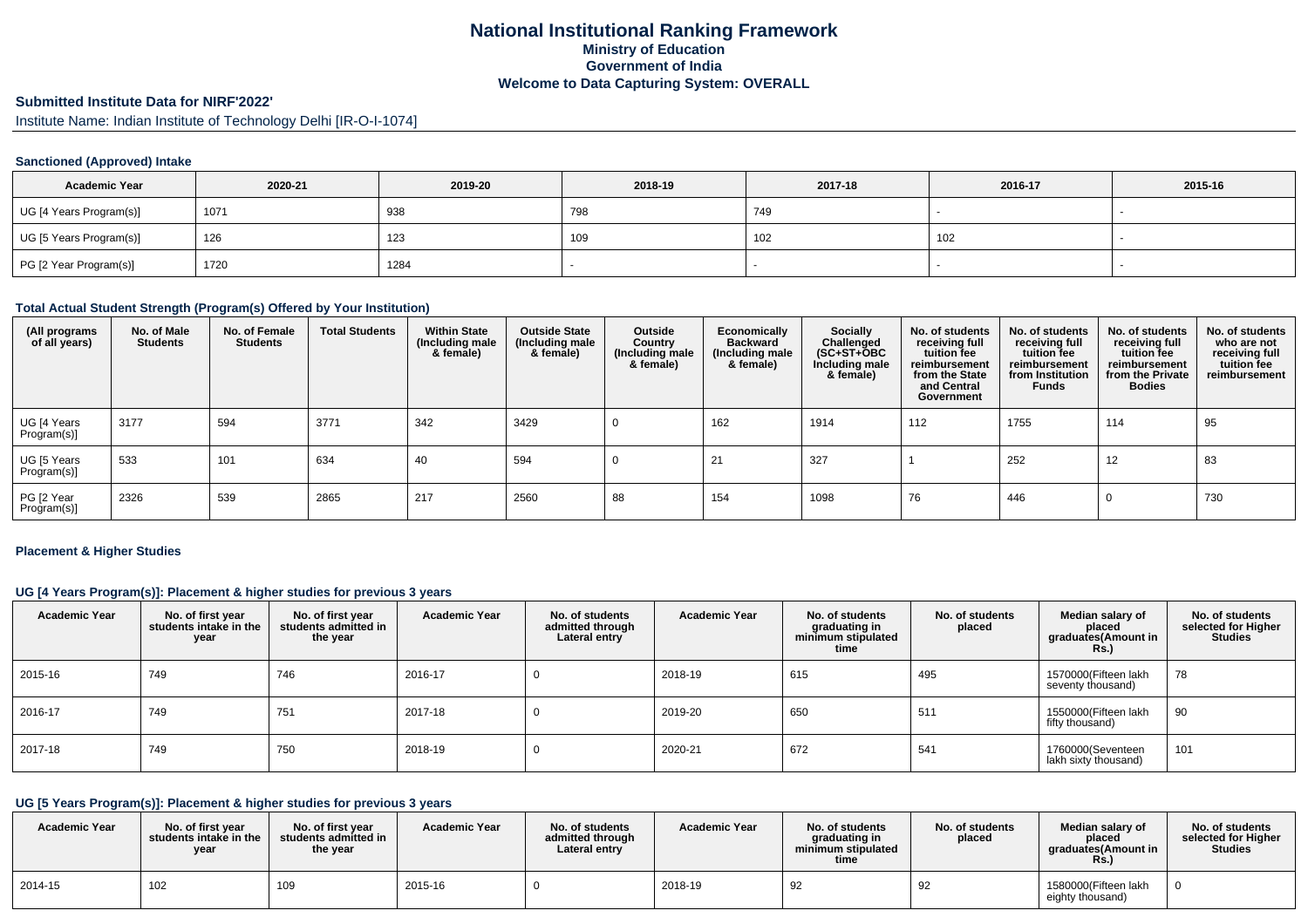| 2015-16 | 102 | 110<br>$\sqrt{2}$      | 2016-17 | 2019-20 | 88 | 84     | 1810000 (Eighteen lakh<br>ten thousand) |  |
|---------|-----|------------------------|---------|---------|----|--------|-----------------------------------------|--|
| 2016-17 | 102 | 10 <sup>c</sup><br>າບວ | 2017-18 | 2020-21 |    | $\sim$ | 2200000(Twenty two<br>  lakhs)          |  |

# **PG [2 Years Program(s)]: Placement & higher studies for previous 3 years**

| <b>Academic Year</b> | No. of first year<br>students intake in the<br>year | No. of first year<br>students admitted in<br>the year | <b>Academic Year</b> | No. of students graduating in minimum<br>stipulated time | No. of students<br>placed | Median salary of<br>placed<br>graduates(Amount in<br>Rs. | No. of students<br>selected for Higher<br>Studies |
|----------------------|-----------------------------------------------------|-------------------------------------------------------|----------------------|----------------------------------------------------------|---------------------------|----------------------------------------------------------|---------------------------------------------------|
| 2017-18              | 1367                                                | 1109                                                  | 2018-19              | 748                                                      | 354                       | 1400000(Fourteen<br>Lakh)                                | 91                                                |
| 2018-19              | 1160                                                | 947                                                   | 2019-20              | 721                                                      | 390                       | 1500000(Fifteen Lakh)                                    | 190                                               |
| 2019-20              | 1284                                                | 1284                                                  | 2020-21              | 991                                                      | 503                       | 1550000(Fifteen lakh<br>fifty thousand)                  | 240                                               |

### **Ph.D Student Details**

| Ph.D (Student pursuing doctoral program till 2020-21 Students admitted in the academic year 2020-21 should not be entered here.) |                                                                                                                                  |                       |         |  |  |  |
|----------------------------------------------------------------------------------------------------------------------------------|----------------------------------------------------------------------------------------------------------------------------------|-----------------------|---------|--|--|--|
|                                                                                                                                  |                                                                                                                                  | <b>Total Students</b> |         |  |  |  |
| Full Time                                                                                                                        |                                                                                                                                  | 2981                  |         |  |  |  |
| Part Time                                                                                                                        |                                                                                                                                  | 567                   |         |  |  |  |
| No. of Ph.D students graduated (including Integrated Ph.D)                                                                       |                                                                                                                                  |                       |         |  |  |  |
|                                                                                                                                  | 2020-21                                                                                                                          | 2019-20               | 2018-19 |  |  |  |
| Full Time                                                                                                                        | 230                                                                                                                              | 228                   | 220     |  |  |  |
| Part Time                                                                                                                        | 71                                                                                                                               | 98                    | 105     |  |  |  |
|                                                                                                                                  | PG (Student pursuing MD/MS/DNB program till 2020-21 Students admitted in the academic year 2021 - 22 should not be entered here) |                       |         |  |  |  |
|                                                                                                                                  | Number of students pursuing PG (MD/MS/DNB) program                                                                               |                       | 0       |  |  |  |
|                                                                                                                                  | No. of students Graduating in PG (MD/MS/DNB) program                                                                             |                       |         |  |  |  |
| 2020-21<br>2019-20<br>2018-19                                                                                                    |                                                                                                                                  |                       |         |  |  |  |
| 0                                                                                                                                |                                                                                                                                  | 0                     |         |  |  |  |

## **Online Education**

| . Does all programs/courses were completed on time.                                                         |  | Yes                                                                                                                                                                                                                                                                                                                                                                                                                                                                                                                                                                                                       |                                                |  |  |
|-------------------------------------------------------------------------------------------------------------|--|-----------------------------------------------------------------------------------------------------------------------------------------------------------------------------------------------------------------------------------------------------------------------------------------------------------------------------------------------------------------------------------------------------------------------------------------------------------------------------------------------------------------------------------------------------------------------------------------------------------|------------------------------------------------|--|--|
| 2. Measures taken to complete the syllabus of courses and programs.                                         |  | Institute has adopted teaching through online Mode. All faculty members used the institute infrastructure to deliver on-line courses<br>and both the class videos and course materials have been kept in the institute cloud for regular access of the same by the<br>student's community. Examination were conducted online and evaluation of the answer scrips have been done through the ERP<br>module of the institute. Practical classes have been conducted through the recorded videos. Students expressed their satisfaction<br>on the delivery of knowledge and timely completion of the course. |                                                |  |  |
| 3. The period of delay in completion of syllabus (in months).                                               |  |                                                                                                                                                                                                                                                                                                                                                                                                                                                                                                                                                                                                           |                                                |  |  |
| 4. The period of delay in conducting exams (in months).                                                     |  |                                                                                                                                                                                                                                                                                                                                                                                                                                                                                                                                                                                                           |                                                |  |  |
| No. of students offered online courses which have credit<br><b>Portal Name</b><br>transferred to transcript |  | Total no, of online courses which have credit transferred<br>to the transcript                                                                                                                                                                                                                                                                                                                                                                                                                                                                                                                            | Total no. of credits transferred to transcript |  |  |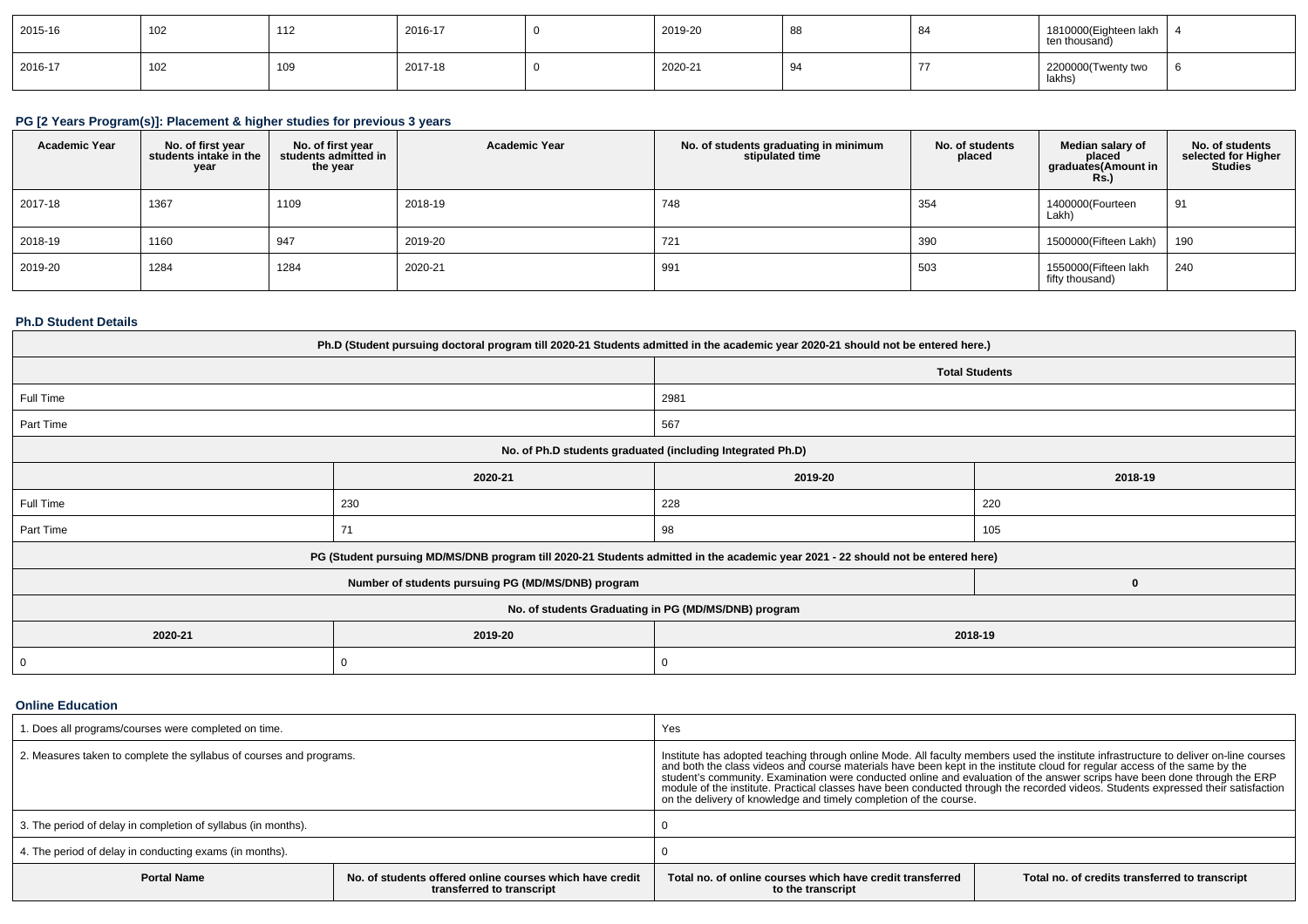| Swayam                                                                                          | 9137 | 69 | 4865 |  |
|-------------------------------------------------------------------------------------------------|------|----|------|--|
| MS Team Platform                                                                                | 280  |    | 280  |  |
| Webex Platform also live through YouTube Live                                                   | 50   |    | 50   |  |
| Google Meet                                                                                     | 48   |    | 48   |  |
| ZOOM Platform                                                                                   | 160  |    | 160  |  |
| Eruditus                                                                                        | 168  |    | 168  |  |
| UpGrad                                                                                          | 61   |    | 61   |  |
| MS Team/ Zoom Platform                                                                          | 39   |    | 39   |  |
| MS Team/ Google Meet/ ZOOM Platform                                                             | 115  |    | 115  |  |
| 5. No. of courses developed and available online on Swayam platform by your institution faculty |      | 69 |      |  |

### **Financial Resources: Utilised Amount for the Capital expenditure for previous 3 years**

| <b>Academic Year</b>                                                                                 | 2020-21                                                                                         | 2019-20                                                                                                        | 2018-19                                                                                                    |  |  |  |  |  |
|------------------------------------------------------------------------------------------------------|-------------------------------------------------------------------------------------------------|----------------------------------------------------------------------------------------------------------------|------------------------------------------------------------------------------------------------------------|--|--|--|--|--|
|                                                                                                      | <b>Utilised Amount</b>                                                                          | <b>Utilised Amount</b>                                                                                         | <b>Utilised Amount</b>                                                                                     |  |  |  |  |  |
| Annual Capital Expenditure on Academic Activities and Resources (excluding expenditure on buildings) |                                                                                                 |                                                                                                                |                                                                                                            |  |  |  |  |  |
| Library                                                                                              | 184745725 (Eighteen crore forty seven lakh forty five thousand<br>seven hundred twenty five)    | 260279365 (Twenty six crore two lakh seventy nine thousand<br>three hundred sixty five)                        | 168380341 (Sixteen crore eighty three lakh eighty thousand<br>three hundred forty one)                     |  |  |  |  |  |
| New Equipment for Laboratories                                                                       | 1607295909 (One hundred sixty crore seventy two lakh ninety<br>five thousand nine hundred nine) | 1846375753 (One hundred eighty four crore sixty three lakh<br>seventy five thousand seven hundred fifty three) | 1793766462 (One hundred seventy nine crore thirty seven<br>lakh sixty six thousand four hundred sixty two) |  |  |  |  |  |
| <b>Engineering Workshops</b>                                                                         | 3399314 (Thirty three lakh ninety nine three hundred fourteen)                                  | 4058686 (Forty lakh fifty eight thousand six hundred eighty six)                                               | 4302116 (Forty three lakh two thousand one hundred sixteen)                                                |  |  |  |  |  |
| Other expenditure on creation of Capital Assets (excluding<br>expenditure on Land and Building)      | 914195061 (ninety one crore forty one lakh ninety five<br>thousand and sixty one)               | 787855930 (Seventy eight crore seventy eight lakh fifty five<br>thousand nine hundred thirty)                  | 790288779 (Seventy nine crore two lakh eighty eight thousand<br>seven hundred seventy nine)                |  |  |  |  |  |

# **Financial Resources: Utilised Amount for the Operational expenditure for previous 3 years**

| <b>Academic Year</b>                                                                                                                                                                           | 2020-21                                                                                               | 2019-20                                                                                                | 2018-19                                                                                                    |  |  |  |  |  |
|------------------------------------------------------------------------------------------------------------------------------------------------------------------------------------------------|-------------------------------------------------------------------------------------------------------|--------------------------------------------------------------------------------------------------------|------------------------------------------------------------------------------------------------------------|--|--|--|--|--|
|                                                                                                                                                                                                | <b>Utilised Amount</b>                                                                                | <b>Utilised Amount</b>                                                                                 | <b>Utilised Amount</b>                                                                                     |  |  |  |  |  |
| <b>Annual Operational Expenditure</b>                                                                                                                                                          |                                                                                                       |                                                                                                        |                                                                                                            |  |  |  |  |  |
| Salaries (Teaching and Non Teaching staff)                                                                                                                                                     | 3476019501 (Three hundred forty seven crore sixty lakh<br>nineteen thousand five hundred one)         | 3510898076 (Three hundred fifty one crore eight lakh ninety<br>eight thousand seventy six)             | 3198534766 (Three hundred nineteen crore eighty five lakh<br>thirty four thousand seven hundred sixty six) |  |  |  |  |  |
| Maintenance of Academic Infrastructure or consumables and<br>other running expenditures(excluding maintenance of hostels<br>and allied services, rent of the building, depreciation cost, etc) | 3658556787 (Three hundred sixty five crore eighty five lakh<br>fifty six thousand seven eighty seven) | 3216833115 (Three hundred twenty one crore sixty eight lakh<br>thirty three thousand seventy six only) | 3327696145 (Three hundred thirty two crore seventy six lakh<br>ninety six thousand one hundred forty five) |  |  |  |  |  |
| Seminars/Conferences/Workshops                                                                                                                                                                 | 6573578 (Sixty five lakh seventy three thousand five hundred<br>seventy eight)                        | 14075759 (One crore forty lakh seventy five thousand seven<br>hundred fifty nine)                      | 15081807 (One crore fifty lakh eighty one thousand eight<br>hundred seven)                                 |  |  |  |  |  |

**IPR**

| Calendar year            | 2020 | 2019 | 2018 |
|--------------------------|------|------|------|
| No. of Patents Published |      | 105  | ৩∠   |
| No. of Patents Granted   |      | ູບ   |      |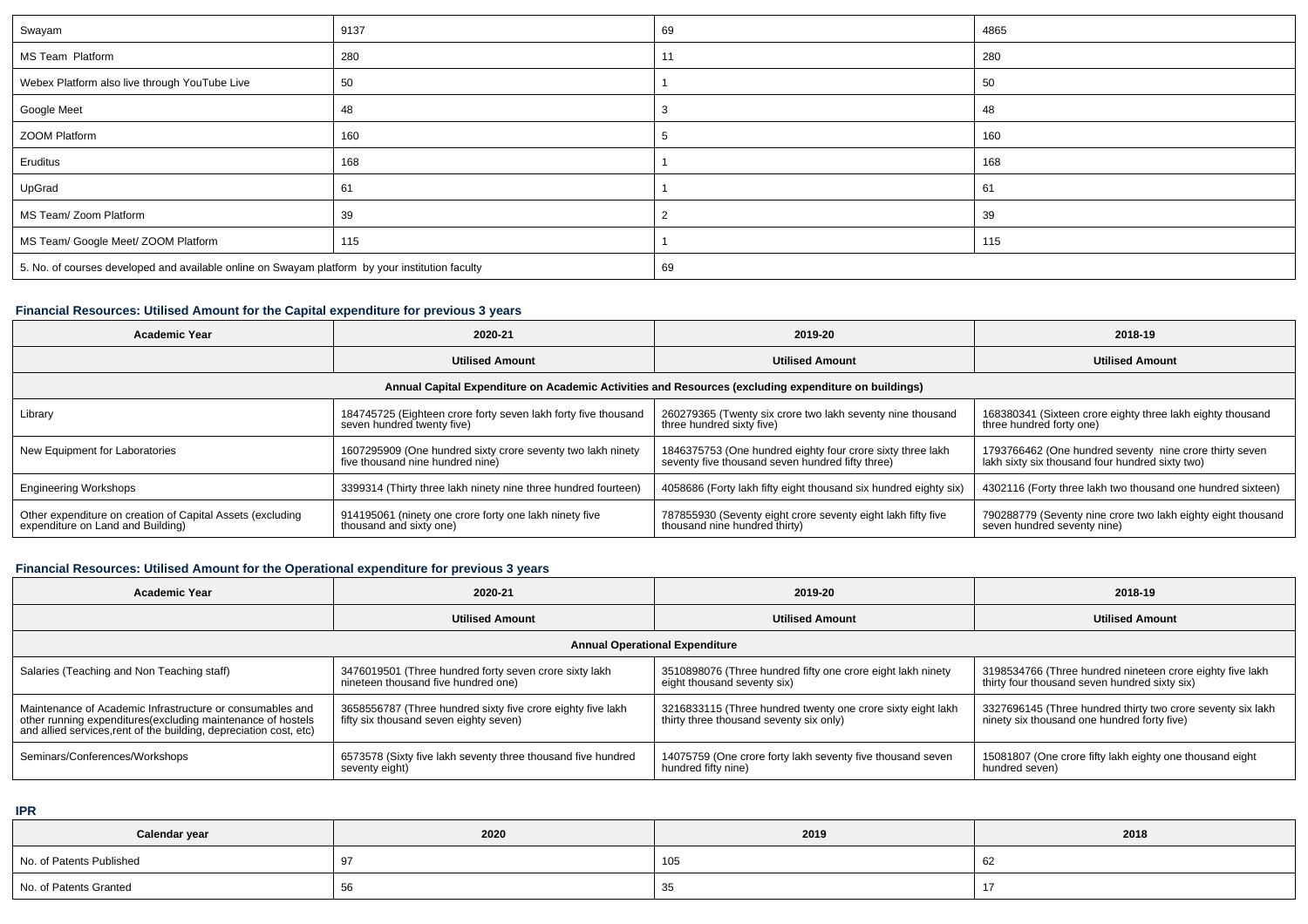#### **Sponsored Research Details**

| <b>Financial Year</b>                    | 2020-21                                                                                        | 2019-20                                                                              | 2018-19                                                                    |
|------------------------------------------|------------------------------------------------------------------------------------------------|--------------------------------------------------------------------------------------|----------------------------------------------------------------------------|
| Total no. of Sponsored Projects          | 602                                                                                            | 647                                                                                  | 597                                                                        |
| Total no. of Funding Agencies            | 222                                                                                            | 215                                                                                  | 170                                                                        |
| Total Amount Received (Amount in Rupees) | 2663882947                                                                                     | 2327045750                                                                           | 2111811455                                                                 |
| Amount Received in Words                 | Two hundred sixty six crore thirty eight lakh eighty two<br>thousand nine hundred fourty seven | Two hundred thirty two crore seventy lakh forty five thousand<br>seven hundred fifty | Two hundred eleven crore eighteen lakhs eleven thousand four<br>fifty five |

# **Consultancy Project Details**

| <b>Financial Year</b>                    | 2020-21                                                                      | 2019-20                                                                                                                                      | 2018-19     |
|------------------------------------------|------------------------------------------------------------------------------|----------------------------------------------------------------------------------------------------------------------------------------------|-------------|
| Total no. of Consultancy Projects        | 365                                                                          | 371                                                                                                                                          | 401         |
| Total no. of Client Organizations        | 306                                                                          | 326                                                                                                                                          | 341         |
| Total Amount Received (Amount in Rupees) | 392480556                                                                    | 314351413                                                                                                                                    | 458795902   |
| Amount Received in Words                 | Thirty nine crore twenty four lakh eighty thousand five hundred<br>fifty six | Thirty one crore forty three lakh fifty one thousand four hundred   Forty five crore eighty seven lakh ninety five thousand nine<br>thirteen | hundred two |

# **Executive Development Program/Management Development Programs**

| <b>Financial Year</b>                                                             | 2020-21                                                               | 2019-20                                                                    | 2018-19                                                                       |
|-----------------------------------------------------------------------------------|-----------------------------------------------------------------------|----------------------------------------------------------------------------|-------------------------------------------------------------------------------|
| Total no. of Executive Development Programs/ Management<br>Development Programs   | 149                                                                   | 88                                                                         | 85                                                                            |
| Total no. of Participants                                                         | 1224                                                                  | 2629                                                                       | 2416                                                                          |
| Total Annual Earnings (Amount in Rupees)(Excluding Lodging<br>& Boarding Charges) | 32627093                                                              | 77222319                                                                   | 138271132                                                                     |
| Total Annual Earnings in Words                                                    | three crore twenty six lakh twenty seven thousand and ninety<br>three | Seven crore seventy two lakh twenty two thousand three<br>hundred mineteen | Thirteen crore eighty two lakh seventy one thousand one<br>hundred thirty two |

# **PCS Facilities: Facilities of physically challenged students**

| 1. Do your institution buildings have Lifts/Ramps?                                                                                                         | Yes, more than 80% of the buildings |
|------------------------------------------------------------------------------------------------------------------------------------------------------------|-------------------------------------|
| 2. Do your institution have provision for walking aids, including wheelchairs and transportation from one building to another for<br>handicapped students? | Yes                                 |
| 3. Do your institution buildings have specially designed toilets for handicapped students?                                                                 | Yes, more than 80% of the buildings |

#### **Accreditation**

#### **NBA Accreditation**

| NC<br>a valid NBA Accreditation :<br>. Does<br>י <i>ח</i> וור ≫י<br>' Institute nave a ' |  |
|------------------------------------------------------------------------------------------|--|
|------------------------------------------------------------------------------------------|--|

#### **NAAC Accreditation**

| 1. Does your institute have a valid NAAC Accreditation? | <b>NO</b> |
|---------------------------------------------------------|-----------|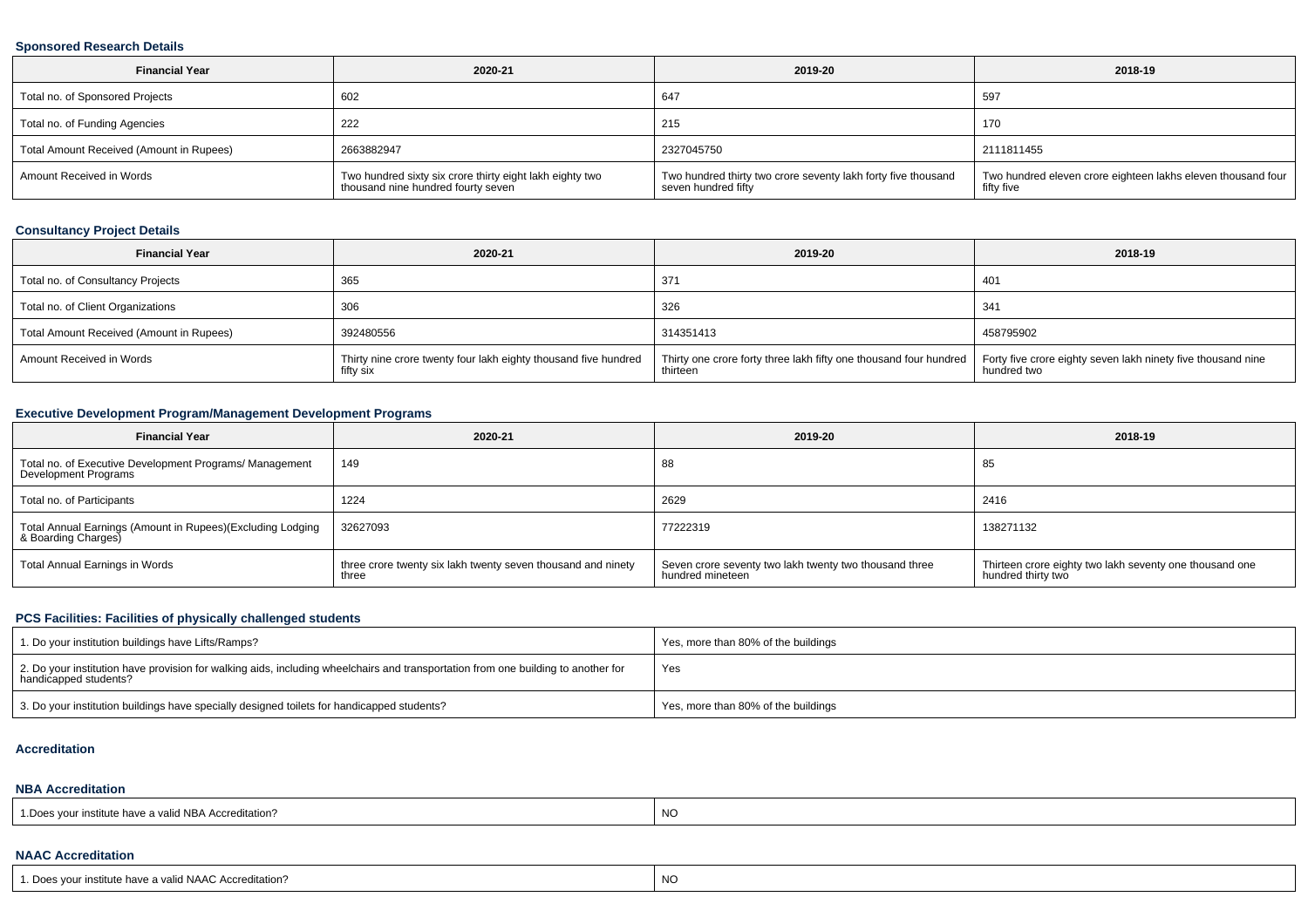## **Faculty Details**

| Srno           | Name                                             | Age | Designation                | Gender | Qualification | <b>Experience (In</b><br>Months) | <b>Currently working</b><br>with institution? | <b>Joining Date</b> | <b>Leaving Date</b>      | <b>Association type</b> |
|----------------|--------------------------------------------------|-----|----------------------------|--------|---------------|----------------------------------|-----------------------------------------------|---------------------|--------------------------|-------------------------|
| 1              | <b>DEBAPRASAD</b><br>SAHU                        | 38  | Assistant Professor        | Male   | Ph.D          | 89                               | Yes                                           | 01-08-2016          | $\overline{\phantom{a}}$ | Regular                 |
| $\overline{2}$ | A D RAO                                          | 64  | Professor                  | Male   | Ph.D          | 522                              | Yes                                           | 31-05-1982          | $\mathbf{u}$             | Regular                 |
| 3              | A GANGULI                                        | 70  | Professor                  | Male   | Ph.D          | 516                              | No                                            | 03-07-2017          | 30-07-2021               | Adhoc / Contractual     |
| 4              | A K Gosain                                       | 68  | Professor                  | Male   | Ph.D          | 523                              | Yes                                           | 09-07-2018          | $\overline{\phantom{a}}$ | Adhoc / Contractual     |
| 5              | A K JAIN                                         | 64  | Professor                  | Male   | Ph.D          | 524                              | Yes                                           | 17-08-1979          | $\sim$                   | Regular                 |
| 6              | A K KESHARI                                      | 53  | Professor                  | Male   | Ph.D          | 393                              | Yes                                           | 06-08-1997          | $\sim$                   | Regular                 |
| $\overline{7}$ | A K SHUKLA                                       | 62  | Professor                  | Male   | Ph.D          | 401                              | Yes                                           | 19-09-1989          | $\sim$                   | Regular                 |
| 8              | A K SINGH                                        | 68  | Other                      | Male   | Ph.D          | 461                              | No                                            | 02-07-2018          | 21-06-2019               | Adhoc / Contractual     |
| 9              | A K TYAGI                                        | 65  | Professor                  | Male   | Ph.D          | 504                              | No                                            | 22-06-2017          | 30-09-2020               | Visiting                |
| 10             | A N BHASKARWAR                                   | 61  | Professor                  | Male   | Ph.D          | 412                              | Yes                                           | 04-07-1990          | $\sim$                   | Regular                 |
| 11             | A RAMANAN                                        | 64  | Professor                  | Male   | Ph.D          | 430                              | Yes                                           | 19-09-1990          | $\sim$                   | Regular                 |
| 12             | A TRIPATHI                                       | 59  | Professor                  | Male   | Ph.D          | 395                              | Yes                                           | 15-07-1991          | $\sim$                   | Regular                 |
| 13             | AADITESHWAR<br><b>SETH</b>                       | 41  | Associate Professor        | Male   | Ph.D          | 190                              | Yes                                           | 31-08-2009          | $\overline{\phantom{a}}$ | Regular                 |
| 14             | <b>AARTI TIWARI</b>                              | 34  | Other                      | Female | Ph.D          | 33                               | No                                            | 11-10-2018          | 09-10-2021               | Adhoc / Contractual     |
| 15             | <b>ABHIJIT</b><br><b>MAJUMDAR</b>                | 47  | Professor                  | Male   | Ph.D          | 194                              | Yes                                           | 30-11-2007          | $\overline{\phantom{a}}$ | Regular                 |
| 16             | <b>ABHIJIT</b><br><b>RAMCHANDRA</b><br>ABHYANKAR | 46  | Professor                  | Male   | Ph.D          | 191                              | Yes                                           | 02-06-2008          | $\sim$                   | Regular                 |
| 17             | <b>ABHIJITH T</b>                                | 32  | Other                      | Male   | Ph.D          | 5                                | Yes                                           | 08-07-2021          | $\sim$                   | Adhoc / Contractual     |
| 18             | ABHIJNAN<br>CHAKRABORTY                          | 34  | Assistant Professor        | Male   | Ph.D          | 41                               | Yes                                           | 23-11-2020          | $\sim$                   | Regular                 |
| 19             | ABHILASH JINDAL                                  | 30  | Assistant Professor        | Male   | Ph.D          | 27                               | Yes                                           | 25-01-2021          | $\sim$                   | Regular                 |
| 20             | <b>ABHISEK DIXIT</b>                             | 44  | Associate Professor        | Male   | Ph.D          | 169                              | Yes                                           | 28-10-2013          | $\sim$                   | Regular                 |
| 21             | <b>ABHISHEK DAS</b>                              | 35  | <b>Assistant Professor</b> | Male   | Ph.D          | 139                              | Yes                                           | 01-11-2021          | $\sim$                   | Regular                 |
| 22             | <b>Abhishek Dixit</b>                            | 36  | <b>Assistant Professor</b> | Male   | Ph.D          | 91                               | Yes                                           | 08-12-2015          | $\overline{\phantom{a}}$ | Regular                 |
| 23             | ABHISHEK<br>MALHOTRA                             | 30  | <b>Assistant Professor</b> | Male   | Ph.D          | 16                               | Yes                                           | 01-09-2020          |                          | Regular                 |
| 24             | ABHISHEK<br>MURALIDHAR IYER                      | 35  | <b>Assistant Professor</b> | Male   | Ph.D          | 111                              | Yes                                           | 30-03-2021          | $\sim$                   | Regular                 |
| 25             | ADITYA MITTAL                                    | 46  | Professor                  | Male   | Ph.D          | 222                              | Yes                                           | 05-07-2004          | $\sim$                   | Regular                 |
| 26             | ADITYA NARAIN<br><b>AGNIHOTRI</b>                | 35  | <b>Assistant Professor</b> | Male   | Ph.D          | 89                               | Yes                                           | 10-07-2018          | $\sim$                   | Regular                 |
| 27             | ADITYA PRAKASH                                   | 33  | Other                      | Male   | Ph.D          | 22                               | $\mathsf{No}$                                 | 11-09-2019          | 10-01-2021               | Adhoc / Contractual     |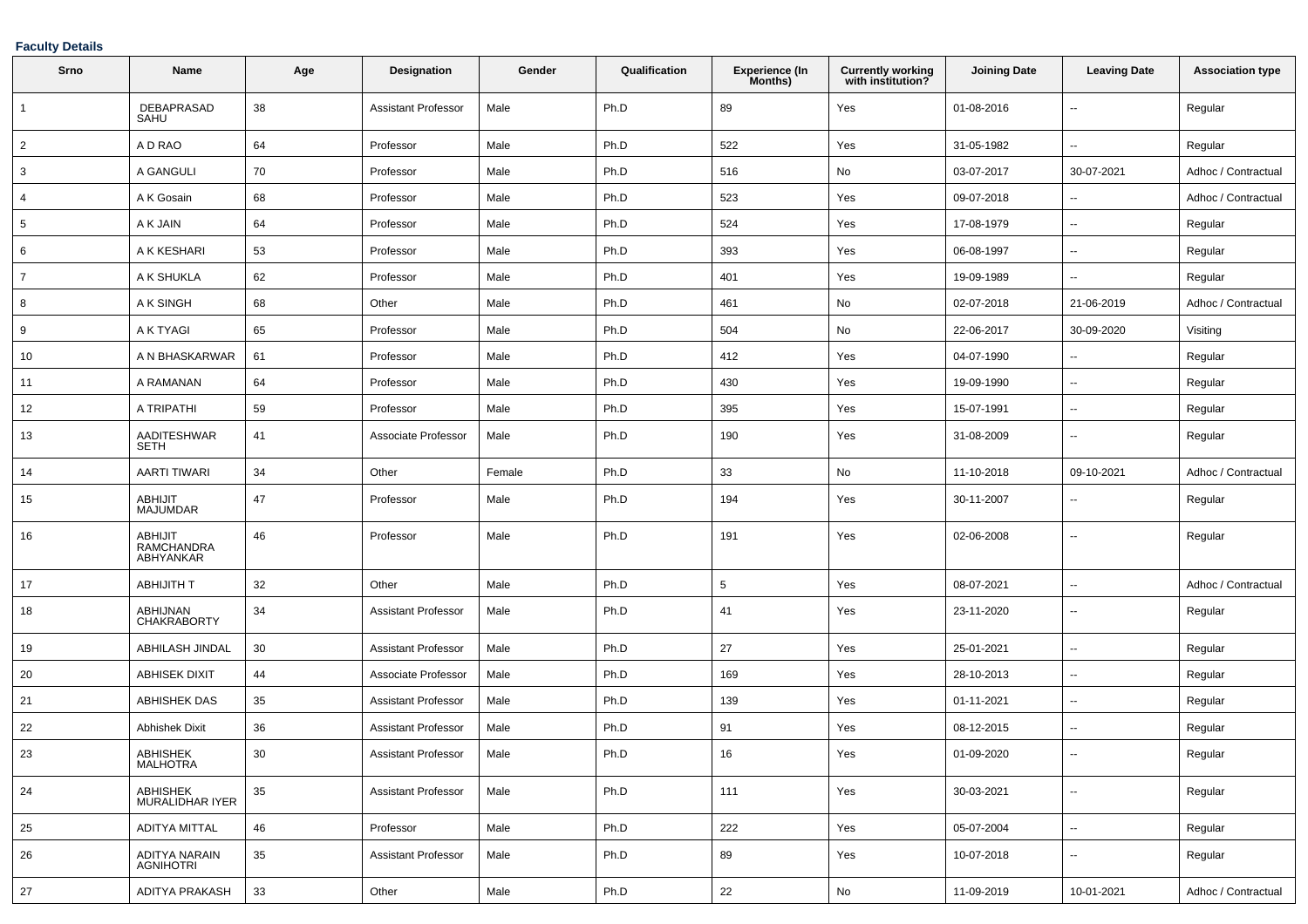| 28 | AJAY GULERIA                      | 51 | Other                      | Male   | Ph.D   | 83              | Yes | 07-03-2017 | $\overline{\phantom{a}}$ | Regular             |
|----|-----------------------------------|----|----------------------------|--------|--------|-----------------|-----|------------|--------------------------|---------------------|
| 29 | <b>AJAY KUMAR</b>                 | 34 | Other                      | Male   | Ph.D   | 22              | Yes | 16-09-2019 | $\sim$                   | Adhoc / Contractual |
| 30 | <b>AJAY SAINI</b>                 | 33 | <b>Assistant Professor</b> | Male   | Ph.D   | 71              | Yes | 22-05-2019 | $\overline{\phantom{a}}$ | Regular             |
| 31 | AJEET KUMAR                       | 36 | Associate Professor        | Male   | Ph.D   | 148             | Yes | 10-09-2012 | $\sim$                   | Regular             |
| 32 | <b>AJIT KUMAR</b>                 | 68 | Professor                  | Male   | Ph.D   | 463             | No  | 02-07-2018 | 30-06-2021               | Adhoc / Contractual |
| 33 | AJITH KURUVILLA<br><b>CHERIAN</b> | 36 | Other                      | Male   | Ph.D   | 24              | Yes | 22-10-2019 |                          | Adhoc / Contractual |
| 34 | AKANSHA BANSAL                    | 34 | Other                      | Female | Ph.D   | 23              | No  | 13-08-2018 | 12-08-2019               | Adhoc / Contractual |
| 35 | <b>AKHIL GARG</b>                 | 33 | <b>Assistant Professor</b> | Male   | Ph.D   | 77              | Yes | 26-05-2020 | $\sim$                   | Regular             |
| 36 | AKI YONEHARA                      | 45 | Professor                  | Male   | Ph.D   | 114             | Yes | 05-04-2021 | $\sim$                   | Visiting            |
| 37 | <b>AKSHI TYAGI</b>                | 32 | Other                      | Female | Ph.D   | $5\phantom{.0}$ | Yes | 09-07-2021 | $\sim$                   | Adhoc / Contractual |
| 38 | ALOK MADAN                        | 54 | Professor                  | Male   | Ph.D   | 349             | Yes | 25-07-1997 | $\sim$                   | Regular             |
| 39 | <b>ALOKA SINHA</b>                | 49 | Associate Professor        | Female | Ph.D   | 237             | Yes | 09-08-2004 | $\overline{\phantom{a}}$ | Regular             |
| 40 | <b>AMARTYA</b><br><b>SENGUPTA</b> | 43 | <b>Assistant Professor</b> | Male   | Ph.D   | 176             | Yes | 01-10-2012 | $\overline{\phantom{a}}$ | Regular             |
| 41 | AMBIKA SHARMA                     | 54 | Other                      | Female | Ph.D   | 301             | No  | 18-07-2018 | 17-07-2020               | Adhoc / Contractual |
| 42 | AMBUJ D SAGAR                     | 58 | Professor                  | Male   | Ph.D   | 320             | Yes | 29-04-2008 | $\sim$                   | Regular             |
| 43 | <b>AMIT GUPTA</b>                 | 40 | Associate Professor        | Male   | Ph.D   | 143             | Yes | 02-05-2011 | $\sim$                   | Regular             |
| 44 | <b>AMIT KUMAR</b>                 | 45 | Professor                  | Male   | Ph.D   | 234             | Yes | 18-07-2003 | $\sim$                   | Regular             |
| 45 | AMIT KUMAR JAIN                   | 45 | Associate Professor        | Male   | Ph.D   | 141             | Yes | 16-07-2012 | $\sim$                   | Regular             |
| 46 | AMIT<br><b>MEHNDIRATTA</b>        | 39 | Associate Professor        | Male   | Ph.D   | 100             | Yes | 26-08-2014 | $\overline{\phantom{a}}$ | Regular             |
| 47 | AMIT<br>PRIYADARSHI               | 39 | <b>Assistant Professor</b> | Male   | Ph.D   | 126             | Yes | 26-12-2012 | $\sim$                   | Regular             |
| 48 | <b>AMIT RAWAL</b>                 | 44 | Professor                  | Male   | Ph.D   | 232             | Yes | 01-01-2008 | $\overline{\phantom{a}}$ | Regular             |
| 49 | AMITA DAS                         | 55 | Professor                  | Female | Ph.D   | 389             | Yes | 18-12-2018 | $\sim$                   | Regular             |
| 50 | AMITABH<br><b>BHATTACHARYA</b>    | 44 | <b>Assistant Professor</b> | Male   | Ph.D   | 106             | Yes | 01-07-2019 | $\sim$                   | Regular             |
| 51 | AMITABHA BAGCHI                   | 46 | Professor                  | Male   | Ph.D   | 213             | Yes | 24-08-2006 | $\sim$                   | Regular             |
| 52 | AMITABHA<br>MUKHOPADHYAY          | 62 | Professor                  | Male   | Ph.D   | 404             | Yes | 01-11-2018 | $\sim$                   | Regular             |
| 53 | AMOL<br>CHOUDHARY                 | 34 | <b>Assistant Professor</b> | Male   | Ph.D   | 86              | Yes | 07-01-2019 | $\overline{\phantom{a}}$ | Regular             |
| 54 | AMRUTA MISHRA                     | 56 | Professor                  | Female | Ph.D   | 250             | Yes | 19-04-2004 | $\overline{\phantom{a}}$ | Regular             |
| 55 | ANAND DEV<br><b>GUPTA</b>         | 72 | Professor                  | Male   | M.Tech | 550             | No  | 01-07-2014 | 31-05-2019               | Visiting            |
| 56 | ANANDARUP DAS                     | 42 | Associate Professor        | Male   | Ph.D   | 152             | Yes | 15-12-2014 | $\sim$                   | Regular             |
| 57 | ANANJAN BASU                      | 51 | Professor                  | Male   | Ph.D   | 282             | Yes | 29-01-1999 | $\overline{\phantom{a}}$ | Regular             |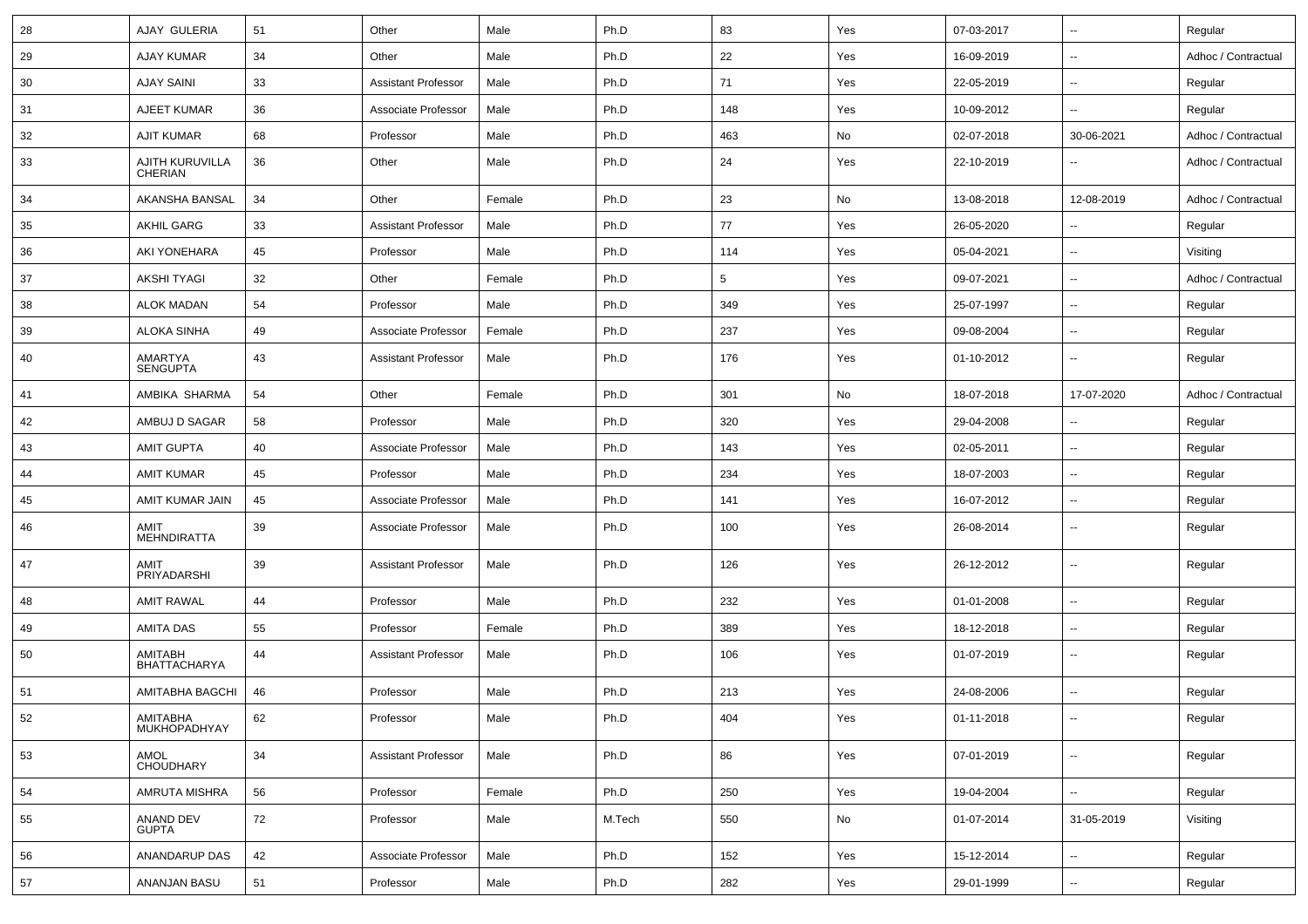| 58 | ANANTA KUMAR<br>MAJEE             | 34 | <b>Assistant Professor</b> | Male   | Ph.D | 91  | Yes | 03-07-2018 | $\overline{\phantom{a}}$ | Regular             |
|----|-----------------------------------|----|----------------------------|--------|------|-----|-----|------------|--------------------------|---------------------|
| 59 | ANEESHA<br><b>SHARMA</b>          | 46 | Associate Professor        | Female | Ph.D | 148 | Yes | 09-06-2021 | $\overline{\phantom{a}}$ | Regular             |
| 60 | ANGELIE MULTANI                   | 51 | Professor                  | Female | Ph.D | 240 | Yes | 05-12-2003 | $\overline{\phantom{a}}$ | Regular             |
| 61 | ANIL JACOB ELIAS                  | 60 | Professor                  | Male   | Ph.D | 402 | Yes | 30-12-2002 | --                       | Regular             |
| 62 | ANIL KUMAR<br><b>SAROHA</b>       | 57 | Professor                  | Male   | Ph.D | 311 | Yes | 11-06-2002 | $\overline{\phantom{a}}$ | Regular             |
| 63 | <b>ANIL VERMA</b>                 | 45 | Professor                  | Male   | Ph.D | 202 | Yes | 19-08-2014 | $\overline{\phantom{a}}$ | Regular             |
| 64 | ANIMA NAGAR                       | 50 | Associate Professor        | Female | Ph.D | 246 | Yes | 25-09-2003 | $\overline{a}$           | Regular             |
| 65 | <b>ANIRBAN NAG</b>                | 33 | Other                      | Male   | Ph.D | 10  | Yes | 08-02-2021 | --                       | Adhoc / Contractual |
| 66 | <b>ANITA ROY</b>                  | 37 | <b>Assistant Professor</b> | Female | Ph.D | 79  | Yes | 02-09-2019 | $\overline{\phantom{a}}$ | Regular             |
| 67 | <b>ANJAN RAY</b>                  | 54 | Professor                  | Male   | Ph.D | 322 | Yes | 26-08-1996 | ⊷.                       | Regular             |
| 68 | ANKESH JAIN                       | 35 | <b>Assistant Professor</b> | Male   | Ph.D | 124 | Yes | 01-01-2019 | --                       | Regular             |
| 69 | ANKUR GOSWAMI                     | 37 | <b>Assistant Professor</b> | Male   | Ph.D | 95  | Yes | 05-02-2019 | $\overline{\phantom{a}}$ | Regular             |
| 70 | Ankur Gupta                       | 40 | <b>Assistant Professor</b> | Male   | Ph.D | 85  | Yes | 21-07-2016 | --                       | Regular             |
| 71 | ANKUSH<br><b>AGRAWAL</b>          | 37 | <b>Assistant Professor</b> | Male   | Ph.D | 180 | Yes | 01-02-2013 | --                       | Regular             |
| 72 | ANOOP CHAWLA                      | 56 | Professor                  | Male   | Ph.D | 420 | Yes | 03-05-1993 | --                       | Regular             |
| 73 | ANOOPKRISHNAN<br>NADUVATH MANA    | 33 | <b>Assistant Professor</b> | Male   | Ph.D | 62  | Yes | 31-10-2017 | $\overline{\phantom{a}}$ | Regular             |
| 74 | ANSHUL KUMAR                      | 68 | Professor                  | Male   | Ph.D | 449 | Yes | 01-07-2019 | $\overline{\phantom{a}}$ | Adhoc / Contractual |
| 75 | ANUJ DHAWAN                       | 45 | Associate Professor        | Male   | Ph.D | 186 | Yes | 10-10-2011 | $\overline{\phantom{a}}$ | Regular             |
| 76 | <b>ANUP KUMAR</b><br><b>GHOSH</b> | 65 | Professor                  | Male   | Ph.D | 366 | Yes | 25-07-1991 | --                       | Adhoc / Contractual |
| 77 | <b>ANUP SINGH</b>                 | 42 | Associate Professor        | Male   | Ph.D | 138 | Yes | 10-03-2014 | $\overline{\phantom{a}}$ | Regular             |
| 78 | ANUPAM DEWAN                      | 53 | Professor                  | Male   | Ph.D | 292 | Yes | 20-05-2009 | $\overline{\phantom{a}}$ | Regular             |
| 79 | <b>ANUPAM SHUKLA</b>              | 46 | Professor                  | Male   | Ph.D | 281 | Yes | 22-12-2005 | --                       | Regular             |
| 80 | Anuradha Vashisth                 | 39 | Other                      | Female | Ph.D | 24  | No  | 16-07-2018 | 15-07-2020               | Adhoc / Contractual |
| 81 | ANURAG GOYAL                      | 31 | <b>Assistant Professor</b> | Male   | Ph.D | 35  | Yes | 28-06-2021 | --                       | Regular             |
| 82 | ANURAG SHARMA                     | 66 | Professor                  | Male   | Ph.D | 534 | Yes | 09-10-1978 | $\sim$                   | Regular             |
| 83 | ANURAG SINGH<br><b>RATHORE</b>    | 48 | Professor                  | Male   | Ph.D | 329 | Yes | 22-06-2009 | $\overline{\phantom{a}}$ | Regular             |
| 84 | ANUSHREE MALIK                    | 52 | Associate Professor        | Female | Ph.D | 354 | Yes | 01-12-2004 | $\sim$                   | Regular             |
| 85 | APARAJITA<br>DASGUPTA             | 39 | <b>Assistant Professor</b> | Female | Ph.D | 38  | Yes | 19-11-2018 | $\sim$                   | Regular             |
| 86 | APARNA MEHRA                      | 51 | Professor                  | Female | Ph.D | 234 | Yes | 26-08-2003 | Ц.                       | Regular             |
| 87 | APURBA DAS                        | 56 | Professor                  | Male   | Ph.D | 292 | Yes | 26-11-2002 | $\overline{\phantom{a}}$ | Regular             |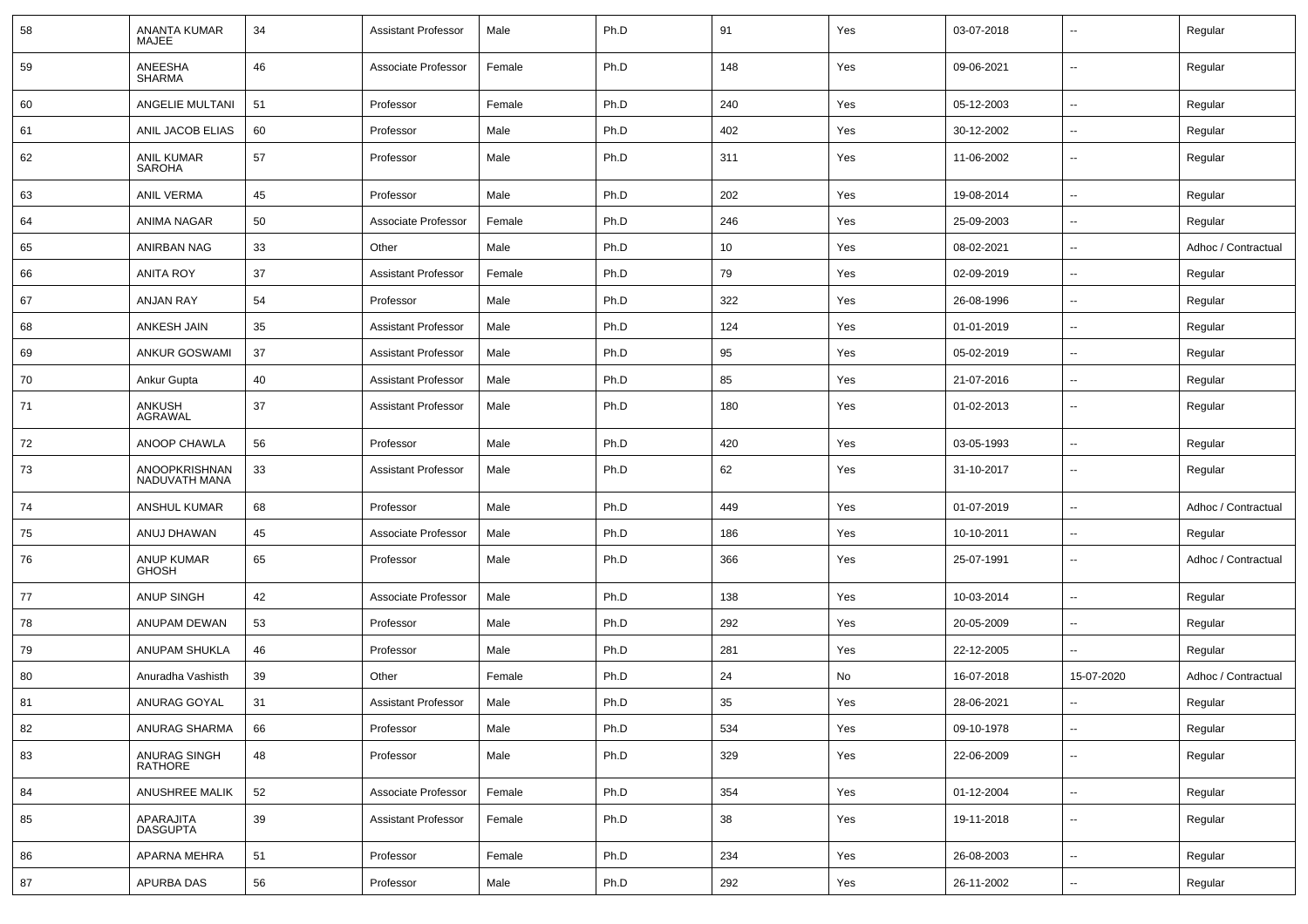| 88  | Apurba Mandal                              | 39 | Other                      | Male   | Ph.D   | 31           | No  | 11-12-2017 | 14-05-2018               | Adhoc / Contractual |
|-----|--------------------------------------------|----|----------------------------|--------|--------|--------------|-----|------------|--------------------------|---------------------|
| 89  | ARABINDA<br><b>BARMAN</b>                  | 34 | Other                      | Male   | Ph.D   | 21           | No  | 03-10-2018 | 30-12-2019               | Adhoc / Contractual |
| 90  | ARAVIND KRISHNA<br><b>SWAMY</b>            | 40 | Associate Professor        | Male   | Ph.D   | 183          | Yes | 09-01-2012 | $\sim$                   | Regular             |
| 91  | ARCHANA CHUGH                              | 47 | Associate Professor        | Female | Ph.D   | 222          | Yes | 01-04-2010 | $\overline{\phantom{a}}$ | Regular             |
| 92  | Arghya Samanta                             | 39 | Associate Professor        | Male   | Ph.D   | 119          | Yes | 20-08-2016 | $\sim$                   | Regular             |
| 93  | <b>ARIJIT PAL</b>                          | 33 | Other                      | Male   | Ph.D   | $\mathbf{1}$ | Yes | 26-11-2021 | $\sim$                   | Adhoc / Contractual |
| 94  | ARJUN GHOSH                                | 45 | Associate Professor        | Male   | Ph.D   | 175          | Yes | 02-02-2011 | $\sim$                   | Regular             |
| 95  | <b>ARJUN SHARMA</b>                        | 38 | Assistant Professor        | Male   | Ph.D   | 96           | Yes | 14-12-2015 | $\sim$                   | Regular             |
| 96  | ARNAB BANERJEE                             | 31 | Assistant Professor        | Male   | Ph.D   | 90           | Yes | 06-05-2019 | $\sim$                   | Regular             |
| 97  | ARNAB CHANDA                               | 31 | <b>Assistant Professor</b> | Male   | Ph.D   | 40           | Yes | 29-07-2019 | $\overline{\phantom{a}}$ | Regular             |
| 98  | ARNOB GHOSH                                | 32 | <b>Assistant Professor</b> | Male   | Ph.D   | 41           | Yes | 16-08-2019 | $\overline{\phantom{a}}$ | Regular             |
| 99  | ARPAN<br>CHATTOPADHYAY                     | 34 | <b>Assistant Professor</b> | Male   | Ph.D   | 80           | Yes | 24-10-2018 | $\overline{\phantom{a}}$ | Regular             |
| 100 | ARUDRA VENKATA<br><b>BURRA</b>             | 43 | <b>Assistant Professor</b> | Male   | Ph.D   | 130          | Yes | 17-12-2012 | $\sim$                   | Regular             |
| 101 | <b>ARUN KUMAR</b>                          | 41 | Associate Professor        | Male   | Ph.D   | 156          | Yes | 05-07-2010 | $\overline{\phantom{a}}$ | Regular             |
| 102 | <b>ARUN KUMAR</b>                          | 68 | Professor                  | Male   | Ph.D   | 530          | Yes | 18-07-2018 | $\sim$                   | Adhoc / Contractual |
| 103 | <b>ARUN KUMAR</b>                          | 53 | Professor                  | Male   | Ph.D   | 378          | Yes | 30-12-1997 | $\overline{\phantom{a}}$ | Regular             |
| 104 | ARUN SHARMA                                | 33 | Other                      | Male   | Ph.D   | 33           | No  | 01-02-2019 | 31-08-2021               | Adhoc / Contractual |
| 105 | ARUNABHA<br><b>BANERJEE</b>                | 33 | Other                      | Male   | Ph.D   | $\mathbf{1}$ | Yes | 15-12-2021 | $\sim$                   | Adhoc / Contractual |
| 106 | ARVIND KUMAR<br><b>NEMA</b>                | 53 | Professor                  | Male   | Ph.D   | 373          | Yes | 10-09-2002 | $\sim$                   | Regular             |
| 107 | ARYA V                                     | 32 | Assistant Professor        | Female | Ph.D   | 64           | Yes | 02-07-2018 | $\overline{\phantom{a}}$ | Regular             |
| 108 | <b>ASHISH</b><br>CHIPLUNKAR                | 35 | <b>Assistant Professor</b> | Male   | Ph.D   | 75           | Yes | 02-09-2019 | $\sim$                   | Regular             |
| 109 | <b>ASHISH</b><br>KAMALAKAR<br><b>DARPE</b> | 52 | Professor                  | Male   | Ph.D   | 288          | Yes | 30-04-2004 | $\sim$                   | Regular             |
| 110 | <b>ASHISH KUMAR</b>                        | 31 | Other                      | Male   | Ph.D   | 11           | Yes | 15-01-2021 | $\sim$                   | Adhoc / Contractual |
| 111 | <b>ASHISH MISRA</b>                        | 40 | <b>Assistant Professor</b> | Male   | Ph.D   | 144          | Yes | 21-12-2015 | $\overline{\phantom{a}}$ | Regular             |
| 112 | <b>ASHISH PANDEY</b>                       | 32 | Other                      | Male   | Ph.D   | $33\,$       | No  | 07-03-2019 | 06-03-2021               | Adhoc / Contractual |
| 113 | ASHISH SINGH<br>CHAUHAN                    | 36 | Other                      | Male   | Ph.D   | 40           | No  | 01-03-2018 | 28-02-2021               | Adhoc / Contractual |
| 114 | <b>ASHOK GUPTA</b>                         | 64 | Professor                  | Male   | Ph.D   | 525          | Yes | 10-08-1979 | $\sim$                   | Regular             |
| 115 | <b>ASHOK KUMAR</b><br><b>BHATEJA</b>       | 62 | Professor                  | Male   | M.Tech | 448          | Yes | 13-05-2020 | $\sim$                   | Visiting            |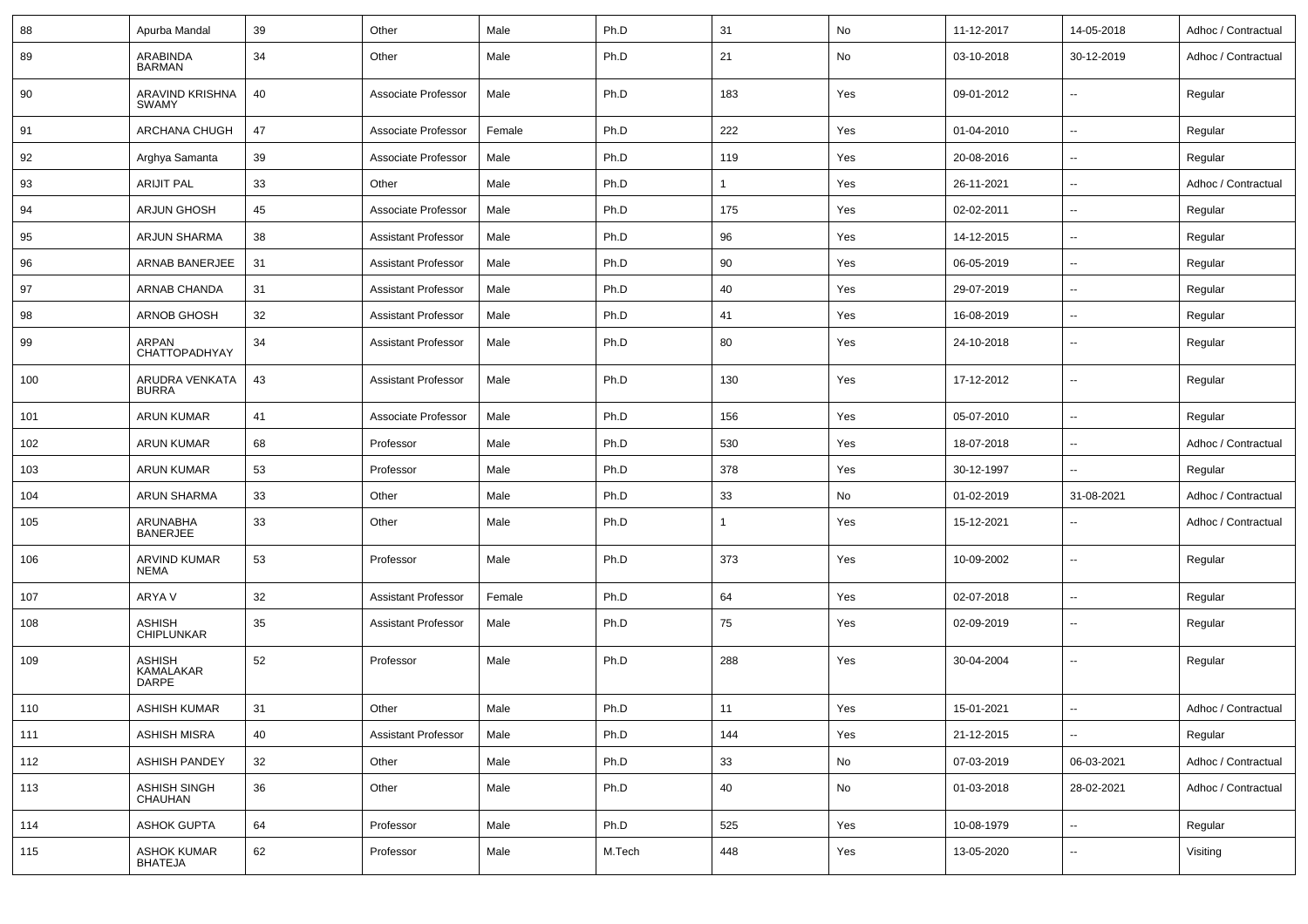| 116 | <b>ASHOK KUMAR</b><br><b>GANGULI</b>     | 60 | Professor                  | Male   | Ph.D   | 330 | Yes | 09-11-1995 | $\overline{\phantom{a}}$ | Regular             |
|-----|------------------------------------------|----|----------------------------|--------|--------|-----|-----|------------|--------------------------|---------------------|
| 117 | <b>ASHOK KUMAR</b><br><b>PATEL</b>       | 41 | <b>Assistant Professor</b> | Male   | Ph.D   | 157 | Yes | 30-12-2013 | ⊷.                       | Regular             |
| 118 | <b>ASHOK KUMAR</b><br><b>SRIVASTAVA</b>  | 65 | Professor                  | Male   | Ph.D   | 404 | Yes | 30-08-1991 | ⊷.                       | Regular             |
| 119 | <b>ASHU VERMA</b>                        | 40 | Associate Professor        | Female | Ph.D   | 135 | Yes | 16-07-2012 | н.                       | Regular             |
| 120 | <b>ASHUTOSH RAI</b>                      | 33 | <b>Assistant Professor</b> | Male   | Ph.D   | 60  | Yes | 20-10-2020 | ⊷.                       | Regular             |
| 121 | ASHWINI J VAIDYA                         | 38 | <b>Assistant Professor</b> | Male   | Ph.D   | 85  | Yes | 10-07-2018 | $\overline{\phantom{a}}$ | Regular             |
| 122 | ASHWINI K<br>AGRAWAL                     | 55 | Professor                  | Male   | Ph.D   | 403 | Yes | 10-11-1995 | $\sim$                   | Regular             |
| 123 | Asit Kumar Parida                        | 34 | Other                      | Male   | Ph.D   | 31  | No  | 04-12-2017 | 03-12-2019               | Adhoc / Contractual |
| 124 | <b>ATUL NARANG</b>                       | 56 | Professor                  | Male   | Ph.D   | 266 | Yes | 25-02-2009 | --                       | Regular             |
| 125 | AYAN BHOWMIK                             | 37 | <b>Assistant Professor</b> | Male   | Ph.D   | 109 | Yes | 09-04-2021 | $\overline{\phantom{a}}$ | Regular             |
| 126 | <b>BHATTACHARJEE</b>                     | 67 | Professor                  | Male   | Ph.D   | 469 | Yes | 01-07-2019 | $\overline{\phantom{a}}$ | Other               |
| 127 | <b>B D GUPTA</b>                         | 69 | Professor                  | Male   | Ph.D   | 512 | No  | 14-07-2017 | 30-09-2020               | Adhoc / Contractual |
| 128 | B JAYARAM                                | 68 | Professor                  | Male   | Ph.D   | 369 | Yes | 01-07-2019 | --                       | Regular             |
| 129 | <b>B K BEHERA</b>                        | 62 | Professor                  | Male   | Ph.D   | 403 | Yes | 05-01-1994 | --                       | Regular             |
| 130 | B N JAIN                                 | 72 | Professor                  | Male   | Ph.D   | 544 | No  | 03-08-2015 | 30-06-2019               | Visiting            |
| 131 | B<br>PREMACHANDRAN                       | 47 | Professor                  | Male   | Ph.D   | 209 | Yes | 08-09-2008 | $\overline{\phantom{a}}$ | Regular             |
| 132 | <b>BABU J ALAPPAT</b>                    | 57 | Professor                  | Male   | Ph.D   | 440 | Yes | 28-02-2000 | $\overline{\phantom{a}}$ | Regular             |
| 133 | <b>BADRI PRASAD</b><br><b>PATEL</b>      | 53 | Professor                  | Male   | Ph.D   | 309 | Yes | 28-12-2004 | ⊷.                       | Regular             |
| 134 | <b>BAHNI RAY</b>                         | 39 | <b>Assistant Professor</b> | Female | Ph.D   | 99  | Yes | 30-01-2017 | ⊷.                       | Regular             |
| 135 | BALAJI<br>SRINIVASAN                     | 44 | Associate Professor        | Male   | Ph.D   | 174 | Yes | 15-05-2008 | ⊷.                       | Regular             |
| 136 | <b>BAPPADITYA</b><br><b>MANNA</b>        | 42 | Associate Professor        | Male   | Ph.D   | 160 | Yes | 12-05-2010 | ⊷.                       | Regular             |
| 137 | <b>BASABI BHAUMIK</b>                    | 69 | Professor                  | Female | Ph.D   | 497 | Yes | 03-07-2017 | н.                       | Adhoc / Contractual |
| 138 | <b>BENJAMIN LIONEL</b>                   | 60 | Professor                  | Male   | M.Tech | 435 | Yes | 01-11-2021 | ⊷.                       | Adhoc / Contractual |
| 139 | <b>BHABANI KUMAR</b><br><b>SATAPATHY</b> | 49 | Professor                  | Male   | Ph.D   | 210 | Yes | 01-01-2008 | $\overline{\phantom{a}}$ | Regular             |
| 140 | <b>BHAGU RAM</b><br><b>CHAHAR</b>        | 54 | Professor                  | Male   | Ph.D   | 362 | Yes | 06-09-2004 | $\overline{\phantom{a}}$ | Regular             |
| 141 | <b>BHANU NANDAN</b>                      | 46 | Associate Professor        | Male   | Ph.D   | 220 | Yes | 30-06-2010 | $\overline{\phantom{a}}$ | Regular             |
| 142 | <b>BHARATI PURI</b>                      | 53 | Associate Professor        | Female | Ph.D   | 237 | Yes | 17-07-2006 | ⊷.                       | Regular             |
| 143 | <b>BHASKAR</b><br><b>KANSERI</b>         | 37 | <b>Assistant Professor</b> | Male   | Ph.D   | 134 | Yes | 21-09-2015 | н.                       | Regular             |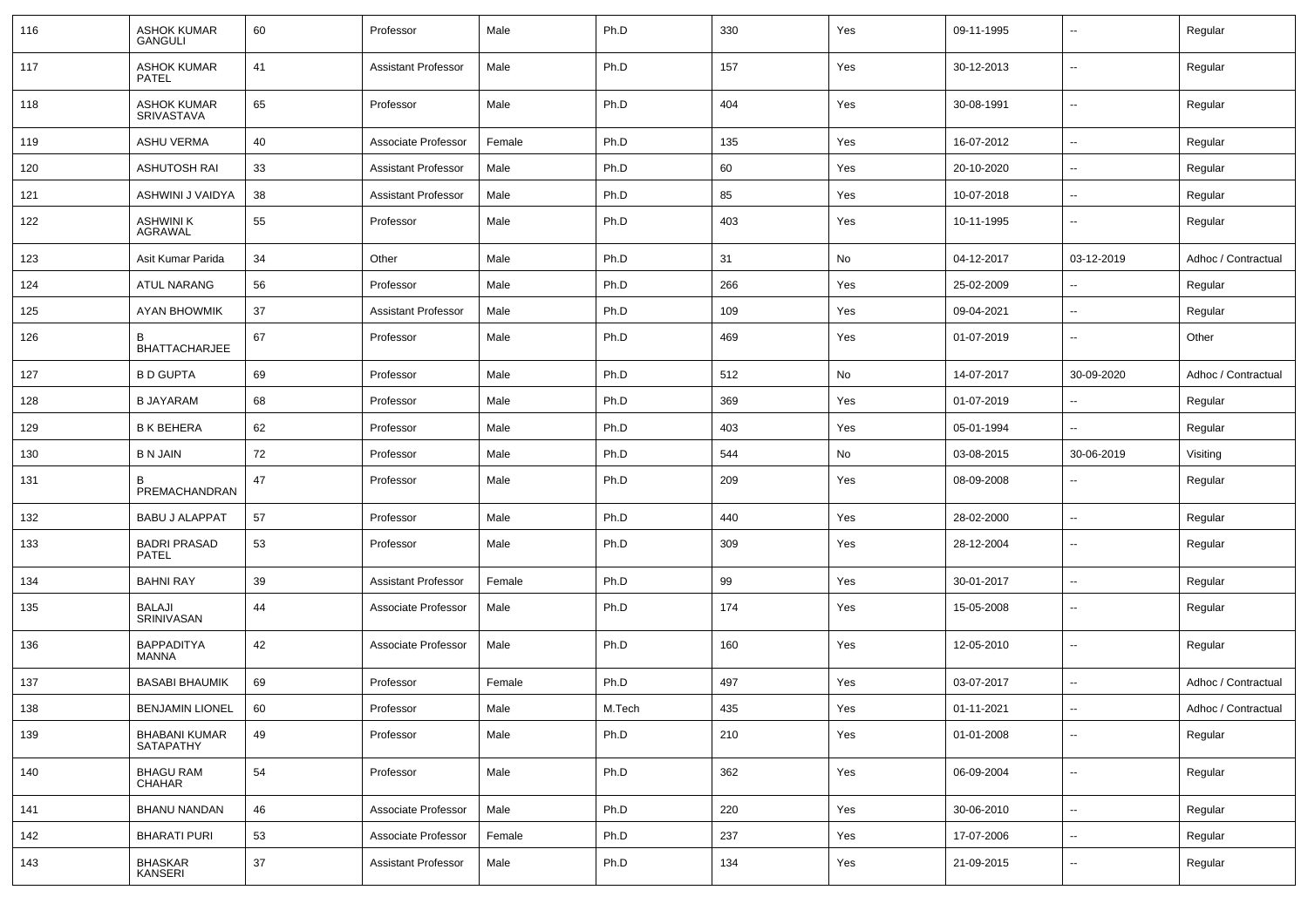| 144 | <b>BHASKAR MITRA</b>                    | 42 | <b>Assistant Professor</b> | Male   | Ph.D | 163 | Yes | 31-03-2014 | $\overline{\phantom{a}}$ | Regular             |
|-----|-----------------------------------------|----|----------------------------|--------|------|-----|-----|------------|--------------------------|---------------------|
| 145 | <b>BHAWANI SANKAR</b><br>PANDA          | 57 | Professor                  | Male   | Ph.D | 299 | Yes | 17-06-2002 | $\overline{\phantom{a}}$ | Regular             |
| 146 | <b>BHIM SINGH</b>                       | 65 | Professor                  | Male   | Ph.D | 459 | Yes | 14-12-1990 | $\overline{\phantom{a}}$ | Regular             |
| 147 | <b>BHUMIKA RAY</b>                      | 32 | Other                      | Female | Ph.D | 3   | Yes | 22-09-2021 | $\overline{\phantom{a}}$ | Adhoc / Contractual |
| 148 | <b>BHUPENDRA</b><br>SINGH BUTOLA        | 53 | Professor                  | Male   | Ph.D | 199 | Yes | 20-07-2007 | $\overline{\phantom{a}}$ | Regular             |
| 149 | <b>BHUPINDER</b><br>GODARA              | 36 | Professor                  | Male   | M.S  | 35  | Yes | 13-02-2019 | $\overline{\phantom{a}}$ | Adhoc / Contractual |
| 150 | <b>BHUVANESH</b><br><b>GUPTA</b>        | 64 | Professor                  | Male   | Ph.D | 486 | Yes | 15-12-1995 | $\overline{\phantom{a}}$ | Regular             |
| 151 | <b>BIBHUTI BHUSAN</b><br>SAHU           | 44 | Associate Professor        | Male   | Ph.D | 196 | Yes | 26-11-2020 | $\overline{\phantom{a}}$ | Regular             |
| 152 | <b>BIJAY PRAKASH</b><br><b>TRIPATHI</b> | 38 | <b>Assistant Professor</b> | Male   | Ph.D | 117 | Yes | 27-02-2017 | $\overline{\phantom{a}}$ | Regular             |
| 153 | <b>BIJAYA KETAN</b><br>PANIGRAHI        | 53 | Professor                  | Male   | Ph.D | 229 | Yes | 28-03-2005 | $\overline{\phantom{a}}$ | Regular             |
| 154 | <b>BIPASHA GOSH</b>                     | 37 | Other                      | Female | Ph.D | 18  | No  | 01-01-2019 | 31-12-2020               | Adhoc / Contractual |
| 155 | <b>BIPIN KUMAR</b>                      | 34 | <b>Assistant Professor</b> | Male   | Ph.D | 87  | Yes | 16-05-2017 | Ξ.                       | Regular             |
| 156 | <b>BIPLAB BASAK</b>                     | 33 | <b>Assistant Professor</b> | Male   | Ph.D | 91  | Yes | 22-01-2019 | $\overline{\phantom{a}}$ | Regular             |
| 157 | <b>BISHWAJIT KUNDU</b>                  | 50 | Professor                  | Male   | Ph.D | 243 | Yes | 06-12-2004 | ⊶.                       | Regular             |
| 158 | <b>BISWAJYOTI SAHA</b>                  | 31 | <b>Assistant Professor</b> | Male   | Ph.D | 63  | Yes | 04-09-2020 | $\overline{\phantom{a}}$ | Regular             |
| 159 | <b>BISWARUP</b><br><b>BISWAS</b>        | 32 | Other                      | Male   | Ph.D | 28  | No  | 29-03-2019 | 28-03-2021               | Adhoc / Contractual |
| 160 | <b>BISWARUP</b><br><b>CHAKRABORTY</b>   | 34 | <b>Assistant Professor</b> | Male   | Ph.D | 84  | Yes | 01-06-2020 | $\overline{\phantom{a}}$ | Regular             |
| 161 | <b>BISWARUP</b><br><b>MUKHERJEE</b>     | 32 | <b>Assistant Professor</b> | Male   | Ph.D | 80  | Yes | 02-03-2020 | $\overline{\phantom{a}}$ | Regular             |
| 162 | <b>BODH RAJ MEHTA</b>                   | 65 | Professor                  | Male   | Ph.D | 468 | Yes | 13-06-1985 | $\overline{\phantom{a}}$ | Adhoc / Contractual |
| 163 | <b>BODHADITYA</b><br><b>SANTRA</b>      | 36 | <b>Assistant Professor</b> | Male   | Ph.D | 83  | Yes | 30-12-2019 | $\overline{\phantom{a}}$ | Regular             |
| 164 | <b>BRAJESH KUMAR</b><br><b>MANI</b>     | 40 | <b>Assistant Professor</b> | Male   | Ph.D | 132 | Yes | 28-12-2015 | $\overline{\phantom{a}}$ | Regular             |
| 165 | <b>BREJESH LALL</b>                     | 50 | Professor                  | Male   | Ph.D | 290 | Yes | 01-07-2005 | $- -$                    | Regular             |
| 166 | <b>BRIJ MOHAN</b><br><b>MUNDOTIYA</b>   | 33 | Other                      | Male   | Ph.D | 39  | No  | 31-10-2019 | 26-02-2020               | Adhoc / Contractual |
| 167 | <b>BRIJESH KUMAR</b><br><b>BANSAL</b>   | 60 | Professor                  | Male   | Ph.D | 445 | Yes | 05-08-2021 | $\overline{\phantom{a}}$ | Visiting            |
| 168 | C A TOMY                                | 59 | Professor                  | Male   | Ph.D | 308 | Yes | 01-10-2008 | $\overline{\phantom{a}}$ | Regular             |
| 169 | CHANDAN KUMAR                           | 36 | Other                      | Male   | Ph.D | 22  | Yes | 16-03-2020 | Щ,                       | Adhoc / Contractual |
| 170 | CHARU MONGA                             | 36 | <b>Assistant Professor</b> | Female | Ph.D | 157 | Yes | 01-10-2020 | н,                       | Regular             |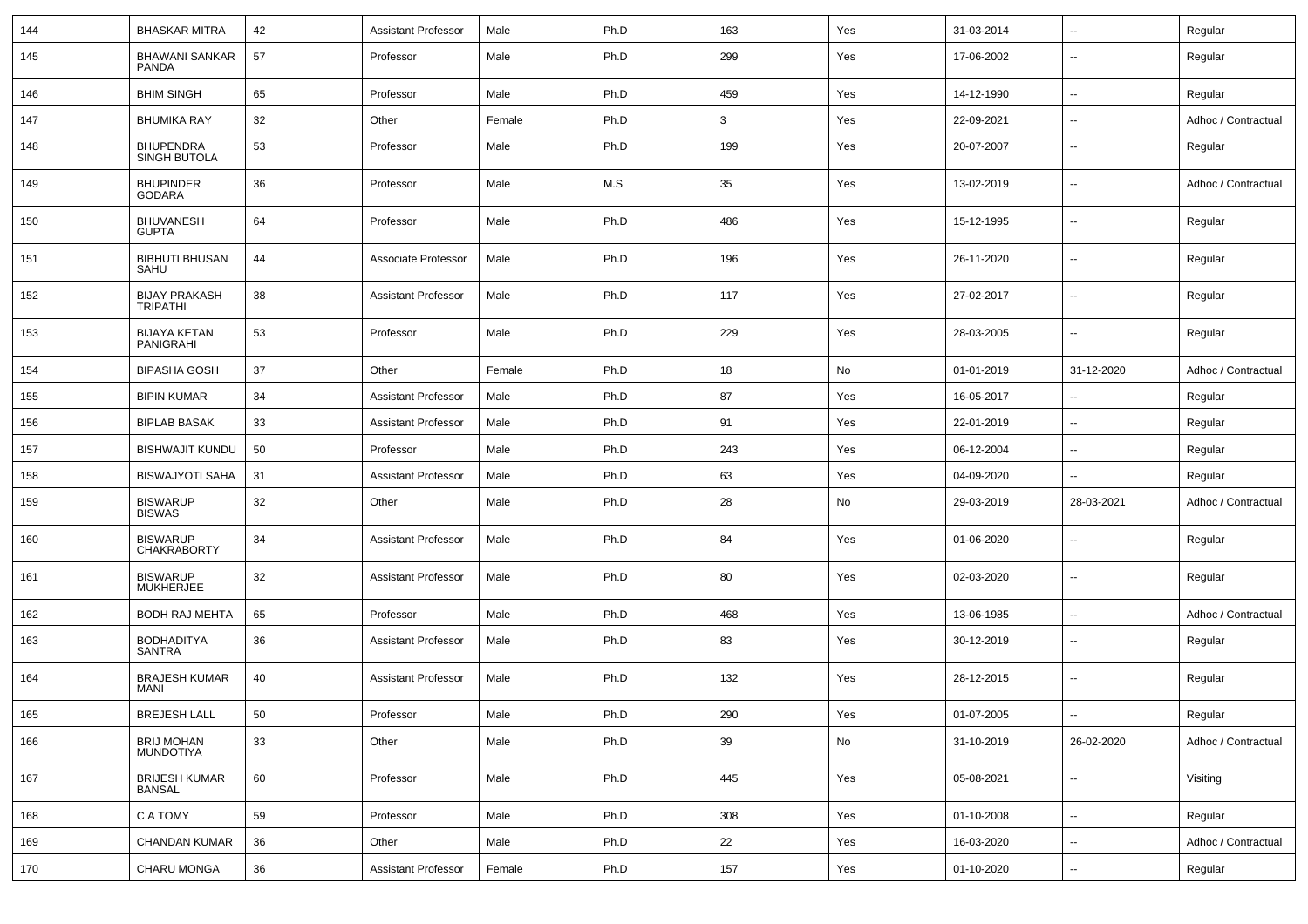| 171 | CHAVAN SHANKAR<br><b>BHOJU</b>       | 44 | Other                      | Male   | M.Sc. | 143            | Yes | 02-03-2010 | $\overline{\phantom{a}}$ | Regular             |
|-----|--------------------------------------|----|----------------------------|--------|-------|----------------|-----|------------|--------------------------|---------------------|
| 172 | <b>CHETAN ARORA</b>                  | 43 | Associate Professor        | Male   | Ph.D  | 265            | Yes | 29-08-2018 | $\overline{\phantom{a}}$ | Regular             |
| 173 | <b>CHINMOY KUMAR</b><br>HAZRA        | 35 | <b>Assistant Professor</b> | Male   | Ph.D  | 113            | Yes | 14-03-2019 | Ξ.                       | Regular             |
| 174 | <b>CHINMOY SANKAR</b><br>DEY         | 60 | Professor                  | Male   | Ph.D  | 390            | Yes | 19-04-2010 | Ξ.                       | Regular             |
| 175 | <b>CHOKKAPU</b><br><b>ESWARA RAO</b> | 37 | Other                      | Male   | Ph.D  | 24             | No  | 03-07-2018 | 30-09-2019               | Adhoc / Contractual |
| 176 | <b>COMPESH PANNU</b>                 | 35 | Other                      | Female | Ph.D  | 34             | No  | 13-09-2018 | 12-03-2021               | Adhoc / Contractual |
| 177 | D K<br>BANDYOPADHYAY                 | 64 | Professor                  | Male   | Ph.D  | 360            | Yes | 29-06-1992 | ۰.                       | Regular             |
| 178 | <b>D SUNDAR</b>                      | 47 | Professor                  | Male   | Ph.D  | 249            | Yes | 05-05-2008 | Ξ.                       | Regular             |
| 179 | D T SHAHANI                          | 71 | Professor                  | Male   | Ph.D  | 467            | No  | 01-07-2015 | 14-04-2020               | Adhoc / Contractual |
| 180 | <b>DALIP SINGH</b><br>MEHTA          | 57 | Professor                  | Male   | Ph.D  | 249            | Yes | 28-06-2002 |                          | Regular             |
| 181 | <b>DANIEL PAUL</b>                   | 29 | Other                      | Male   | Ph.D  | 14             | Yes | 02-12-2020 | $\overline{\phantom{a}}$ | Adhoc / Contractual |
| 182 | DAU TAPAS<br><b>KUMAR DORA</b>       | 37 | Other                      | Male   | Ph.D  | 26             | No  | 15-05-2018 | 31-07-2019               | Adhoc / Contractual |
| 183 | <b>DEBABRATA</b><br><b>DASGUPTA</b>  | 40 | <b>Assistant Professor</b> | Male   | Ph.D  | 83             | Yes | 15-11-2016 | $\overline{\phantom{a}}$ | Regular             |
| 184 | DEBANANDA<br><b>MISRA</b>            | 42 | <b>Assistant Professor</b> | Male   | Ph.D  | 141            | Yes | 02-08-2021 | $\overline{a}$           | Regular             |
| 185 | DEBANJAN<br><b>BHOWMIK</b>           | 33 | <b>Assistant Professor</b> | Male   | Ph.D  | 69             | Yes | 02-01-2017 | $\overline{\phantom{a}}$ | Regular             |
| 186 | <b>DEBASIS MONDAL</b>                | 43 | Associate Professor        | Male   | Ph.D  | 185            | Yes | 24-12-2010 | $\sim$                   | Regular             |
| 187 | DEBAYAN<br>BHATTACHARYA              | 32 | <b>Assistant Professor</b> | Male   | Ph.D  | 32             | Yes | 15-07-2021 | ۰.                       | Regular             |
| 188 | <b>DEBDIP GANGULY</b>                | 34 | <b>Assistant Professor</b> | Male   | Ph.D  | 22             | Yes | 24-02-2020 | $\overline{\phantom{a}}$ | Regular             |
| 189 | <b>DEEPAK JOSHI</b>                  | 39 | <b>Assistant Professor</b> | Male   | Ph.D  | 119            | Yes | 14-07-2016 | Ξ.                       | Regular             |
| 190 | Deepak Kumar                         | 36 | Other                      | Male   | Ph.D  | 48             | No  | 01-07-2016 | 08-04-2019               | Adhoc / Contractual |
| 191 | DEEPAK KUMAR                         | 44 | Associate Professor        | Male   | Ph.D  | 116            | Yes | 01-04-2013 |                          | Regular             |
| 192 | DEEPAK KUMAR                         | 34 | <b>Assistant Professor</b> | Male   | Ph.D  | 79             | Yes | 06-08-2020 | ۰.                       | Regular             |
| 193 | DEEPAK KUMAR                         | 29 | Other                      | Male   | Ph.D  | 15             | No  | 11-07-2019 | 15-03-2020               | Adhoc / Contractual |
| 194 | DEEPAK KUMAR<br>AGRAWAL              | 37 | <b>Assistant Professor</b> | Male   | Ph.D  | 95             | Yes | 30-09-2021 | Ξ.                       | Regular             |
| 195 | DEEPAK UMAKANT<br>PATIL              | 33 | <b>Assistant Professor</b> | Male   | Ph.D  | 88             | Yes | 07-11-2016 | Ξ.                       | Regular             |
| 196 | DEEPANSHU<br><b>SHIROLE</b>          | 29 | <b>Assistant Professor</b> | Male   | Ph.D  | 29             | Yes | 14-07-2021 | Ξ.                       | Regular             |
| 197 | <b>DEEPIKA RANI</b>                  | 30 | Other                      | Female | Ph.D  | $\overline{7}$ | Yes | 01-06-2021 | Ξ.                       | Adhoc / Contractual |
| 198 | DEEPTI GUPTA                         | 55 | Professor                  | Female | Ph.D  | 330            | Yes | 05-05-1997 | $\overline{\phantom{a}}$ | Regular             |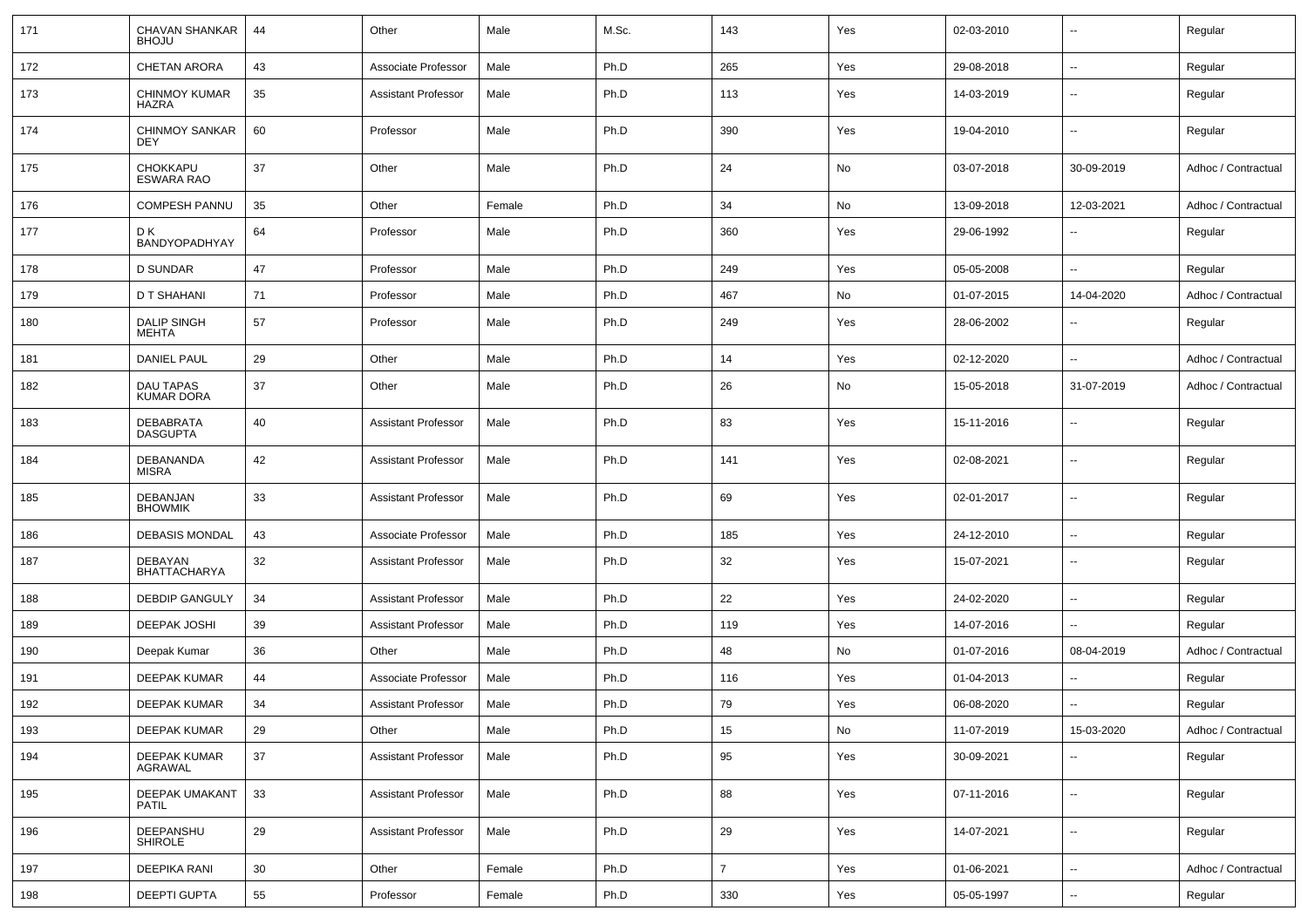| 199 | DEO RAJ KAUSHAL                        | 54 | Professor                  | Male   | Ph.D | 222 | Yes | 21-10-2004 | $\overline{\phantom{a}}$ | Regular             |
|-----|----------------------------------------|----|----------------------------|--------|------|-----|-----|------------|--------------------------|---------------------|
| 200 | <b>DEVENDRA</b><br><b>KUMAR DUBEY</b>  | 38 | Associate Professor        | Male   | Ph.D | 122 | Yes | 09-01-2014 | ۰.                       | Regular             |
| 201 | <b>DEVI CHADHA</b>                     | 71 | Professor                  | Female | Ph.D | 412 | No  | 27-07-2015 | 08-01-2019               | Adhoc / Contractual |
| 202 | DHANYA C T                             | 38 | Associate Professor        | Female | Ph.D | 149 | Yes | 25-11-2011 | $\overline{\phantom{a}}$ | Regular             |
| 203 | Dhiman Mallick                         | 34 | <b>Assistant Professor</b> | Male   | Ph.D | 39  | Yes | 31-10-2018 | ۰.                       | Regular             |
| 204 | <b>DIBAKAR RAKSHIT</b>                 | 43 | Associate Professor        | Male   | Ph.D | 100 | Yes | 01-09-2014 | ۰.                       | Regular             |
| 205 | <b>DIBYAJYOTI</b><br><b>GHOSH</b>      | 32 | <b>Assistant Professor</b> | Male   | Ph.D | 126 | Yes | 23-07-2021 | ۰.                       | Regular             |
| 206 | <b>DICKENS</b><br><b>LEONARD M</b>     | 34 | <b>Assistant Professor</b> | Male   | Ph.D | 106 | Yes | 04-10-2021 | $\overline{a}$           | Regular             |
| 207 | <b>DIGAVALLI RAVI</b><br><b>KUMAR</b>  | 54 | Professor                  | Male   | Ph.D | 404 | Yes | 02-11-1998 | $\overline{a}$           | Regular             |
| 208 | <b>DILIP GANGULY</b>                   | 42 | Associate Professor        | Male   | Ph.D | 88  | Yes | 18-02-2013 | $\overline{a}$           | Regular             |
| 209 | <b>DINESH</b><br>KALYANASUNDAR<br>AM   | 41 | <b>Assistant Professor</b> | Male   | Ph.D | 148 | Yes | 07-11-2013 | $\overline{\phantom{a}}$ | Regular             |
| 210 | <b>DIPAYAN DAS</b>                     | 44 | Professor                  | Male   | Ph.D | 198 | Yes | 01-05-2008 | u.                       | Regular             |
| 211 | <b>DIPIKA SHARMA</b>                   | 29 | Other                      | Female | Ph.D | 33  | No  | 11-10-2018 | 10-10-2021               | Adhoc / Contractual |
| 212 | <b>DIPTI RANJAN</b><br><b>SAHOO</b>    | 43 | Associate Professor        | Male   | Ph.D | 176 | Yes | 15-12-2010 | ۰.                       | Regular             |
| 213 | <b>DIVESH BHATIA</b>                   | 38 | Associate Professor        | Male   | Ph.D | 152 | Yes | 31-03-2014 | $\overline{\phantom{a}}$ | Regular             |
| 214 | DIVYA DWIVEDI                          | 40 | <b>Assistant Professor</b> | Female | Ph.D | 149 | Yes | 17-08-2015 | --                       | Regular             |
| 215 | <b>DIVYA NAYAR</b>                     | 34 | <b>Assistant Professor</b> | Female | Ph.D | 43  | Yes | 04-06-2020 | ۰.                       | Regular             |
| 216 | DURLUBH KUMAR<br><b>SHARMA</b>         | 72 | Professor                  | Male   | Ph.D | 72  | No  | 01-07-2014 | 27-02-2019               | Adhoc / Contractual |
| 217 | <b>EKATA SAHA</b>                      | 31 | <b>Assistant Professor</b> | Female | Ph.D | 63  | Yes | 17-12-2019 | ۰.                       | Regular             |
| 218 | FARHANA IBRAHIM                        | 46 | Associate Professor        | Female | Ph.D | 196 | Yes | 15-01-2009 | ۰.                       | Regular             |
| 219 | FOLKE TOBIAS<br><b>FLORUS TOLL</b>     | 41 | <b>Assistant Professor</b> | Male   | Ph.D | 153 | Yes | 03-10-2018 | $\overline{\phantom{a}}$ | Regular             |
| 220 | <b>FURKAN AHMAD</b>                    | 29 | Other                      | Male   | Ph.D | 17  | Yes | 03-09-2020 | $\overline{\phantom{a}}$ | Adhoc / Contractual |
| 221 | <b>G B REDDY</b>                       | 67 | Professor                  | Male   | Ph.D | 419 | Yes | 01-07-2019 | ⊷                        | Adhoc / Contractual |
| 222 | <b>G BHUVANESWARI</b>                  | 57 | Professor                  | Female | Ph.D | 360 | No  | 11-08-1997 | 14-03-2021               | Regular             |
| 223 | <b>G P AGARWAL</b>                     | 69 | Professor                  | Male   | Ph.D | 468 | No  | 03-07-2017 | 30-09-2019               | Adhoc / Contractual |
| 224 | <b>GADDAM VIJAYA</b><br><b>PRAKASH</b> | 51 | Professor                  | Male   | Ph.D | 317 | Yes | 13-12-2004 |                          | Regular             |
| 225 | <b>GANESH BAPU</b><br><b>SHIRSATH</b>  | 38 | Other                      | Male   | Ph.D | 24  | No  | 03-07-2019 | 28-02-2021               | Adhoc / Contractual |
| 226 | <b>GAURAV GOEL</b>                     | 38 | <b>Assistant Professor</b> | Male   | Ph.D | 154 | Yes | 11-07-2011 | $\overline{\phantom{a}}$ | Regular             |
| 227 | <b>GAURAV PANDEY</b>                   | 34 | Other                      | Male   | Ph.D | 36  | No  | 10-07-2018 | 09-07-2021               | Adhoc / Contractual |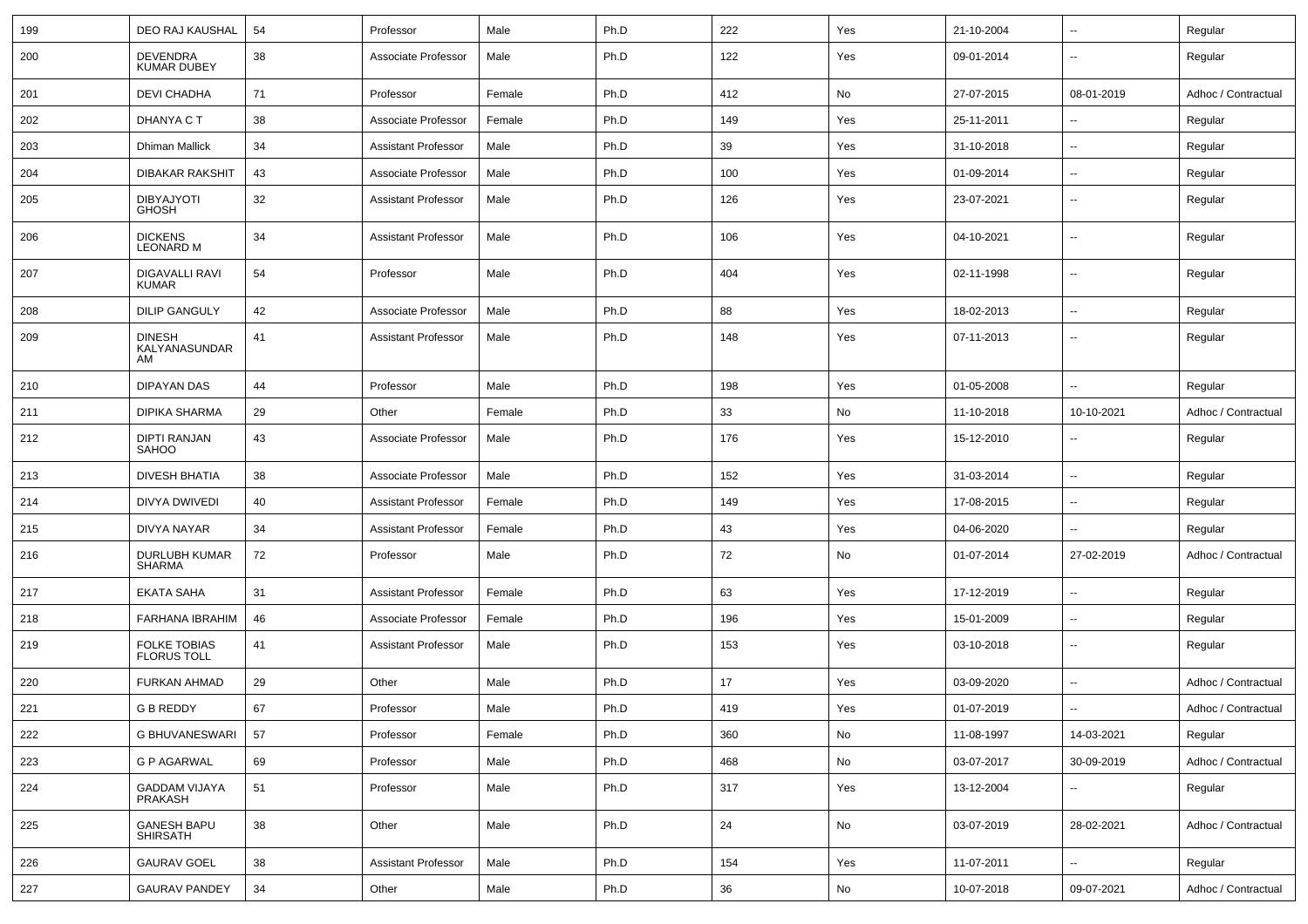| 228 | <b>GAURAV SINGH</b>                   | 33 | <b>Assistant Professor</b> | Male   | Ph.D | 90  | Yes | 16-05-2018 | $\overline{\phantom{a}}$ | Regular             |
|-----|---------------------------------------|----|----------------------------|--------|------|-----|-----|------------|--------------------------|---------------------|
| 229 | <b>GAZALA HABIB</b>                   | 47 | Associate Professor        | Female | Ph.D | 225 | Yes | 27-06-2008 | $\overline{\phantom{a}}$ | Regular             |
| 230 | <b>GEETAM TEWARI</b>                  | 63 | Professor                  | Female | Ph.D | 508 | Yes | 16-01-1990 | $\overline{\phantom{a}}$ | Regular             |
| 231 | <b>GEETIKA GUPTA</b>                  | 35 | Other                      | Female | Ph.D | 22  | Yes | 09-09-2019 | $\overline{\phantom{a}}$ | Adhoc / Contractual |
| 232 | <b>GHOLAP</b><br>SHIVAJIRAO LAHU      | 40 | <b>Assistant Professor</b> | Male   | Ph.D | 102 | Yes | 01-04-2014 | $\overline{\phantom{a}}$ | Regular             |
| 233 | <b>GOPAL KRISHAN</b>                  | 54 | Other                      | Male   | B.E  | 358 | Yes | 10-04-1992 | $\overline{\phantom{a}}$ | Regular             |
| 234 | <b>GOURAB GHATAK</b>                  | 29 | <b>Assistant Professor</b> | Male   | Ph.D | 72  | Yes | 15-12-2021 | $\overline{\phantom{a}}$ | Regular             |
| 235 | <b>GOURAB KAR</b>                     | 40 | <b>Assistant Professor</b> | Male   | Ph.D | 15  | Yes | 30-09-2020 | $\overline{\phantom{a}}$ | Regular             |
| 236 | <b>GOWTHAM H G</b>                    | 35 | Other                      | Male   | Ph.D | 21  | No  | 15-10-2019 | 18-08-2021               | Adhoc / Contractual |
| 237 | GREESHMA<br><b>SHARMA</b>             | 34 | Other                      | Female | Ph.D | 11  | Yes | 18-01-2021 | $\overline{\phantom{a}}$ | Adhoc / Contractual |
| 238 | <b>GUFRAN SAYEED</b><br><b>KHAN</b>   | 46 | Associate Professor        | Male   | Ph.D | 176 | Yes | 07-03-2011 | $\overline{\phantom{a}}$ | Regular             |
| 239 | <b>GURMAIL S</b><br><b>BENIPAL</b>    | 65 | Professor                  | Male   | Ph.D | 507 | No  | 20-02-1981 | 28-02-2021               | Regular             |
| 240 | H C GUPTA                             | 69 | Professor                  | Male   | Ph.D | 486 | No  | 17-02-2017 | 30-09-2020               | Visiting            |
| 241 | HARESH A RAVAL                        | 32 | Other                      | Male   | Ph.D | 38  | No  | 21-05-2018 | 20-05-2021               | Adhoc / Contractual |
| 242 | Hariprasad<br>Kodamana                | 36 | Associate Professor        | Male   | Ph.D | 81  | Yes | 01-01-2018 | $\overline{\phantom{a}}$ | Regular             |
| 243 | <b>HARIPRASAD P</b>                   | 43 | <b>Assistant Professor</b> | Male   | Ph.D | 140 | Yes | 30-10-2013 | $\overline{\phantom{a}}$ | Regular             |
| 244 | <b>HARISH HIRANI</b>                  | 52 | Professor                  | Male   | Ph.D | 341 | Yes | 01-12-2008 | $\overline{\phantom{a}}$ | Regular             |
| 245 | <b>HARISH KUMAR</b>                   | 40 | <b>Assistant Professor</b> | Male   | Ph.D | 166 | Yes | 03-12-2012 | $\overline{\phantom{a}}$ | Regular             |
| 246 | <b>HARPAL SINGH</b>                   | 64 | Professor                  | Male   | Ph.D | 492 | Yes | 31-03-1982 | $\overline{\phantom{a}}$ | Regular             |
| 247 | HARSHAN<br><b>JAGADEESH</b>           | 38 | <b>Assistant Professor</b> | Male   | Ph.D | 113 | Yes | 03-07-2017 | --                       | Regular             |
| 248 | <b>HEMANT KUMAR</b><br><b>KASHYAP</b> | 37 | Associate Professor        | Male   | Ph.D | 120 | Yes | 02-12-2013 | --                       | Regular             |
| 249 | <b>HEMLATA</b><br><b>CHHABRA</b>      | 36 | Other                      | Female | Ph.D | 3   | Yes | 01-10-2021 | --                       | Adhoc / Contractual |
| 250 | <b>HENAM SYLVIA</b><br><b>DEVI</b>    | 32 | Other                      | Female | Ph.D | 33  | No  | 09-10-2018 | 08-10-2021               | Adhoc / Contractual |
| 251 | HIMANSHU<br>VASHISHTHA                | 28 | Other                      | Male   | Ph.D | 22  | No  | 23-09-2019 | 31-12-2021               | Adhoc / Contractual |
| 252 | HITENDRA KUMAR<br><b>MALIK</b>        | 50 | Professor                  | Male   | Ph.D | 285 | Yes | 27-09-2002 | Щ,                       | Regular             |
| 253 | HUSAIN<br>KANCHWALA                   | 32 | <b>Assistant Professor</b> | Male   | Ph.D | 83  | Yes | 01-09-2021 | $\overline{\phantom{a}}$ | Regular             |
| 254 | <b>HUZUR SARAN</b>                    | 60 | Professor                  | Male   | Ph.D | 428 | Yes | 17-08-1990 | $\overline{\phantom{a}}$ | Regular             |
| 255 | <b>INDRA NARAYAN</b><br><b>KAR</b>    | 54 | Professor                  | Male   | Ph.D | 331 | Yes | 02-04-1998 | $\overline{\phantom{a}}$ | Regular             |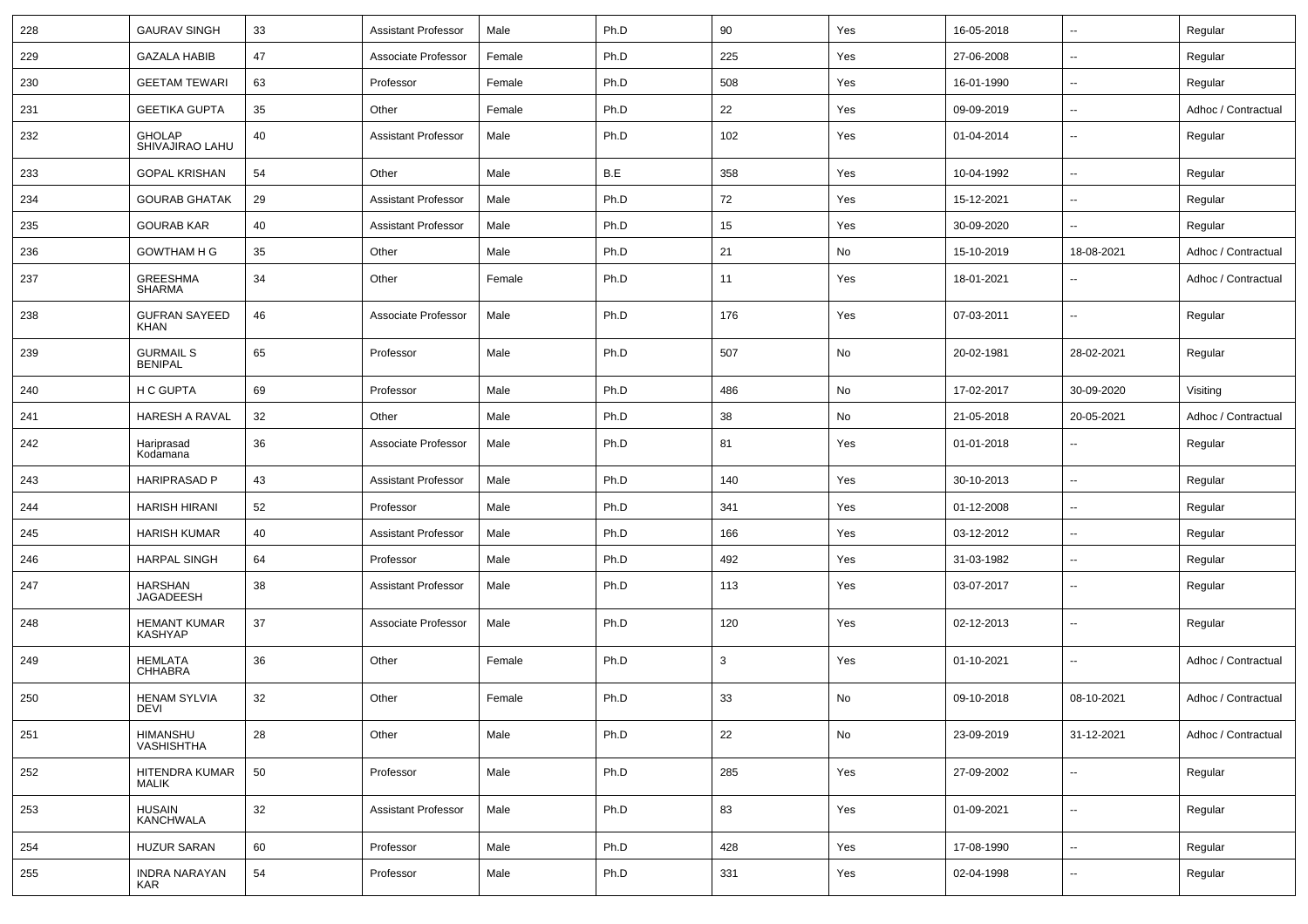| 256 | <b>INDRANI MISHRA</b>                       | 35 | Other                      | Female | Ph.D | 28  | No  | 05-03-2018 | 04-09-2020               | Adhoc / Contractual |
|-----|---------------------------------------------|----|----------------------------|--------|------|-----|-----|------------|--------------------------|---------------------|
| 257 | <b>ISHAAN GUPTA</b>                         | 34 | Assistant Professor        | Male   | Ph.D | 33  | Yes | 02-12-2019 | $\overline{\phantom{a}}$ | Regular             |
| 258 | J UMA<br><b>MAHESWARI</b>                   | 45 | Associate Professor        | Female | Ph.D | 196 | Yes | 07-01-2008 | $\overline{\phantom{a}}$ | Regular             |
| 259 | <b>JACQUES</b><br><b>GIACOMONI</b>          | 51 | Professor                  | Male   | Ph.D | 291 | Yes | 01-09-2021 | $\overline{\phantom{a}}$ | Visiting            |
| 260 | <b>JADHAV ASHOK</b><br><b>MOHAN</b>         | 32 | Other                      | Male   | Ph.D | 21  | Yes | 27-11-2019 | $\overline{\phantom{a}}$ | Adhoc / Contractual |
| 261 | <b>JAGDISH</b><br><b>TELANGRAO</b><br>SHAHU | 56 | Professor                  | Male   | Ph.D | 336 | Yes | 18-10-2002 | $\overline{\phantom{a}}$ | Regular             |
| 262 | <b>JAI DEO SINGH</b>                        | 62 | Professor                  | Male   | Ph.D | 382 | Yes | 02-06-1997 | $\overline{\phantom{a}}$ | Regular             |
| 263 | <b>JAMES GOMES</b>                          | 58 | Professor                  | Male   | Ph.D | 340 | Yes | 18-07-1994 | $\overline{\phantom{a}}$ | Regular             |
| 264 | <b>JANAKIRAM</b><br><b>VAITLA</b>           | 36 | <b>Assistant Professor</b> | Male   | Ph.D | 69  | Yes | 03-02-2020 | $\sim$                   | Regular             |
| 265 | <b>JASLEEN LUGANI</b>                       | 36 | <b>Assistant Professor</b> | Female | Ph.D | 153 | Yes | 24-02-2021 | $\overline{\phantom{a}}$ | Regular             |
| 266 | <b>JASPAL SINGH</b>                         | 34 | Other                      | Male   | Ph.D | 34  | No  | 27-09-2018 | 26-09-2021               | Adhoc / Contractual |
| 267 | JATINDRA KUMAR<br>SAHU                      | 40 | Associate Professor        | Male   | Ph.D | 168 | Yes | 21-04-2015 | $\overline{\phantom{a}}$ | Regular             |
| 268 | <b>JAVED</b><br>NABIBAKSHA<br><b>SHEIKH</b> | 37 | <b>Assistant Professor</b> | Male   | Ph.D | 87  | Yes | 05-01-2017 | $\overline{\phantom{a}}$ | Regular             |
| 269 | <b>JAY DHARIWAL</b>                         | 40 | <b>Assistant Professor</b> | Male   | Ph.D | 107 | Yes | 01-02-2019 | $\overline{\phantom{a}}$ | Regular             |
| 270 | JAYA VERMA                                  | 29 | Other                      | Female | Ph.D | 16  | Yes | 10-09-2020 | $\overline{\phantom{a}}$ | Adhoc / Contractual |
| 271 | JAYADEVA                                    | 54 | Professor                  | Male   | Ph.D | 350 | Yes | 02-03-1994 | $\overline{\phantom{a}}$ | Regular             |
| 272 | JAYAN JOSE<br><b>THOMAS</b>                 | 47 | Associate Professor        | Male   | Ph.D | 198 | Yes | 15-07-2010 | $\overline{\phantom{a}}$ | Regular             |
| 273 | JAYANT JAIN                                 | 41 | Associate Professor        | Male   | Ph.D | 134 | Yes | 27-08-2012 | $\overline{\phantom{a}}$ | Regular             |
| 274 | JAYANTA<br>BHATTACHARYYA                    | 39 | <b>Assistant Professor</b> | Male   | Ph.D | 131 | Yes | 23-01-2017 | $\sim$                   | Regular             |
| 275 | JAYANTA KUMAR<br><b>DUTT</b>                | 60 | Professor                  | Male   | Ph.D | 409 | Yes | 15-12-2006 | $\overline{\phantom{a}}$ | Regular             |
| 276 | JAYASHREE BIJWE                             | 64 | Professor                  | Female | Ph.D | 498 | Yes | 03-01-1995 | $\overline{\phantom{a}}$ | Regular             |
| 277 | <b>JAYATI SARKAR</b>                        | 44 | Associate Professor        | Female | Ph.D | 174 | Yes | 22-09-2008 | $\overline{\phantom{a}}$ | Regular             |
| 278 | JENIE CHRISTBOL<br>ALEX                     | 31 | Other                      | Female | M.Ed | 24  | Yes | 21-10-2019 | $\overline{\phantom{a}}$ | Adhoc / Contractual |
| 279 | JITENDRA KUMAR                              | 33 | Other                      | Male   | Ph.D | 9   | No  | 10-10-2019 | 21-10-2020               | Adhoc / Contractual |
| 280 | JITENDRA PRASAD<br>KHATAIT                  | 43 | <b>Assistant Professor</b> | Male   | Ph.D | 109 | Yes | 03-04-2014 | $\ddot{\phantom{a}}$     | Regular             |
| 281 | JITENDRA PRATAP<br><b>SINGH</b>             | 48 | Professor                  | Male   | Ph.D | 250 | Yes | 10-01-2005 | $\overline{\phantom{a}}$ | Regular             |
| 282 | JOBY JOSEPH                                 | 58 | Professor                  | Male   | Ph.D | 312 | Yes | 15-07-1996 | $\overline{\phantom{a}}$ | Regular             |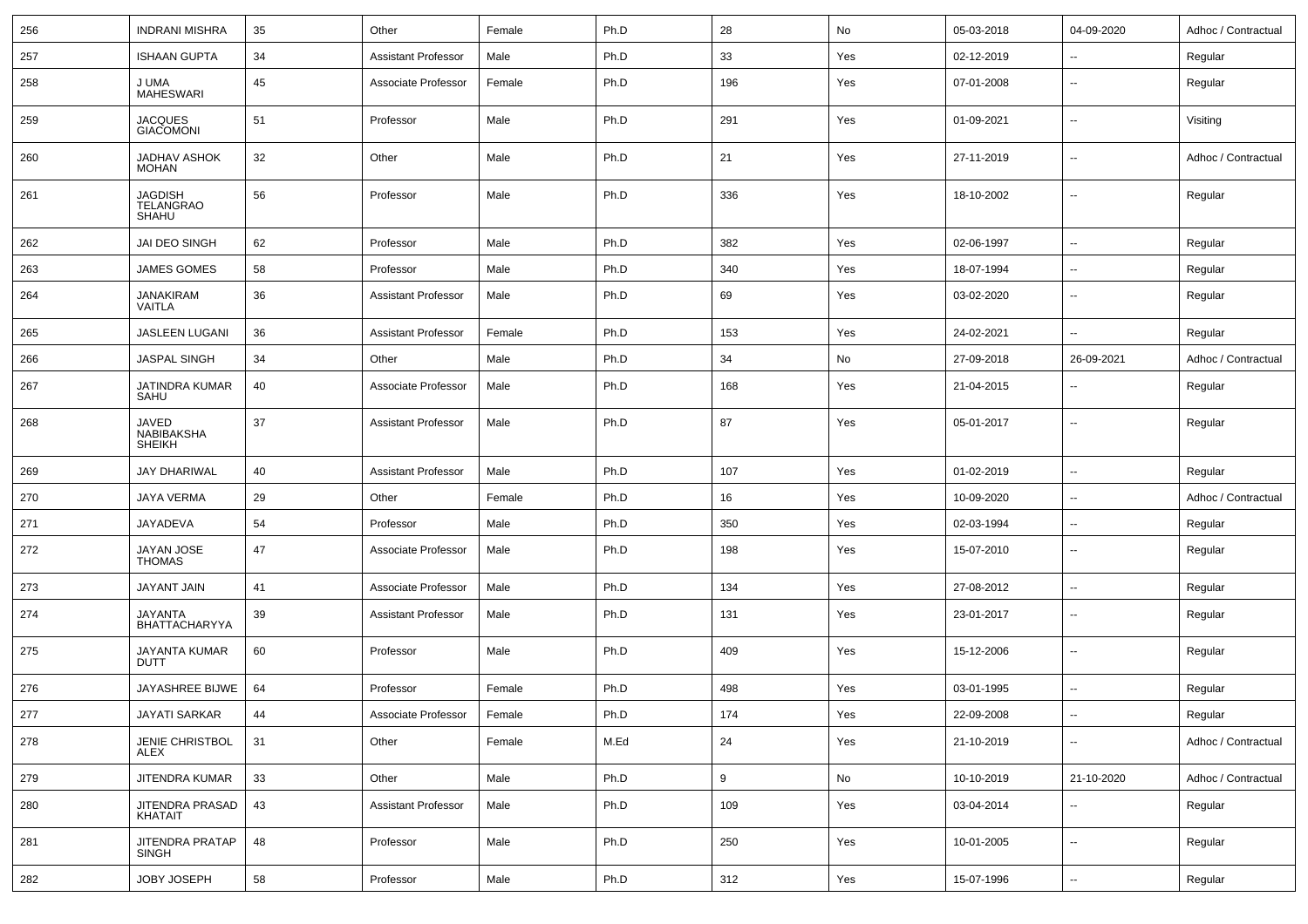| 283 | <b>JOLLY XAVIER P</b>                  | 46 | Associate Professor        | Male   | Ph.D  | 118 | Yes           | 05-07-2021 | $\overline{\phantom{a}}$ | Regular             |
|-----|----------------------------------------|----|----------------------------|--------|-------|-----|---------------|------------|--------------------------|---------------------|
| 284 | JOSEMON JACOB                          | 49 | Professor                  | Male   | Ph.D  | 328 | Yes           | 30-01-2006 | $\overline{\phantom{a}}$ | Regular             |
| 285 | JOYDEEP SINGHA                         | 30 | Other                      | Male   | Ph.D  | 6   | Yes           | 16-06-2021 | $\sim$                   | Adhoc / Contractual |
| 286 | <b>JOYEE GHOSH</b>                     | 42 | <b>Assistant Professor</b> | Female | Ph.D  | 116 | Yes           | 06-05-2013 | --                       | Regular             |
| 287 | JUN BAE SEO                            | 47 | <b>Assistant Professor</b> | Male   | Ph.D  | 152 | No            | 27-01-2015 | 02-08-2019               | Regular             |
| 288 | <b>JYOTI KUMAR</b>                     | 42 | Associate Professor        | Male   | Ph.D  | 150 | Yes           | 01-12-2010 |                          | Regular             |
| 289 | <b>JYOTI PHIRANI</b>                   | 36 | <b>Assistant Professor</b> | Female | Ph.D  | 130 | Yes           | 23-04-2013 | $\overline{\phantom{a}}$ | Regular             |
| 290 | <b>JYOTI SHUKLA</b>                    | 34 | Other                      | Female | Ph.D  | 22  | Yes           | 09-09-2019 | --                       | Adhoc / Contractual |
| 291 | K A SUBRAMANIAN                        | 50 | Professor                  | Male   | Ph.D  | 237 | Yes           | 01-12-2006 | $\overline{\phantom{a}}$ | Regular             |
| 292 | κ<br>CHANDRASHEKHA<br>R IYER           | 61 | Professor                  | Male   | Ph.D  | 426 | No            | 28-12-1998 | 12-06-2021               | Regular             |
| 293 | K G SHARMA                             | 72 | Professor                  | Male   | Ph.D  | 477 | No            | 01-07-2015 | 09-07-2019               | Adhoc / Contractual |
| 294 | K NARAYANAN                            | 56 | Other                      | Male   | M.Sc. | 410 | Yes           | 24-04-1992 |                          | Regular             |
| 295 | K RAVI KUMAR                           | 40 | <b>Assistant Professor</b> | Male   | Ph.D  | 106 | Yes           | 09-11-2016 | --                       | Regular             |
| 296 | K S RAO                                | 66 | Professor                  | Male   | Ph.D  | 37  | Yes           | 01-10-2019 | $\overline{\phantom{a}}$ | Regular             |
| 297 | KAMAL KISHORE<br><b>PANT</b>           | 55 | Professor                  | Male   | Ph.D  | 385 | Yes           | 29-11-1999 | $\sim$                   | Regular             |
| 298 | <b>KAMANA PORWAL</b>                   | 33 | <b>Assistant Professor</b> | Female | Ph.D  | 95  | Yes           | 02-05-2017 | $\overline{\phantom{a}}$ | Regular             |
| 299 | KAMLESH SINGH                          | 54 | Associate Professor        | Female | Ph.D  | 326 | Yes           | 23-12-2004 | $\overline{\phantom{a}}$ | Regular             |
| 300 | KANTI NANDAN<br><b>MIHOOLIYA</b>       | 30 | Other                      | Male   | Ph.D  | 3   | Yes           | 01-10-2021 | $\sim$                   | Adhoc / Contractual |
| 301 | <b>KARTIK</b><br>SATYANARAYAN<br>AIYER | 29 | Other                      | Male   | Ph.D  | 14  | Yes           | 25-11-2020 | $\overline{a}$           | Adhoc / Contractual |
| 302 | <b>KAUSHIK</b><br><b>MUKHERJEE</b>     | 32 | <b>Assistant Professor</b> | Male   | Ph.D  | 75  | Yes           | 06-05-2019 | $\overline{\phantom{a}}$ | Regular             |
| 303 | KAUSHIK SAHA                           | 37 | <b>Assistant Professor</b> | Male   | Ph.D  | 84  | Yes           | 01-06-2018 | Ξ.                       | Regular             |
| 304 | KAUSHIK SAHA                           | 56 | Professor                  | Male   | Ph.D  | 311 | Yes           | 14-06-2021 | $\overline{\phantom{a}}$ | Adhoc / Contractual |
| 305 | KAUSTUV MANNA                          | 35 | <b>Assistant Professor</b> | Male   | Ph.D  | 91  | Yes           | 01-09-2020 | $\overline{\phantom{a}}$ | Regular             |
| 306 | KAVERI K<br><b>IYCHETTIRA</b>          | 31 | Assistant Professor        | Female | Ph.D  | 102 | Yes           | 01-02-2021 |                          | Regular             |
| 307 | KAVYA DASHORA                          | 43 | Associate Professor        | Female | Ph.D  | 191 | Yes           | 01-12-2016 | ω.                       | Regular             |
| 308 | KEDAR<br>BHALCHANDRA<br>KHARE          | 44 | Associate Professor        | Male   | Ph.D  | 131 | Yes           | 19-12-2011 | Щ,                       | Regular             |
| 309 | KEERTI<br><b>CHOUDHARY</b>             | 30 | <b>Assistant Professor</b> | Female | Ph.D  | 15  | Yes           | 30-09-2020 | Щ,                       | Regular             |
| 310 | <b>KHUSHBOO</b><br>RAKHA               | 32 | Other                      | Female | Ph.D  | 37  | $\mathsf{No}$ | 08-06-2017 | 15-01-2019               | Adhoc / Contractual |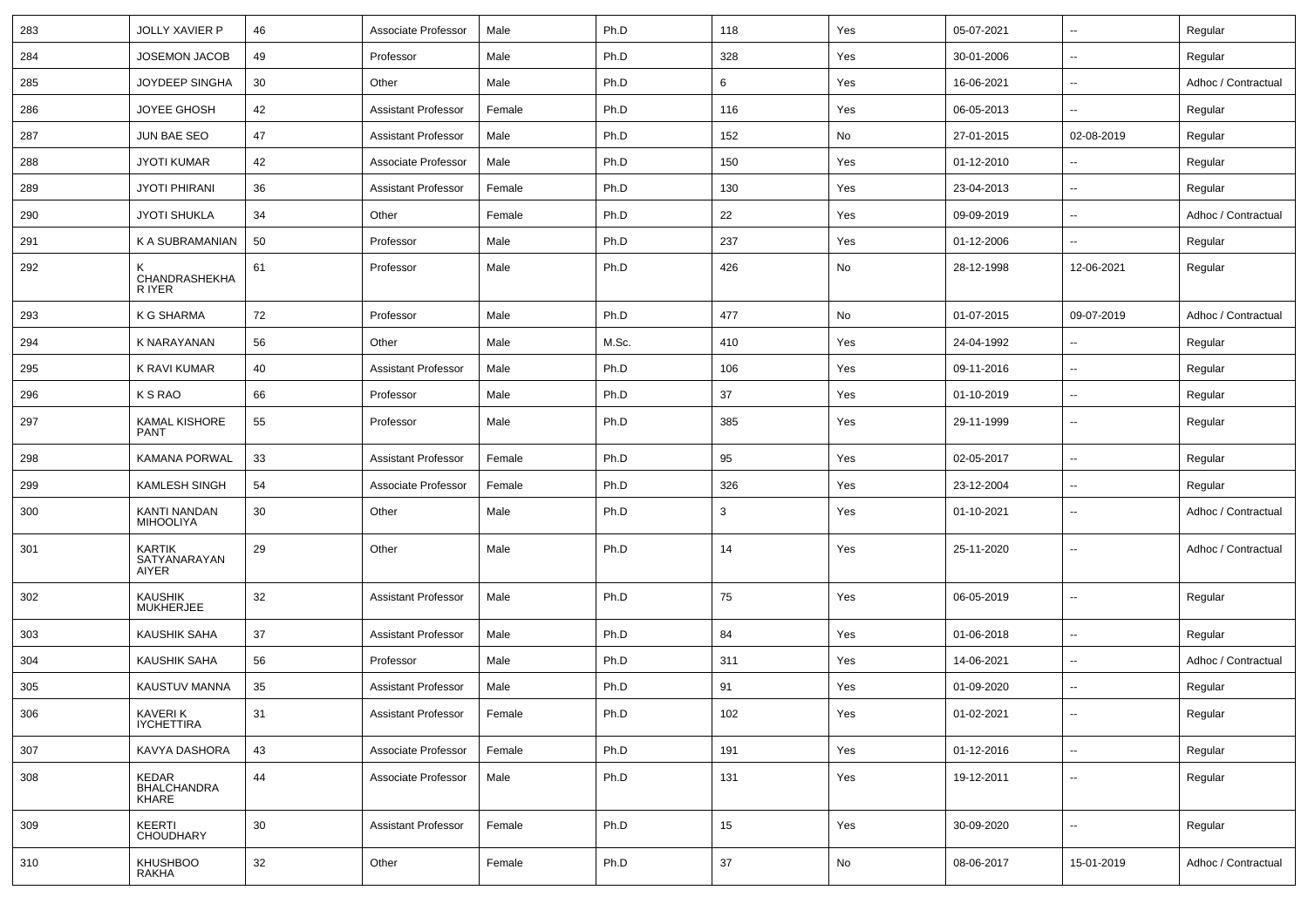| 311 | <b>KIRAN SETH</b>                           | 72 | Professor                  | Male   | Ph.D | 524 | No  | 01-07-2014 | 26-04-2019               | Adhoc / Contractual |
|-----|---------------------------------------------|----|----------------------------|--------|------|-----|-----|------------|--------------------------|---------------------|
| 312 | <b>KIRTI DHWAJ</b>                          | 32 | <b>Assistant Professor</b> | Male   | Ph.D | 28  | Yes | 22-05-2020 | Ξ.                       | Regular             |
| 313 | <b>KOLIN PAUL</b>                           | 51 | Professor                  | Male   | Ph.D | 251 | Yes | 31-05-2004 | ۰.                       | Regular             |
| 314 | <b>KONIJETI</b><br><b>SREENADH</b>          | 46 | Professor                  | Male   | Ph.D | 248 | Yes | 22-11-2004 | ۰.                       | Regular             |
| 315 | <b>KRISHNA B</b><br>BALASUBRAMANIA<br>N     | 35 | <b>Assistant Professor</b> | Male   | Ph.D | 69  | Yes | 18-05-2021 | ۰.                       | Regular             |
| 316 | KRISHNA JYOTI<br><b>MUKHERJEE</b>           | 58 | Professor                  | Male   | Ph.D | 350 | Yes | 15-06-2021 | $\sim$                   | Regular             |
| 317 | KRISHNA KANT<br><b>AGRAWAL</b>              | 36 | <b>Assistant Professor</b> | Male   | Ph.D | 131 | Yes | 01-05-2018 | $\sim$                   | Regular             |
| 318 | KRISHNA KISHORE<br><b>MUGADA</b>            | 32 | Professor                  | Male   | Ph.D | 23  | No  | 20-08-2019 | 01-03-2021               | Adhoc / Contractual |
| 319 | KRISHNA KUMAR<br><b>SIROHI</b>              | 56 | Professor                  | Male   | M.E. | 10  | No  | 25-02-2021 | 24-11-2021               | Adhoc / Contractual |
| 320 | KRISHNA MIRLE<br><b>ACHUTARAO</b>           | 57 | Associate Professor        | Male   | Ph.D | 327 | Yes | 01-06-2007 | $\sim$                   | Regular             |
| 321 | KRISHNA RAJ<br>RAMACHANDRAN<br><b>POTTI</b> | 29 | <b>Assistant Professor</b> | Male   | Ph.D | 39  | Yes | 24-12-2020 | $\sim$                   | Regular             |
| 322 | Krithika Rangarajan                         | 34 | Other                      | Female | Ph.D | 32  | No  | 01-11-2017 | 31-07-2019               | Adhoc / Contractual |
| 323 | <b>KSHITIJ CHANDRA</b><br><b>JHA</b>        | 38 | Professor                  | Male   | Ph.D | 132 | No  | 17-08-2018 | 31-05-2019               | Visiting            |
| 324 | <b>KSHITIJ GUPTA</b>                        | 70 | Professor                  | Male   | Ph.D | 493 | No  | 14-07-2016 | 06-01-2021               | Adhoc / Contractual |
| 325 | <b>KUMAR</b><br>MADHUKAR                    | 36 | <b>Assistant Professor</b> | Male   | Ph.D | 93  | Yes | 07-10-2021 | ۰.                       | Regular             |
| 326 | KUMAR NEERAJ<br>JHA                         | 48 | Professor                  | Male   | Ph.D | 312 | Yes | 07-09-2006 | --                       | Regular             |
| 327 | KUNTAL MANNA                                | 38 | <b>Assistant Professor</b> | Male   | Ph.D | 99  | Yes | 18-01-2017 | --                       | Regular             |
| 328 | <b>KUSHAL SEN</b>                           | 65 | Professor                  | Male   | Ph.D | 493 | No  | 24-03-1981 | 31-08-2020               | Regular             |
| 329 | <b>KUSUM MEENA</b>                          | 31 | Assistant Professor        | Female | Ph.D | 19  | Yes | 08-06-2020 | $- -$                    | Regular             |
| 330 | LAKSHMI<br>NARAYAN<br>RAMASUBRAMANI<br>A    | 35 | <b>Assistant Professor</b> | Male   | Ph.D | 90  | Yes | 23-07-2019 | $\overline{\phantom{a}}$ | Regular             |
| 331 | <b>LALAN KUMAR</b>                          | 35 | <b>Assistant Professor</b> | Male   | Ph.D | 72  | Yes | 13-12-2016 | Щ,                       | Regular             |
| 332 | <b>LEENA NEBHANI</b>                        | 40 | Associate Professor        | Female | Ph.D | 132 | Yes | 27-04-2015 | Ξ.                       | Regular             |
| 333 | <b>LUCINDA</b><br>ELIZABETH DOYLE           | 33 | <b>Assistant Professor</b> | Female | Ph.D | 65  | Yes | 01-07-2019 | Ξ.                       | Regular             |
| 334 | M BALAKRISHNAN                              | 64 | Professor                  | Male   | Ph.D | 436 | Yes | 27-12-1988 | $\overline{\phantom{a}}$ | Regular             |
| 335 | M JAGADESH<br><b>KUMAR</b>                  | 61 | Professor                  | Male   | Ph.D | 398 | Yes | 26-12-1995 | $\overline{\phantom{a}}$ | Regular             |
| 336 | M M Rao                                     | 56 | Other                      | Male   | Ph.D | 349 | Yes | 23-12-1992 | $\overline{\phantom{a}}$ | Regular             |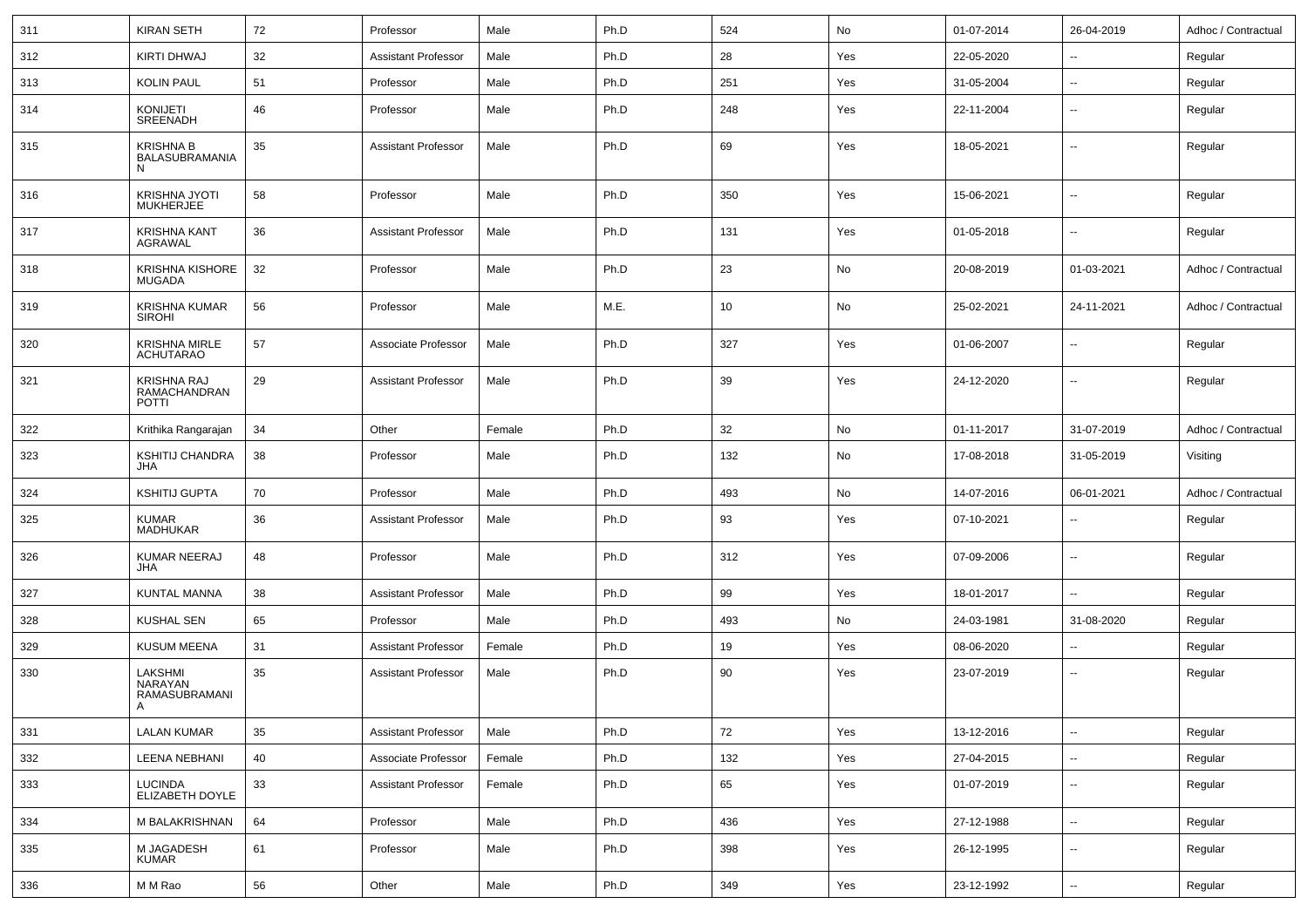| 337 | <b>MRRAVI</b>                                      | 57 | Professor                  | Male   | Ph.D   | 427 | Yes | 04-07-1996 | ⊷.                       | Regular             |
|-----|----------------------------------------------------|----|----------------------------|--------|--------|-----|-----|------------|--------------------------|---------------------|
| 338 | <b>M R SHENOY</b>                                  | 64 | Professor                  | Male   | Ph.D   | 406 | Yes | 05-09-1988 | ⊷.                       | Regular             |
| 339 | MADAN KUMAR<br>DAS                                 | 33 | Other                      | Male   | Ph.D   | 15  | Yes | 20-10-2020 | $\overline{\phantom{a}}$ | Adhoc / Contractual |
| 340 | MADHURESH<br>SUMIT                                 | 33 | <b>Assistant Professor</b> | Male   | Ph.D   | 70  | No  | 16-04-2021 | 31-12-2021               | Regular             |
| 341 | MADHUSUDAN<br>SINGH                                | 45 | Associate Professor        | Male   | Ph.D   | 203 | Yes | 01-07-2013 | $\overline{\phantom{a}}$ | Regular             |
| 342 | MAHESH P<br>ABEGAONKAR                             | 48 | Associate Professor        | Male   | Ph.D   | 292 | Yes | 15-02-2005 | ⊷.                       | Regular             |
| 343 | MAHUYA<br>BANDYOPADHYAY                            | 51 | Associate Professor        | Female | Ph.D   | 250 | Yes | 01-01-2019 | ⊷.                       | Regular             |
| 344 | <b>MAITHILI SHARAN</b>                             | 68 | Professor                  | Male   | Ph.D   | 482 | Yes | 05-07-2018 | $\overline{\phantom{a}}$ | Adhoc / Contractual |
| 345 | <b>MALOY KUMAR</b><br>SINGHA                       | 48 | Professor                  | Male   | Ph.D   | 234 | Yes | 22-12-2004 | --                       | Regular             |
| 346 | MANABENDRA<br><b>SAHARIA</b>                       | 34 | <b>Assistant Professor</b> | Male   | Ph.D   | 59  | Yes | 01-10-2019 | --                       | Regular             |
| 347 | <b>MANAN SURI</b>                                  | 34 | Associate Professor        | Male   | Ph.D   | 105 | Yes | 01-07-2014 | --                       | Regular             |
| 348 | MANAV<br><b>BHATNAGAR</b>                          | 45 | Professor                  | Male   | Ph.D   | 175 | Yes | 01-07-2009 | --                       | Regular             |
| 349 | <b>MANGALA JOSHI</b>                               | 60 | Professor                  | Female | Ph.D   | 382 | Yes | 27-03-2000 | н.                       | Regular             |
| 350 | <b>MANI MEHRA</b>                                  | 41 | Associate Professor        | Female | Ph.D   | 191 | Yes | 30-01-2008 | --                       | Regular             |
| 351 | <b>MANIDIPA</b><br><b>BANERJEE</b>                 | 45 | Associate Professor        | Female | Ph.D   | 198 | Yes | 26-04-2010 | ⊷.                       | Regular             |
| 352 | <b>MANISHA</b><br>THAKURATHI                       | 33 | <b>Assistant Professor</b> | Female | Ph.D   | 78  | Yes | 30-09-2020 | ⊷.                       | Regular             |
| 353 | MANJEET JASSAL                                     | 62 | Professor                  | Female | Ph.D   | 450 | Yes | 02-11-1999 | $\overline{\phantom{a}}$ | Regular             |
| 354 | <b>MANJESH KUMAR</b>                               | 35 | <b>Assistant Professor</b> | Male   | Ph.D   | 110 | Yes | 15-05-2019 | $\overline{\phantom{a}}$ | Regular             |
| 355 | <b>MANJU E P</b>                                   | 31 | Other                      | Female | Ph.D   | -1  | Yes | 12-11-2021 | --                       | Adhoc / Contractual |
| 356 | <b>MANJU MOHAN</b>                                 | 62 | Professor                  | Female | Ph.D   | 454 | Yes | 27-08-1984 | --                       | Regular             |
| 357 | <b>MANOJ</b><br><b>BALAKRISHNA</b><br><b>MENON</b> | 37 | <b>Assistant Professor</b> | Male   | Ph.D   | 150 | Yes | 01-05-2019 | --                       | Regular             |
| 358 | MANOJ DATTA                                        | 65 | Professor                  | Male   | Ph.D   | 511 | Yes | 16-10-1980 | −−                       | Regular             |
| 359 | <b>MANOJ KUMAR</b>                                 | 34 | Other                      | Male   | Ph.D   | 39  | No  | 13-04-2018 | 03-01-2021               | Adhoc / Contractual |
| 360 | Manoj M                                            | 34 | Assistant Professor        | Male   | Ph.D   | 84  | Yes | 15-09-2016 |                          | Regular             |
| 361 | MANOJKUMAR<br>CHARANDAS<br>RAMTEKE                 | 39 | Associate Professor        | Male   | Ph.D   | 197 | Yes | 16-01-2014 | $\overline{\phantom{a}}$ | Regular             |
| 362 | MANU T R                                           | 30 | Other                      | Male   | M.LISc | 102 | Yes | 07-10-2021 | ш.                       | Regular             |
| 363 | MASHUQ UN NABI                                     | 46 | Associate Professor        | Male   | Ph.D   | 209 | Yes | 02-12-2005 | $\overline{\phantom{a}}$ | Regular             |
| 364 | <b>MAUSAM</b>                                      | 41 | Associate Professor        | Male   | Ph.D   | 188 | Yes | 21-07-2014 | н.                       | Regular             |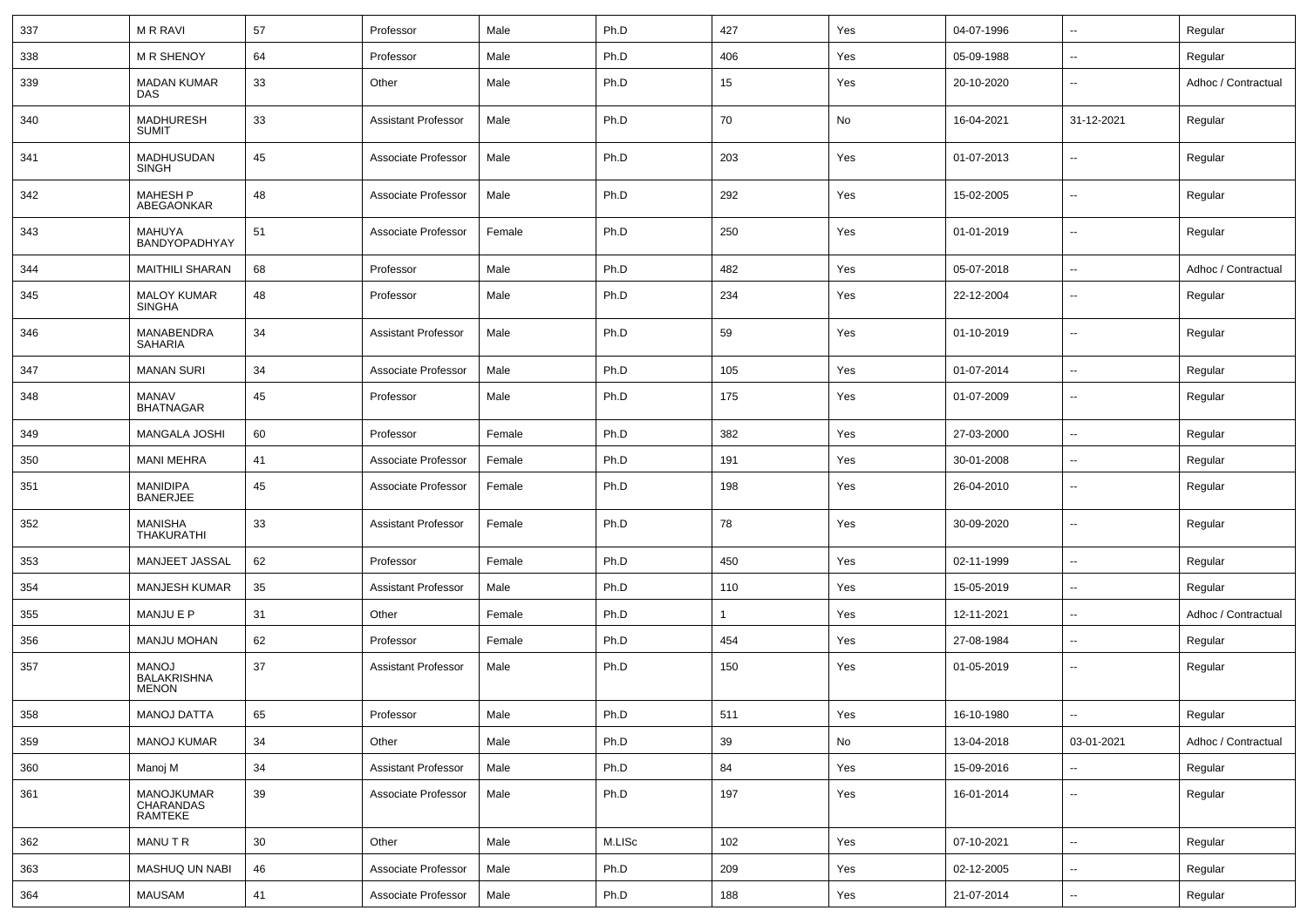| 365 | <b>MAYA RAMANATH</b>                    | 45 | Associate Professor        | Female | Ph.D   | 207            | Yes | 15-03-2011 | $\overline{\phantom{a}}$ | Regular             |
|-----|-----------------------------------------|----|----------------------------|--------|--------|----------------|-----|------------|--------------------------|---------------------|
| 366 | <b>MAYANK KUMAR</b>                     | 38 | <b>Assistant Professor</b> | Male   | Ph.D   | 133            | Yes | 14-10-2016 | $\overline{\phantom{a}}$ | Regular             |
| 367 | <b>MAYUR MANOHAR</b><br><b>CHIKHALE</b> | 37 | Professor                  | Male   | Ph.D   | 18             | Yes | 13-07-2020 | $\overline{\phantom{a}}$ | Visiting            |
| 368 | MD S WAZED ALI                          | 41 | Associate Professor        | Male   | Ph.D   | 136            | Yes | 28-10-2014 | $\sim$                   | Regular             |
| 369 | <b>MEENAKSHI</b>                        | 35 | Other                      | Female | Ph.D   | 42             | No  | 23-01-2018 | 22-01-2021               | Adhoc / Contractual |
| 370 | <b>MEGHA MATHUR</b>                     | 33 | Other                      | Female | Ph.D   | 21             | Yes | 22-10-2019 | $\overline{\phantom{a}}$ | Adhoc / Contractual |
| 371 | MILIND<br><b>WAKANKAR</b>               | 53 | Associate Professor        | Male   | Ph.D   | 244            | Yes | 01-09-2014 | $\sim$                   | Regular             |
| 372 | MINASHREE<br><b>KUMARI</b>              | 67 | Other                      | Female | Ph.D   | 19             | No  | 18-12-2018 | 17-12-2020               | Adhoc / Contractual |
| 373 | MINATI DE                               | 34 | <b>Assistant Professor</b> | Female | Ph.D   | 105            | Yes | 04-04-2018 | $\sim$                   | Regular             |
| 374 | <b>MITHUN KUMAR</b><br>MAJEE            | 32 | Other                      | Male   | Ph.D   | 6              | Yes | 14-06-2021 | $\overline{\phantom{a}}$ | Adhoc / Contractual |
| 375 | MOHAMMAD ALI<br><b>HAIDER</b>           | 37 | Associate Professor        | Male   | Ph.D   | 141            | Yes | 31-05-2013 | $\overline{\phantom{a}}$ | Regular             |
| 376 | <b>MOHAMMAD</b><br><b>KHALID PANDIT</b> | 30 | Other                      | Male   | Ph.D   | 1              | Yes | 02-12-2021 | $\overline{\phantom{a}}$ | Adhoc / Contractual |
| 377 | <b>MOHAN KUMAR</b><br>SINGH VERMA       | 39 | <b>Assistant Professor</b> | Male   | Ph.D   | 110            | Yes | 04-07-2019 | $\overline{\phantom{a}}$ | Regular             |
| 378 | <b>MOHD FARAZ</b>                       | 33 | Other                      | Male   | Ph.D   | 23             | Yes | 21-02-2020 | $\overline{\phantom{a}}$ | Adhoc / Contractual |
| 379 | MOHD ZEESHAN                            | 33 | Other                      | Male   | Ph.D   | 6              | Yes | 07-06-2021 | $\overline{\phantom{a}}$ | Adhoc / Contractual |
| 380 | <b>MOHIT GARG</b>                       | 30 | Other                      | Male   | M.LISc | 65             | Yes | 17-09-2021 | $\overline{\phantom{a}}$ | Regular             |
| 381 | <b>MONIKA</b><br>AGGARWAL               | 49 | Professor                  | Female | Ph.D   | 234            | Yes | 17-01-2003 | $\overline{\phantom{a}}$ | Regular             |
| 382 | <b>MONIKA GUPTA</b>                     | 36 | Other                      | Female | Ph.D   | 21             | Yes | 17-10-2019 | $\overline{\phantom{a}}$ | Adhoc / Contractual |
| 383 | <b>MRINAL KANTI</b><br>ADAK             | 30 | Other                      | Male   | Ph.D   | 6              | Yes | 28-06-2021 | $\overline{\phantom{a}}$ | Adhoc / Contractual |
| 384 | <b>MRS JAYA</b>                         | 53 | Other                      | Female | M.Tech | 276            | Yes | 30-06-2004 | $\overline{\phantom{a}}$ | Regular             |
| 385 | <b>MRS R UMA</b>                        | 61 | Associate Professor        | Female | Ph.D   | 330            | Yes | 06-11-2006 | $\sim$                   | Regular             |
| 386 | <b>MS ANUSHREE</b>                      | 32 | Other                      | Female | Ph.D   | 29             | No  | 26-02-2018 | 26-02-2019               | Adhoc / Contractual |
| 387 | MS JISHA BABU                           | 36 | Other                      | Female | Ph.D   | 58             | No  | 22-02-2018 | 21-02-2021               | Adhoc / Contractual |
| 388 | MS SRISHTI JOSHI                        | 34 | Other                      | Female | Ph.D   | 59             | No  | 01-03-2018 | 23-02-2021               | Adhoc / Contractual |
| 389 | MS VIBHA SINHA                          | 34 | Other                      | Female | Ph.D   | 29             | No  | 06-02-2018 | 05-02-2020               | Adhoc / Contractual |
| 390 | MUHAMMED<br><b>HANEEFA AP</b>           | 33 | Other                      | Male   | Ph.D   | $\overline{4}$ | Yes | 06-10-2021 | $\overline{\phantom{a}}$ | Adhoc / Contractual |
| 391 | <b>MUKESH</b><br><b>CHANDER</b>         | 66 | Professor                  | Male   | Ph.D   | 534            | Yes | 07-01-1980 | $\overline{\phantom{a}}$ | Regular             |
| 392 | <b>MUKESH KHARE</b>                     | 65 | Professor                  | Male   | Ph.D   | 513            | Yes | 08-08-1990 | $\overline{\phantom{a}}$ | Regular             |
| 393 | <b>MUKUL SARKAR</b>                     | 40 | Associate Professor        | Male   | Ph.D   | 139            | Yes | 31-01-2012 | ۰.                       | Regular             |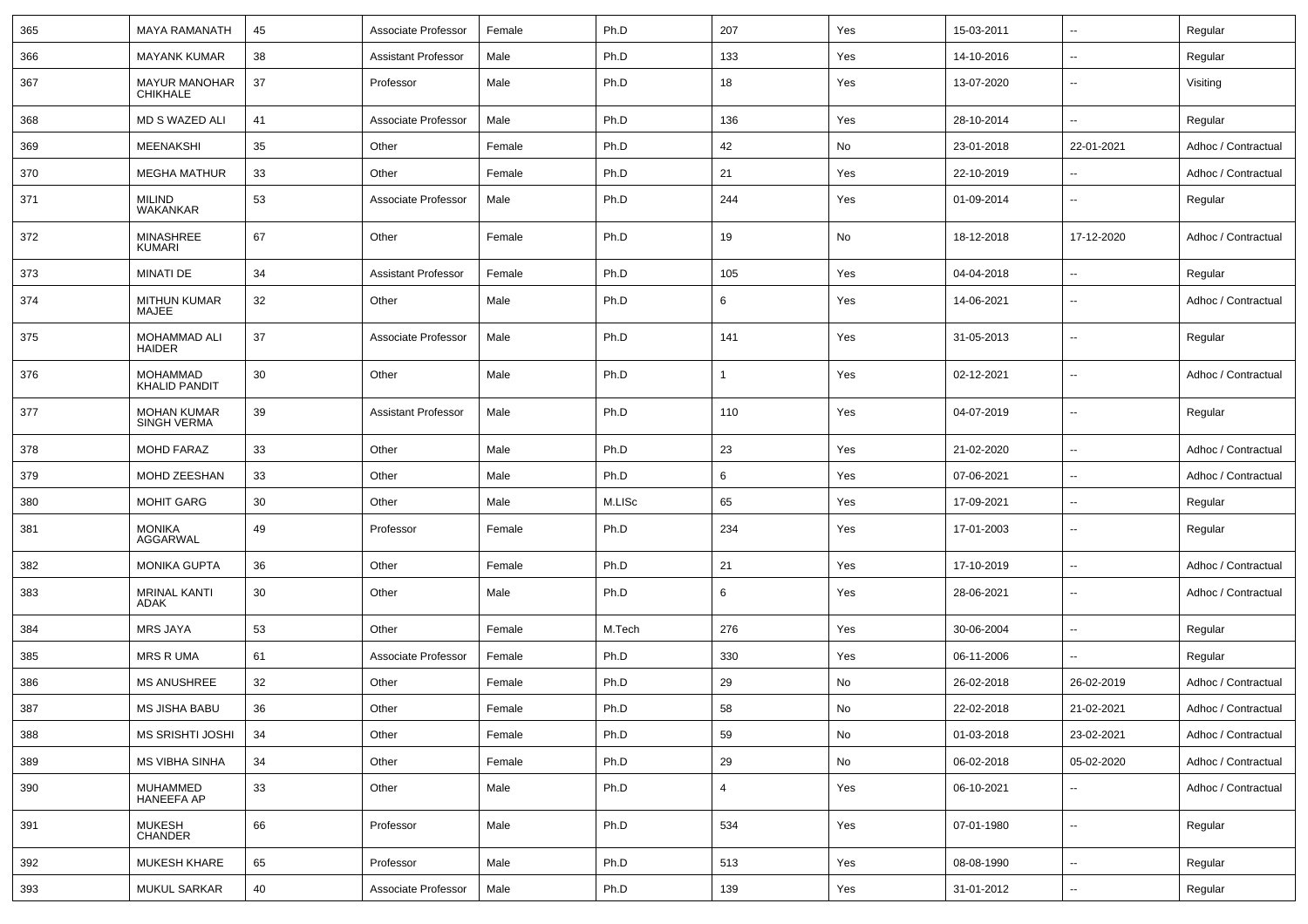| 394 | <b>MUMMADI</b><br>VEERACHARY            | 53 | Professor                  | Male   | Ph.D | 276          | Yes | 05-07-2002 | −−                       | Regular             |
|-----|-----------------------------------------|----|----------------------------|--------|------|--------------|-----|------------|--------------------------|---------------------|
| 395 | <b>MUNTHA RAMU</b><br>YADAV             | 35 | <b>Assistant Professor</b> | Male   | Ph.D | 99           | Yes | 06-06-2019 | ⊶.                       | Regular             |
| 396 | <b>MURALI RAMAN</b><br><b>CHOLEMARI</b> | 49 | Associate Professor        | Male   | Ph.D | 210          | Yes | 13-03-2007 | ⊷.                       | Regular             |
| 397 | <b>MUSTAFIJUR</b><br>RAHMAN             | 35 | <b>Assistant Professor</b> | Male   | Ph.D | 90           | Yes | 12-01-2021 | ⊶.                       | Regular             |
| 398 | N G RAMESH                              | 56 | Professor                  | Male   | Ph.D | 346          | Yes | 22-05-2000 | $\overline{\phantom{a}}$ | Regular             |
| 399 | N K GARG                                | 65 | Professor                  | Male   | Ph.D | 515          | No  | 21-06-1980 | 31-07-2021               | Regular             |
| 400 | N SHRAVAN<br><b>KUMAR</b>               | 39 | <b>Assistant Professor</b> | Male   | Ph.D | 136          | Yes | 17-12-2012 | Ξ.                       | Regular             |
| 401 | NABA HAZARIKA                           | 39 | Other                      | Male   | Ph.D | 28           | No  | 01-03-2019 | 28-02-2021               | Adhoc / Contractual |
| 402 | <b>NABI HASAN</b>                       | 49 | Other                      | Male   | Ph.D | 228          | Yes | 27-04-2018 | $\overline{\phantom{a}}$ | Regular             |
| 403 | NAGARAJ M                               | 31 | Other                      | Male   | Ph.D | 14           | Yes | 01-12-2020 |                          | Adhoc / Contractual |
| 404 | <b>NAINI BAJAJ</b>                      | 31 | Other                      | Female | Ph.D | -1           | Yes | 01-12-2021 | ⊷.                       | Adhoc / Contractual |
| 405 | <b>NALIN PANT</b>                       | 60 | Professor                  | Male   | Ph.D | 424          | Yes | 30-11-1992 | $\overline{\phantom{a}}$ | Regular             |
| 406 | <b>NANDANA</b><br><b>SENGUPTA</b>       | 36 | <b>Assistant Professor</b> | Female | Ph.D | 100          | Yes | 03-06-2019 | -−                       | Regular             |
| 407 | NARAYANAN D<br><b>KURUR</b>             | 58 | Professor                  | Male   | Ph.D | 336          | Yes | 07-07-1997 | -−                       | Regular             |
| 408 | NARESH<br><b>BHATNAGAR</b>              | 57 | Professor                  | Male   | Ph.D | 286          | Yes | 02-11-1998 | Ξ.                       | Regular             |
| 409 | <b>NARESH SURINENI</b>                  | 34 | Other                      | Male   | Ph.D | 28           | No  | 01-03-2019 | 28-02-2021               | Adhoc / Contractual |
| 410 | <b>NARESH TANDON</b>                    | 67 | Professor                  | Male   | Ph.D | 492          | Yes | 01-08-2019 | ⊷.                       | Regular             |
| 411 | NARESH VARMA<br>DATLA                   | 42 | Associate Professor        | Male   | Ph.D | 132          | Yes | 06-05-2014 | -−                       | Regular             |
| 412 | <b>NARISETTY VIVEK</b>                  | 31 | Other                      | Male   | Ph.D | 10           | No  | 16-09-2019 | 15-09-2020               | Adhoc / Contractual |
| 413 | <b>NARSING KUMAR</b><br>JHA             | 33 | <b>Assistant Professor</b> | Male   | Ph.D | 124          | Yes | 11-02-2021 |                          | Regular             |
| 414 | <b>NAVEEN GARG</b>                      | 50 | Professor                  | Male   | Ph.D | 228          | Yes | 29-12-1997 | --                       | Regular             |
| 415 | NAVEEN THAYYIL<br>KAMALUDDIN            | 43 | <b>Assistant Professor</b> | Male   | Ph.D | 174          | Yes | 15-01-2013 | ⊷.                       | Regular             |
| 416 | Nayan Kumar                             | 34 | Other                      | Male   | Ph.D | 9            | Yes | 09-03-2021 | $\overline{\phantom{a}}$ | Adhoc / Contractual |
| 417 | NEERAJ KHARE                            | 62 | Professor                  | Male   | Ph.D | 291          | Yes | 14-10-2005 | $\overline{\phantom{a}}$ | Regular             |
| 418 | NEERAJ KUMAR<br><b>CHAURASIA</b>        | 44 | Other                      | Male   | Ph.D | 178          | Yes | 29-03-2007 | ⊶.                       | Regular             |
| 419 | <b>NEETU SINGH</b>                      | 42 | Associate Professor        | Female | Ph.D | 138          | Yes | 16-04-2014 | $\overline{\phantom{a}}$ | Regular             |
| 420 | <b>NEHA KAILASH</b><br>NAWANDAR         | 30 | Other                      | Female | Ph.D | $\mathbf{1}$ | Yes | 12-11-2021 | $\overline{\phantom{a}}$ | Adhoc / Contractual |
| 421 | NEHA TANEJA                             | 32 | Other                      | Female | Ph.D | 3            | Yes | 07-09-2021 | $\overline{\phantom{a}}$ | Adhoc / Contractual |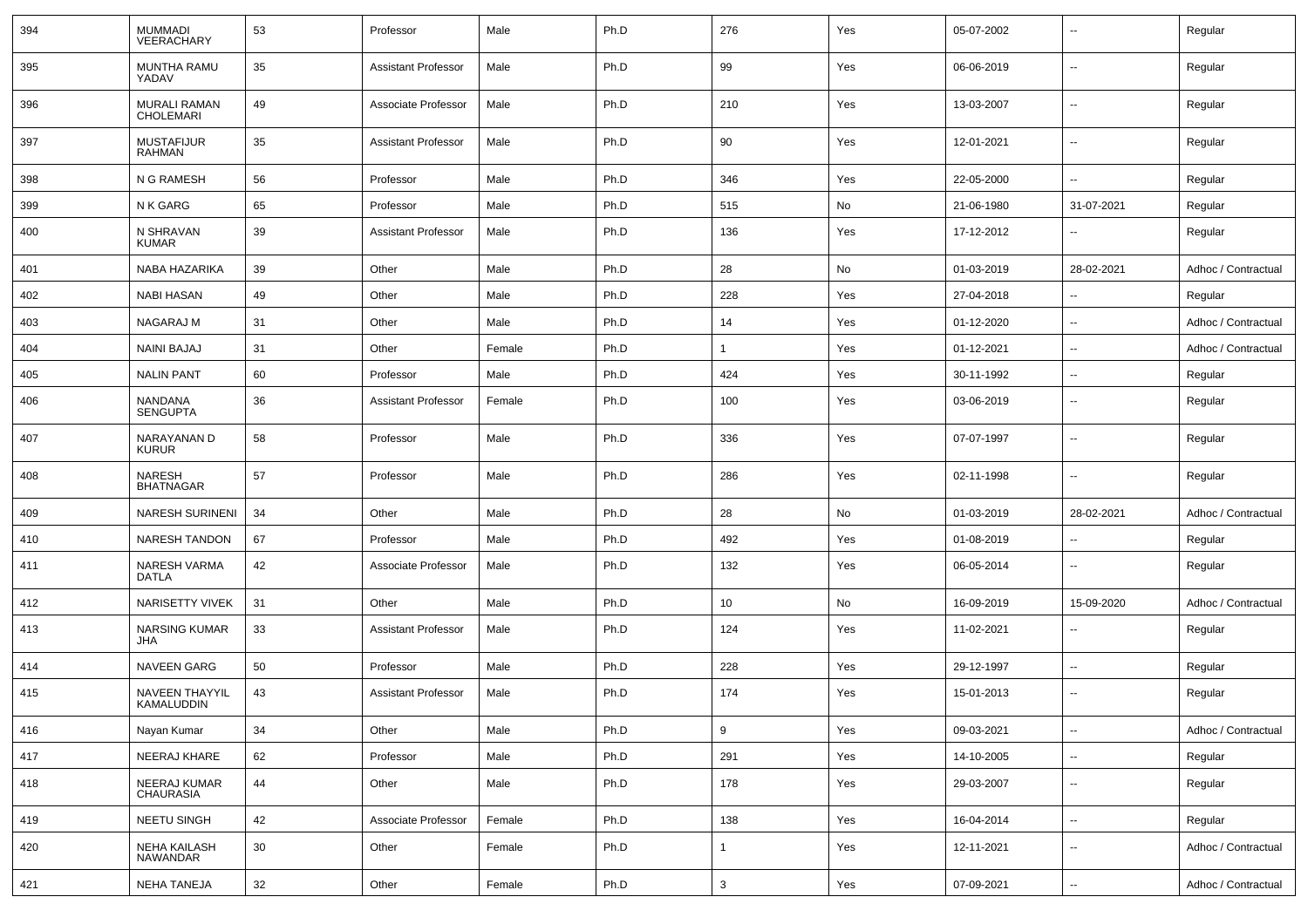| 422 | <b>NEHA TYAGI</b>                          | 35         | Other                      | Female | Ph.D   | 19             | No  | 12-12-2018 | 17-12-2020               | Adhoc / Contractual |
|-----|--------------------------------------------|------------|----------------------------|--------|--------|----------------|-----|------------|--------------------------|---------------------|
| 423 | NEZAMUDDIN                                 | 39         | <b>Assistant Professor</b> | Male   | Ph.D   | 128            | Yes | 04-01-2017 | $\sim$                   | Regular             |
| 424 | NIDHI JAIN                                 | 43         | Professor                  | Female | Ph.D   | 150            | Yes | 01-12-2010 | $\sim$                   | Regular             |
| 425 | NIKHIL BALAJI C R                          | 34         | <b>Assistant Professor</b> | Male   | Ph.D   | 52             | Yes | 25-01-2021 | $\overline{\phantom{a}}$ | Regular             |
| 426 | NILADRI<br><b>CHATTERJEE</b>               | 60         | Professor                  | Male   | Ph.D   | 328            | Yes | 14-12-1998 | $\overline{\phantom{a}}$ | Regular             |
| 427 | NILANJAN<br><b>SENROY</b>                  | 44         | Professor                  | Male   | Ph.D   | 214            | Yes | 06-07-2007 | $\mathbf{u}$             | Regular             |
| 428 | NIRAT RAY                                  | 35         | <b>Assistant Professor</b> | Female | Ph.D   | 100            | Yes | 11-12-2018 | $\overline{\phantom{a}}$ | Regular             |
| 429 | <b>NIRUPAMA</b><br>GANGOPADHYAY            | 32         | Other                      | Female | Ph.D   | 45             | No  | 07-01-2019 | 06-07-2021               | Adhoc / Contractual |
| 430 | NISHITH SAURAV<br><b>TOPNO</b>             | 33         | Other                      | Male   | Ph.D   | 22             | Yes | 30-09-2019 | $\sim$                   | Adhoc / Contractual |
| 431 | NITIN UPADHYAY                             | 32         | Other                      | Male   | Ph.D   | 12             | No  | 08-07-2019 | 07-07-2020               | Adhoc / Contractual |
| 432 | NITISH YADAV                               | 32         | Other                      | Male   | Ph.D   | $\overline{4}$ | Yes | 09-08-2021 | $\sim$                   | Adhoc / Contractual |
| 433 | NITYA NAND<br><b>GOSVAMI</b>               | 41         | <b>Assistant Professor</b> | Male   | Ph.D   | 113            | Yes | 29-02-2016 | $\sim$                   | Regular             |
| 434 | NITYA SHARMA                               | 33         | Other                      | Female | Ph.D   | 39             | Yes | 02-11-2019 | $\sim$                   | Adhoc / Contractual |
| 435 | NOMESH<br><b>BHOJKUMAR</b><br><b>BOLIA</b> | 41         | Associate Professor        | Male   | Ph.D   | 213            | Yes | 31-12-2009 | $\overline{\phantom{a}}$ | Regular             |
| 436 | <b>OINDRILA NATH</b>                       | 32         | Other                      | Female | Ph.D   | 11             | Yes | 25-01-2021 | $\sim$                   | Adhoc / Contractual |
| 437 | P K<br><b>ROYCHOUDHURY</b>                 | 67         | Professor                  | Male   | Ph.D   | 474            | Yes | 15-10-1984 | $\overline{\phantom{a}}$ | Regular             |
| 438 | P M V SUBBARAO                             | 55         | Professor                  | Male   | Ph.D   | 324            | Yes | 22-07-1996 | $\overline{\phantom{a}}$ | Regular             |
| 439 | P R BIJWE                                  | 71         | Professor                  | Male   | Ph.D   | 461            | No  | 16-07-2018 | 12-08-2019               | Adhoc / Contractual |
| 440 | SENTHILKUMARAN                             | 55         | Professor                  | Male   | Ph.D   | 260            | Yes | 11-12-2002 | $\overline{\phantom{a}}$ | Regular             |
| 441 | P V<br>MADHUSUDHAN<br><b>RAO</b>           | 55         | Professor                  | Male   | Ph.D   | 417            | Yes | 20-06-1997 | $\overline{\phantom{a}}$ | Regular             |
| 442 | P VENKATESWARA<br><b>RAO</b>               | 58         | Professor                  | Male   | Ph.D   | 320            | Yes | 09-09-1996 | $\overline{\phantom{a}}$ | Regular             |
| 443 | PANKAJ<br>SRIVASTAVA                       | 54         | Professor                  | Male   | Ph.D   | 312            | Yes | 14-02-2000 | $\sim$                   | Regular             |
| 444 | PARAG SINGLA                               | 40         | Associate Professor        | Male   | Ph.D   | 157            | Yes | 07-12-2011 | $\sim$                   | Regular             |
| 445 | PARDEEP KUMAR<br><b>GUPTA</b>              | 55         | Other                      | Male   | M.Tech | 300            | Yes | 19-07-2000 | $\sim$                   | Regular             |
| 446 | PARESH<br>PRAVINCHANDRA<br>CHOKSHI         | ${\bf 46}$ | Associate Professor        | Male   | Ph.D   | 135            | Yes | 25-07-2011 | $\overline{\phantom{a}}$ | Regular             |
| 447 | PAROMA SANYAL                              | 40         | <b>Assistant Professor</b> | Female | Ph.D   | 133            | Yes | 10-09-2012 | $\sim$                   | Regular             |
| 448 | PINTU DAS                                  | $47\,$     | <b>Assistant Professor</b> | Male   | Ph.D   | 282            | Yes | 29-11-2013 | $\overline{\phantom{a}}$ | Regular             |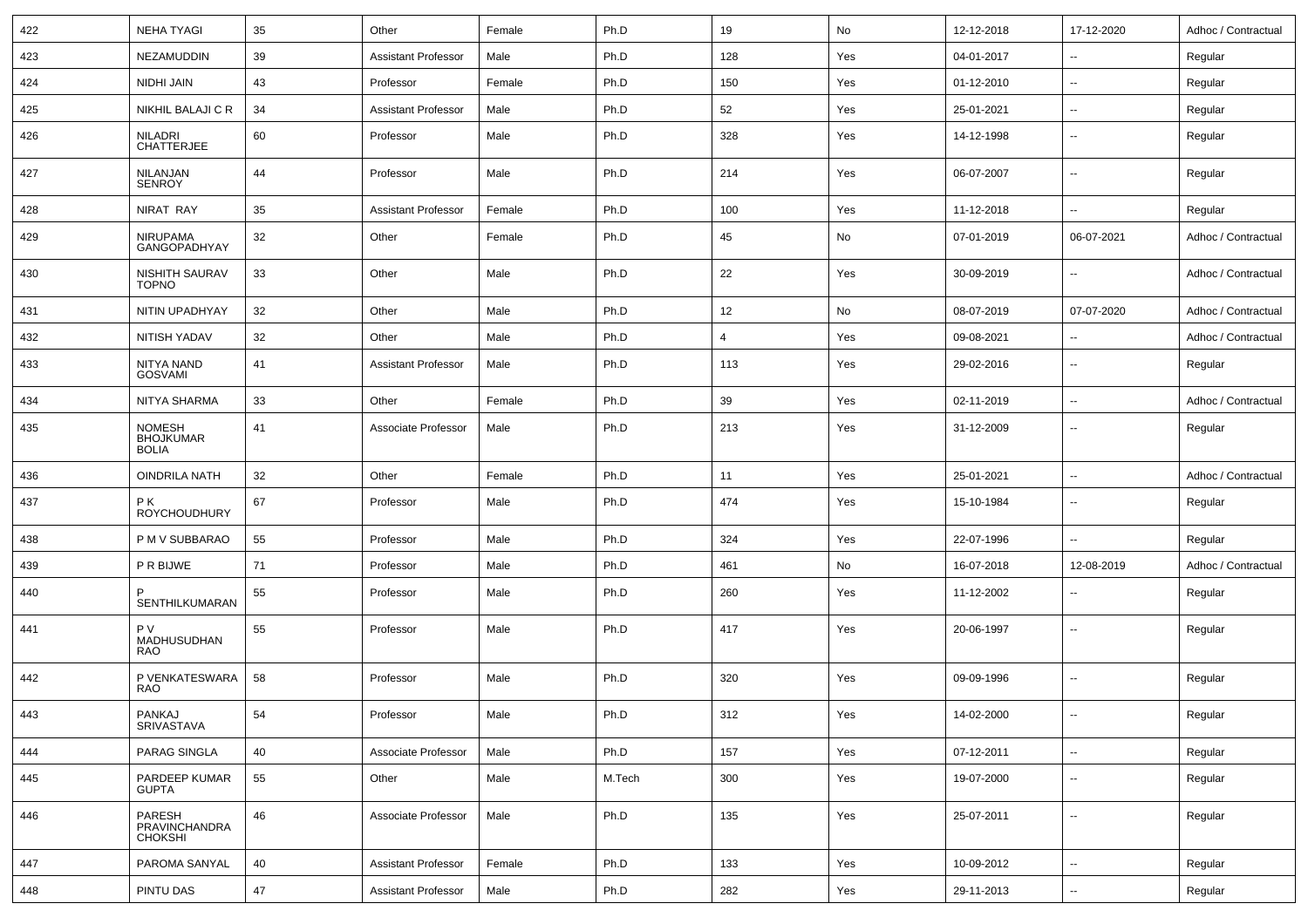| 449 | PIYALI MAJUMDER                  | 32       | Other                      | Female | Ph.D | -1             | Yes | 02-12-2021 | $\overline{\phantom{a}}$ | Adhoc / Contractual |
|-----|----------------------------------|----------|----------------------------|--------|------|----------------|-----|------------|--------------------------|---------------------|
| 450 | POOJA GHOSH                      | 33       | <b>Assistant Professor</b> | Female | Ph.D | 67             | Yes | 01-09-2020 | $\sim$                   | Regular             |
| 451 | POULOMI DEY                      | 30       | Other                      | Female | Ph.D | $\overline{4}$ | Yes | 23-08-2021 | $\overline{\phantom{a}}$ | Adhoc / Contractual |
| 452 | PRABAL<br><b>TALUKDAR</b>        | 53       | Professor                  | Male   | Ph.D | 267            | Yes | 05-02-2007 | $\mathbf{u}$             | Regular             |
| 453 | Prabhu Babu                      | 37       | <b>Assistant Professor</b> | Male   | Ph.D | 108            | Yes | 28-01-2016 | $\mathbf{u}$             | Regular             |
| 454 | PRACHI VERMA                     | 30       | Other                      | Female | Ph.D | 107            | No  | 27-12-2018 | 26-06-2021               | Adhoc / Contractual |
| 455 | PRADEEP I                        | 34       | Other                      | Male   | Ph.D | 17             | No  | 01-02-2019 | 07-02-2020               | Adhoc / Contractual |
| 456 | PRADEEP KUMAR<br><b>GUPTA</b>    | 66       | Professor                  | Male   | Ph.D | 542            | Yes | 14-07-2017 | $\mathbf{u}$             | Visiting            |
| 457 | PRADEEP SINGH                    | 32       | Other                      | Male   | Ph.D | 19             | No  | 13-12-2019 | 12-12-2021               | Adhoc / Contractual |
| 458 | Pradipta Ghosh                   | 39       | <b>Assistant Professor</b> | Male   | Ph.D | 132            | Yes | 12-03-2018 | $\overline{\phantom{a}}$ | Regular             |
| 459 | PRAGYA JAIN                      | 57       | Other                      | Female | Ph.D | 404            | Yes | 23-05-1988 | $\overline{\phantom{a}}$ | Regular             |
| 460 | PRAMIT KUMAR<br><b>CHOWDHURY</b> | 46       | Professor                  | Male   | Ph.D | 216            | Yes | 29-01-2009 | $\overline{\phantom{a}}$ | Regular             |
| 461 | PRANABA KISHOR<br><b>MUDULI</b>  | 42       | Associate Professor        | Male   | Ph.D | 180            | Yes | 03-07-2012 | $\overline{\phantom{a}}$ | Regular             |
| 462 | PRAPANCH NAIR                    | 35       | <b>Assistant Professor</b> | Male   | Ph.D | 94             | Yes | 01-04-2021 | $\mathbf{u}$             | Regular             |
| 463 | PRASHANT<br><b>MISHRA</b>        | 59       | Professor                  | Male   | Ph.D | 401            | Yes | 20-12-1991 | $\overline{\phantom{a}}$ | Regular             |
| 464 | PRASHANTH<br>VANGLA              | 35       | <b>Assistant Professor</b> | Male   | Ph.D | 62             | Yes | 28-09-2018 | $\overline{\phantom{a}}$ | Regular             |
| 465 | PRATEEK GUPTA                    | 27       | <b>Assistant Professor</b> | Male   | Ph.D | 58             | Yes | 02-08-2021 | $\overline{\phantom{a}}$ | Regular             |
| 466 | PRATEEK<br>VARSHNEY              | 33       | Other                      | Male   | Ph.D | 22             | No  | 14-09-2018 | 13-09-2020               | Adhoc / Contractual |
| 467 | PRATHOSH A P                     | 32       | <b>Assistant Professor</b> | Male   | Ph.D | 64             | Yes | 28-08-2017 | $\overline{\phantom{a}}$ | Regular             |
| 468 | <b>PRATIBHA</b><br><b>SHAKYA</b> | 29       | Other                      | Female | Ph.D | 27             | No  | 01-04-2019 | 31-03-2021               | Adhoc / Contractual |
| 469 | <b>PRATIBHA</b><br><b>SHARMA</b> | 30       | Other                      | Female | Ph.D | 35             | No  | 31-08-2018 | 30-08-2021               | Adhoc / Contractual |
| 470 | PRAVANJAN<br><b>KUMAR BABOO</b>  | 55       | Other                      | Male   | Ph.D | 368            | Yes | 31-07-1997 | $\mathbf{u}$             | Regular             |
| 471 | PRAVIN POPINAND<br><b>INGOLE</b> | 40       | Assistant Professor        | Male   | Ph.D | 114            | Yes | 23-12-2013 | $\sim$                   | Regular             |
| 472 | PREETHI THOMAS                   | 32       | Other                      | Female | Ph.D | 21             | No  | 01-10-2019 | 30-01-2021               | Adhoc / Contractual |
| 473 | PREETI RANJAN<br>PANDA           | 52       | Professor                  | Male   | Ph.D | 357            | Yes | 12-08-2002 | $\overline{\phantom{a}}$ | Regular             |
| 474 | PREETI<br>SRIVASTAVA             | 45       | Associate Professor        | Female | Ph.D | 179            | Yes | 15-02-2011 | $\sim$                   | Regular             |
| 475 | PREM KUMAR<br>KALRA              | 58       | Professor                  | Male   | Ph.D | 424            | Yes | 15-12-1997 | $\sim$                   | Regular             |
| 476 | PRITHA CHANDRA                   | $\bf 45$ | Professor                  | Female | Ph.D | 184            | Yes | 24-12-2007 | $\overline{\phantom{a}}$ | Regular             |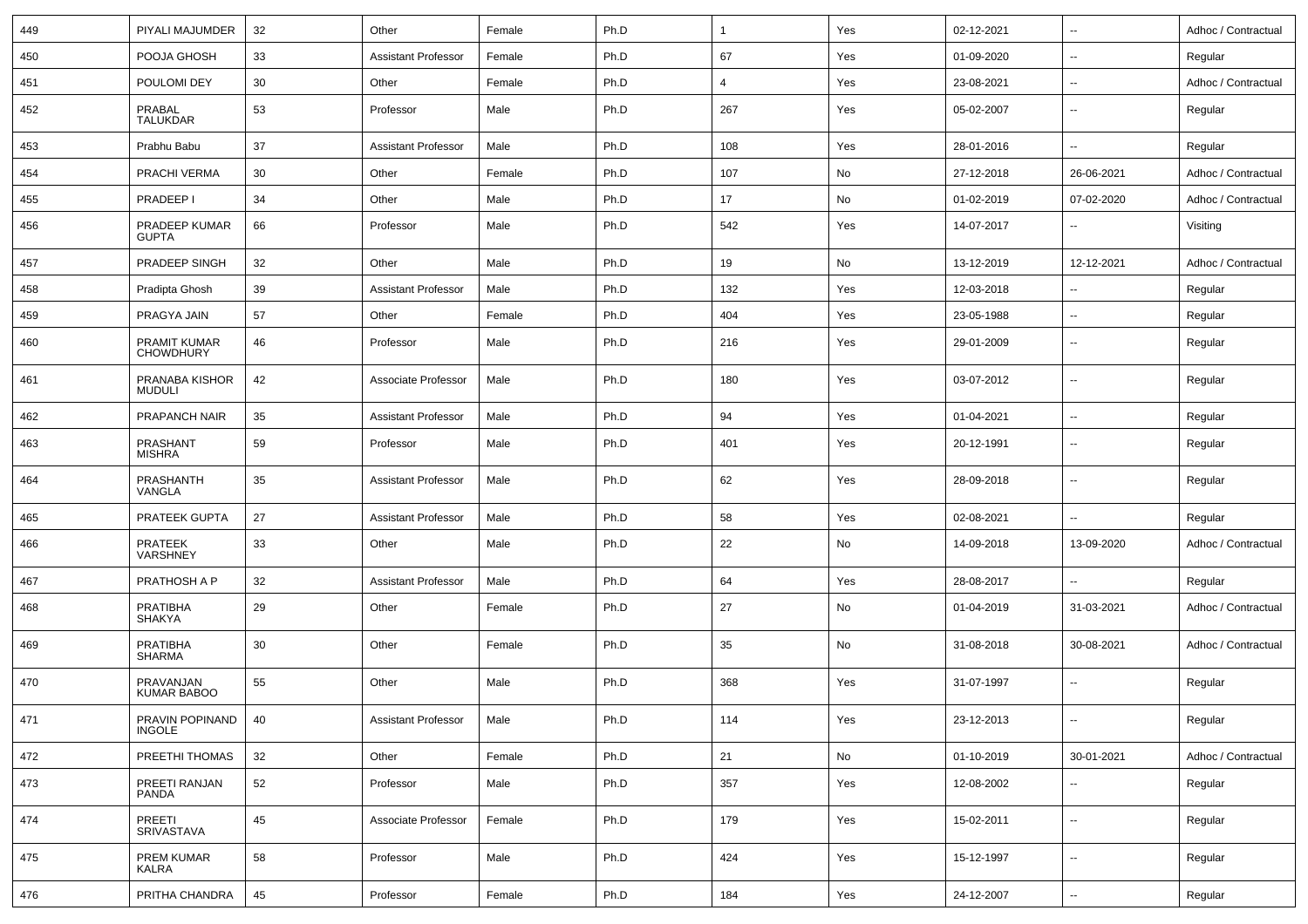| 477 | PRITHVIRAJ<br>MUKHOPADHYAY        | 31 | <b>Assistant Professor</b> | Male   | Ph.D       | 19              | Yes | 20-05-2020 | $\sim$                   | Regular             |
|-----|-----------------------------------|----|----------------------------|--------|------------|-----------------|-----|------------|--------------------------|---------------------|
| 478 | PRITI GUPTA                       | 37 | Other                      | Female | Ph.D       | 11              | Yes | 01-02-2021 | $\overline{\phantom{a}}$ | Adhoc / Contractual |
| 479 | PRIYANKA<br><b>KAUSHAL</b>        | 43 | Associate Professor        | Female | Ph.D       | 178             | Yes | 05-11-2018 | $\sim$                   | Regular             |
| 480 | PRIYANKA KUNDU                    | 34 | Other                      | Female | Ph.D       | 31              | No  | 27-12-2018 | 26-12-2021               | Adhoc / Contractual |
| 481 | PRIYANKA KALITA                   | 30 | Other                      | Female | Ph.D       | 9               | Yes | 05-04-2021 | $\overline{\phantom{a}}$ | Adhoc / Contractual |
| 482 | <b>PRIYATOSH</b><br><b>MAHISH</b> | 32 | Other                      | Male   | Ph.D       | $5\phantom{.0}$ | Yes | 22-07-2021 | $\overline{\phantom{a}}$ | Adhoc / Contractual |
| 483 | PULAK MOHAN<br>PANDEY             | 48 | Professor                  | Male   | Ph.D       | 306             | Yes | 30-04-2004 | $\overline{\phantom{a}}$ | Regular             |
| 484 | PULKIT KUMAR                      | 28 | Other                      | Male   | Ph.D       | $\overline{4}$  | Yes | 17-08-2021 | $\overline{\phantom{a}}$ | Adhoc / Contractual |
| 485 | PUNEET MAHAJAN                    | 60 | Professor                  | Male   | Ph.D       | 392             | Yes | 20-01-1992 | $\sim$                   | Regular             |
| 486 | <b>PUNIT SHARMA</b>               | 34 | <b>Assistant Professor</b> | Male   | Ph.D       | 86              | Yes | 02-04-2018 | $\sim$                   | Regular             |
| 487 | <b>PURNIMA SINGH</b>              | 62 | Professor                  | Female | Ph.D       | 450             | Yes | 01-07-2005 | $\overline{\phantom{a}}$ | Regular             |
| 488 | Pushpapraj Singh                  | 38 | <b>Assistant Professor</b> | Male   | Ph.D       | 125             | Yes | 05-09-2016 | $\sim$                   | Regular             |
| 489 | R AYOTHIRAMAN                     | 44 | Professor                  | Male   | Ph.D       | 209             | Yes | 03-12-2008 | $\overline{\phantom{a}}$ | Regular             |
| 490 | R ALAGIRUSAMY                     | 60 | Professor                  | Male   | Ph.D       | 340             | Yes | 05-11-1998 | $\sim$                   | Regular             |
| 491 | R<br>CHATTOPADHYAY                | 64 | Professor                  | Male   | Ph.D       | 484             | Yes | 31-12-1982 | $\sim$                   | Regular             |
| 492 | R K PANDEY                        | 54 | Professor                  | Male   | Ph.D       | 396             | Yes | 06-02-2002 | $\overline{\phantom{a}}$ | Regular             |
| 493 | R K SONI                          | 66 | Professor                  | Male   | Ph.D       | 450             | Yes | 02-09-2019 | $\overline{\phantom{a}}$ | Visiting            |
| 494 | R K VARSHNEY                      | 60 | Professor                  | Male   | Ph.D       | 406             | Yes | 15-09-1988 | $\overline{\phantom{a}}$ | Regular             |
| 495 | R P SHARMA                        | 71 | Professor                  | Male   | Ph.D       | 514             | No  | 14-07-2016 | 30-06-2020               | Adhoc / Contractual |
| 496 | R S RENGASAMY                     | 61 | Professor                  | Male   | Ph.D       | 366             | Yes | 21-07-1997 | $\overline{\phantom{a}}$ | Regular             |
| 497 | RAGESH JAISWAL                    | 40 | <b>Assistant Professor</b> | Male   | Ph.D       | 170             | Yes | 26-04-2010 | $\overline{\phantom{a}}$ | Regular             |
| 498 | <b>RAHUL GARG</b>                 | 48 | Professor                  | Male   | Ph.D       | 274             | Yes | 14-10-2014 | $\sim$                   | Regular             |
| 499 | RAHUL GOEL                        | 35 | Lecturer                   | Male   | Ph.D       | 53              | Yes | 20-05-2021 | $\sim$                   | Visiting            |
| 500 | RAHUL GOYAL                       | 33 | <b>Assistant Professor</b> | Male   | Ph.D       | 107             | Yes | 04-06-2019 | $\overline{\phantom{a}}$ | Regular             |
| 501 | RAHUL MISHRA                      | 33 | Assistant Professor        | Male   | Ph.D       | 15              | Yes | 24-09-2020 | $\overline{\phantom{a}}$ | Regular             |
| 502 | RAHUL NARAIN                      | 36 | <b>Assistant Professor</b> | Male   | Ph.D       | 116             | Yes | 15-01-2018 | $\overline{\phantom{a}}$ | Regular             |
| 503 | RAHUL SURESH<br>MARATHE           | 40 | <b>Assistant Professor</b> | Male   | Ph.D       | 147             | Yes | 01-09-2014 | $\sim$                   | Regular             |
| 504 | RAJ KUMAR<br>CHAUHAN              | 54 | Other                      | Male   | <b>MCA</b> | 370             | Yes | 10-12-1993 | $\overline{\phantom{a}}$ | Regular             |
| 505 | RAJDEEP KONAR                     | 34 | Other                      | Male   | Ph.D       | 22              | No  | 11-09-2019 | 31-08-2021               | Adhoc / Contractual |
| 506 | RAJDIP NAYEK                      | 31 | <b>Assistant Professor</b> | Male   | Ph.D       | 46              | Yes | 03-12-2021 | $\overline{a}$           | Regular             |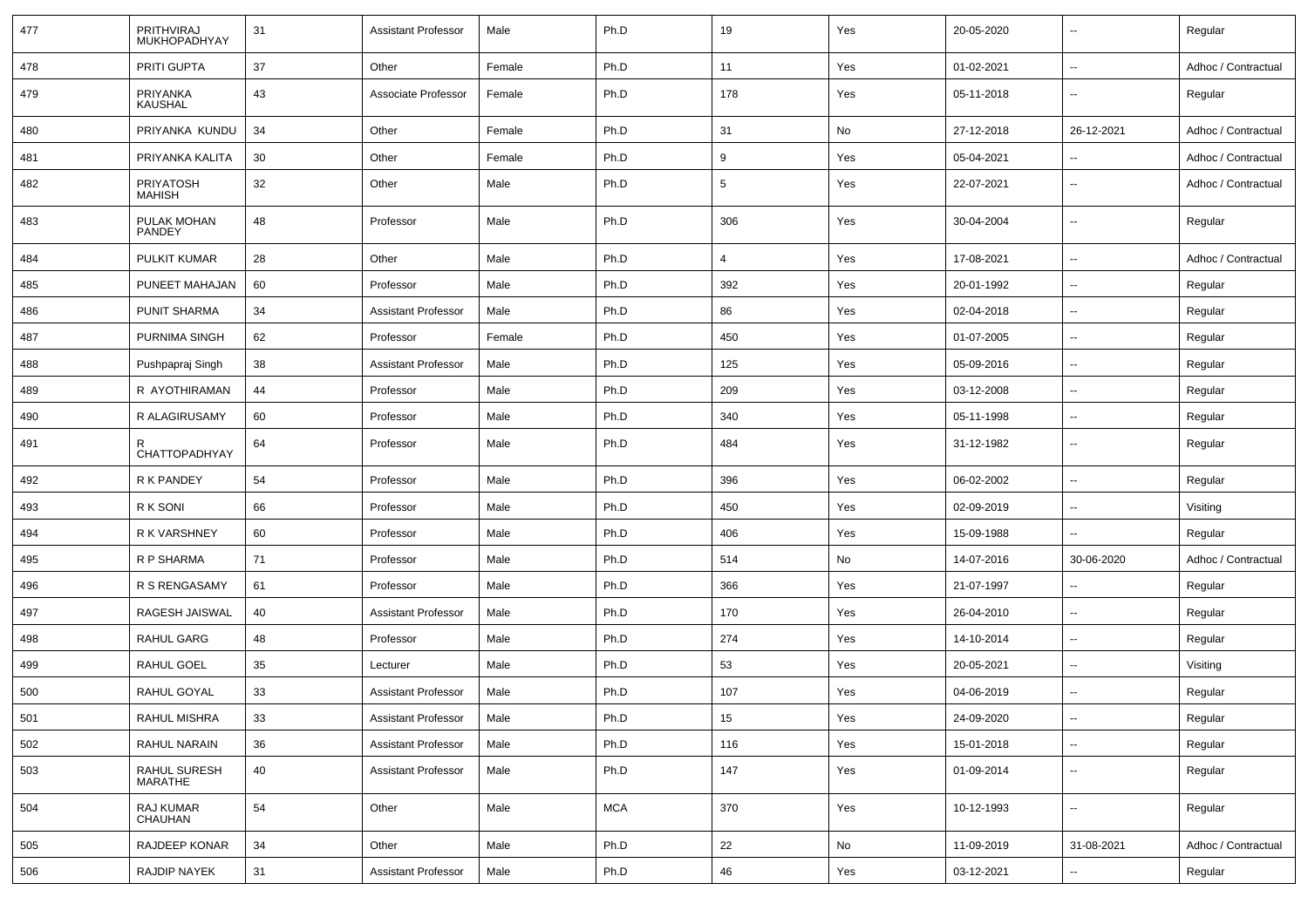| 507 | RAJENDAR BAHL                       | 68 | Professor                  | Male   | Ph.D | 479          | Yes | 02-06-2018 | $\sim$                   | Adhoc / Contractual |
|-----|-------------------------------------|----|----------------------------|--------|------|--------------|-----|------------|--------------------------|---------------------|
| 508 | RAJENDRA KUMAR<br><b>SHARMA</b>     | 62 | Professor                  | Male   | Ph.D | 246          | Yes | 10-10-2002 | $\overline{\phantom{a}}$ | Regular             |
| 509 | <b>RAJENDRA</b><br>PRASAD           | 72 | Professor                  | Male   | Ph.D | 501          | No  | 01-07-2014 | 01-01-2019               | Adhoc / Contractual |
| 510 | <b>RAJENDRA</b><br>PRASAD SONI      | 32 | Other                      | Male   | Ph.D | $\mathbf{1}$ | Yes | 29-11-2021 | $\overline{\phantom{a}}$ | Adhoc / Contractual |
| 511 | RAJENDRA SINGH                      | 48 | Associate Professor        | Male   | Ph.D | 259          | Yes | 24-11-2006 | $\sim$                   | Regular             |
| 512 | RAJENDRA SINGH<br><b>DHAKA</b>      | 41 | Associate Professor        | Male   | Ph.D | 141          | Yes | 02-04-2014 | $\overline{\phantom{a}}$ | Regular             |
| 513 | RAJESH BHATT                        | 54 | Other                      | Male   | Ph.D | 372          | Yes | 22-01-1991 | $\overline{\phantom{a}}$ | Regular             |
| 514 | RAJESH KHANNA                       | 54 | Professor                  | Male   | Ph.D | 264          | Yes | 04-04-2002 | $\overline{\phantom{a}}$ | Regular             |
| 515 | RAJESH KUMAR<br>SHARMA              | 62 | Professor                  | Male   | Ph.D | 462          | Yes | 01-07-2019 | $\overline{\phantom{a}}$ | Visiting            |
| 516 | RAJESH PRASAD                       | 58 | Professor                  | Male   | Ph.D | 366          | Yes | 05-12-1995 | $\overline{\phantom{a}}$ | Regular             |
| 517 | <b>RAJIB BASU</b><br><b>MALLICK</b> | 54 | Professor                  | Male   | Ph.D | 297          | Yes | 21-09-2021 | $\overline{\phantom{a}}$ | Regular             |
| 518 | <b>RAJIV K</b><br>SRIVASTAVA        | 46 | Associate Professor        | Male   | Ph.D | 171          | Yes | 04-10-2010 | $\mathbf{u}$             | Regular             |
| 519 | RAJIV RANJAN<br><b>MAHATO</b>       | 40 | Other                      | Male   | M.A  | 100          | No  | 16-07-2018 | 15-07-2019               | Adhoc / Contractual |
| 520 | <b>RAKESH KHOSA</b>                 | 63 | Professor                  | Male   | Ph.D | 412          | Yes | 23-03-1988 | $\mathbf{u}$             | Regular             |
| 521 | RAKESH KUMAR<br>PALANI              | 35 | <b>Assistant Professor</b> | Male   | Ph.D | 76           | Yes | 24-01-2020 | $\overline{\phantom{a}}$ | Regular             |
| 522 | RAM CHANDRA                         | 43 | <b>Assistant Professor</b> | Male   | Ph.D | 145          | Yes | 02-08-2018 | $\sim$                   | Regular             |
| 523 | <b>RAM LAL</b>                      | 60 | Other                      | Male   | Ph.D | 403          | Yes | 30-06-1988 | $\overline{\phantom{a}}$ | Regular             |
| 524 | RAMA KRISHNA K                      | 33 | Associate Professor        | Male   | Ph.D | 57           | Yes | 05-02-2018 | $\overline{\phantom{a}}$ | Regular             |
| 525 | RAMACHANDRA<br>RAO KALAGA           | 53 | Professor                  | Male   | Ph.D | 367          | Yes | 13-01-2003 | $\overline{\phantom{a}}$ | Regular             |
| 526 | RAMAKRISHNA<br>RAMASWAMY            | 67 | Professor                  | Male   | Ph.D | 384          | Yes | 05-11-2018 | $\overline{\phantom{a}}$ | Visiting            |
| 527 | RAMAKRISHNA<br>RAMANATH<br>SONDE    | 64 | Professor                  | Male   | Ph.D | 13           | Yes | 01-12-2020 | $\overline{\phantom{a}}$ | Visiting            |
| 528 | RAMAN DEEP<br><b>KAUR</b>           | 29 | Other                      | Female | Ph.D | 22           | Yes | 09-09-2019 | $\overline{\phantom{a}}$ | Adhoc / Contractual |
| 529 | RAMESH<br>NARAYANAN                 | 46 | Associate Professor        | Male   | Ph.D | 169          | Yes | 19-04-2010 | $\sim$                   | Regular             |
| 530 | RAMKRISHAN<br>MAHESHWARI            | 38 | <b>Assistant Professor</b> | Male   | Ph.D | 108          | No  | 01-10-2014 | 30-11-2019               | Regular             |
| 531 | RANJAN BOSE                         | 50 | Professor                  | Male   | Ph.D | 334          | Yes | 03-11-1997 | $\sim$                   | Regular             |
| 532 | RANJAN KUMAR<br><b>MALLIK</b>       | 56 | Professor                  | Male   | Ph.D | 360          | Yes | 21-12-1998 | $\overline{\phantom{a}}$ | Regular             |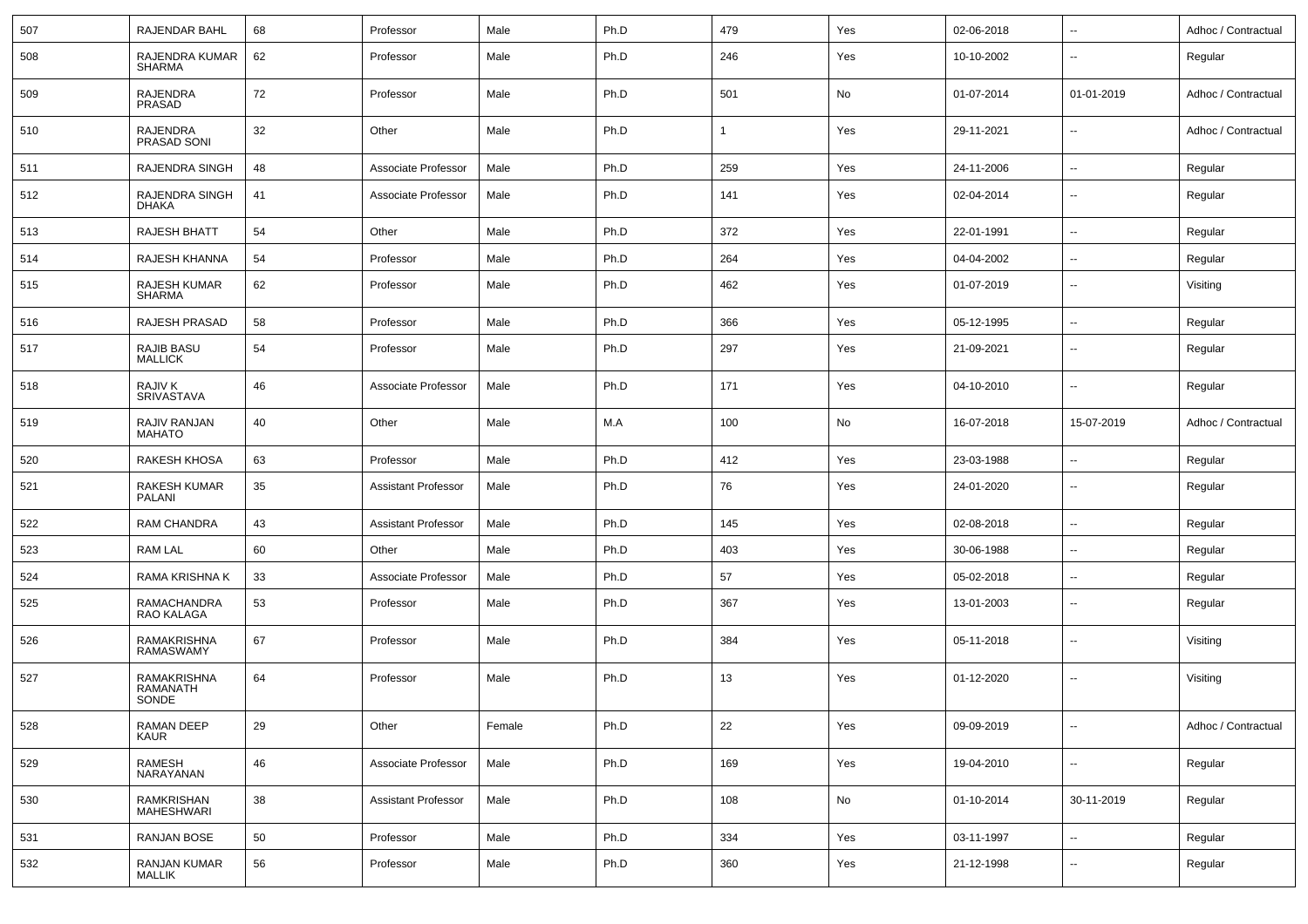| 533 | <b>RANJAY SHAW</b>                            | 31 | Other                      | Male   | Ph.D | $\overline{4}$ | Yes | 18-08-2021 | $\overline{\phantom{a}}$ | Adhoc / Contractual |
|-----|-----------------------------------------------|----|----------------------------|--------|------|----------------|-----|------------|--------------------------|---------------------|
| 534 | RASHMI PRAKASH                                | 30 | Other                      | Female | Ph.D | 5              | Yes | 19-07-2021 | $\overline{\phantom{a}}$ | Adhoc / Contractual |
| 535 | RASMITA BARIK                                 | 33 | Other                      | Female | Ph.D | 38             | No  | 01-01-2019 | 31-12-2021               | Adhoc / Contractual |
| 536 | <b>RATAN MOHAN</b>                            | 68 | Professor                  | Male   | Ph.D | 311            | Yes | 01-07-2019 | $\overline{\phantom{a}}$ | Visiting            |
| 537 | RATANAMALA<br><b>CHATTERJEE</b>               | 63 | Professor                  | Female | Ph.D | 342            | Yes | 08-03-1994 | $\overline{\phantom{a}}$ | Regular             |
| 538 | RAVI KRISHNAN<br>ELANGOVAN                    | 39 | <b>Assistant Professor</b> | Male   | Ph.D | 163            | Yes | 15-03-2010 | $\overline{\phantom{a}}$ | Regular             |
| 539 | <b>RAVI KUMAR</b><br><b>KUNCHALA</b>          | 37 | <b>Assistant Professor</b> | Male   | Ph.D | 73             | Yes | 22-03-2018 | $\overline{\phantom{a}}$ | Regular             |
| 540 | <b>RAVI P SINGH</b>                           | 44 | Associate Professor        | Male   | Ph.D | 114            | Yes | 25-06-2013 | $\overline{\phantom{a}}$ | Regular             |
| 541 | RAVI SHANKAR                                  | 62 | Professor                  | Male   | Ph.D | 354            | Yes | 15-07-1997 | $\overline{\phantom{a}}$ | Regular             |
| 542 | RAVIBABU<br>MULAVEESALA                       | 45 | Associate Professor        | Male   | Ph.D | 178            | Yes | 14-06-2021 | $\overline{\phantom{a}}$ | Regular             |
| 543 | RAVINDER KAUR                                 | 63 | Professor                  | Female | Ph.D | 441            | Yes | 17-06-1996 | $\overline{\phantom{a}}$ | Regular             |
| 544 | <b>RAVINDRA</b><br>GIRIRAJ<br><b>BHARDWAJ</b> | 29 | Other                      | Male   | Ph.D | 9              | Yes | 09-03-2021 | $\overline{\phantom{a}}$ | Adhoc / Contractual |
| 545 | REETIKA KHERA                                 | 47 | Associate Professor        | Female | Ph.D | 190            | Yes | 15-02-2011 | $\overline{\phantom{a}}$ | Regular             |
| 546 | <b>RESHMI BISWAS</b>                          | 30 | Other                      | Female | Ph.D | 9              | Yes | 05-04-2021 | --                       | Adhoc / Contractual |
| 547 | <b>RICHA</b><br><b>BHARADWAJ</b>              | 34 | Other                      | Female | Ph.D | 37             | No  | 15-06-2018 | 14-06-2021               | Adhoc / Contractual |
| 548 | RICHA GOYAL                                   | 43 | Other                      | Female | Ph.D | $\overline{7}$ | Yes | 04-06-2021 | $\overline{\phantom{a}}$ | Adhoc / Contractual |
| 549 | RICHA KATIYAR                                 | 34 | Other                      | Female | Ph.D | $\overline{2}$ | Yes | 01-11-2021 | --                       | Adhoc / Contractual |
| 550 | RICHA KUMAR                                   | 41 | Associate Professor        | Female | Ph.D | 148            | Yes | 03-01-2011 | --                       | Regular             |
| 551 | RICHA SHARMA                                  | 34 | Other                      | Female | Ph.D | 41             | No  | 28-02-2018 | 27-02-2021               | Adhoc / Contractual |
| 552 | <b>RIJUREKHA SEN</b>                          | 36 | <b>Assistant Professor</b> | Female | Ph.D | 134            | Yes | 01-01-2018 |                          | Regular             |
| 553 | <b>RIMIKA KAPOOR</b>                          | 39 | Other                      | Female | Ph.D | 215            | No  | 14-06-2017 | 13-06-2020               | Adhoc / Contractual |
| 554 | RITU DAS                                      | 33 | Other                      | Female | Ph.D | 28             | No  | 01-03-2018 | 31-05-2019               | Adhoc / Contractual |
| 555 | RITU<br><b>KULSHRESHTHA</b>                   | 46 | Associate Professor        | Female | Ph.D | 218            | Yes | 01-02-2010 | $\overline{\phantom{a}}$ | Regular             |
| 556 | RITUMONI SARMA                                | 45 | Associate Professor        | Male   | Ph.D | 238            | Yes | 31-12-2008 | $\ddot{\phantom{a}}$     | Regular             |
| 557 | ROHAN JAIN                                    | 37 | <b>Assistant Professor</b> | Male   | Ph.D | 169            | Yes | 01-03-2019 | $\overline{\phantom{a}}$ | Regular             |
| 558 | ROHAN PAUL                                    | 36 | <b>Assistant Professor</b> | Male   | Ph.D | 103            | Yes | 01-10-2019 | $\overline{\phantom{a}}$ | Regular             |
| 559 | ROHIT CHANDRA                                 | 33 | <b>Assistant Professor</b> | Male   | Ph.D | 28             | Yes | 01-09-2020 | $\overline{\phantom{a}}$ | Regular             |
| 560 | ROHIT NARULA                                  | 40 | <b>Assistant Professor</b> | Male   | Ph.D | 144            | Yes | 10-11-2015 | $\overline{\phantom{a}}$ | Regular             |
| 561 | <b>ROHIT VAISH</b>                            | 32 | <b>Assistant Professor</b> | Male   | Ph.D | 24             | Yes | 25-11-2021 | $\overline{\phantom{a}}$ | Regular             |
| 562 | RUCHI JAIN                                    | 32 | Other                      | Female | Ph.D | 28             | No  | 12-09-2019 | 30-01-2020               | Adhoc / Contractual |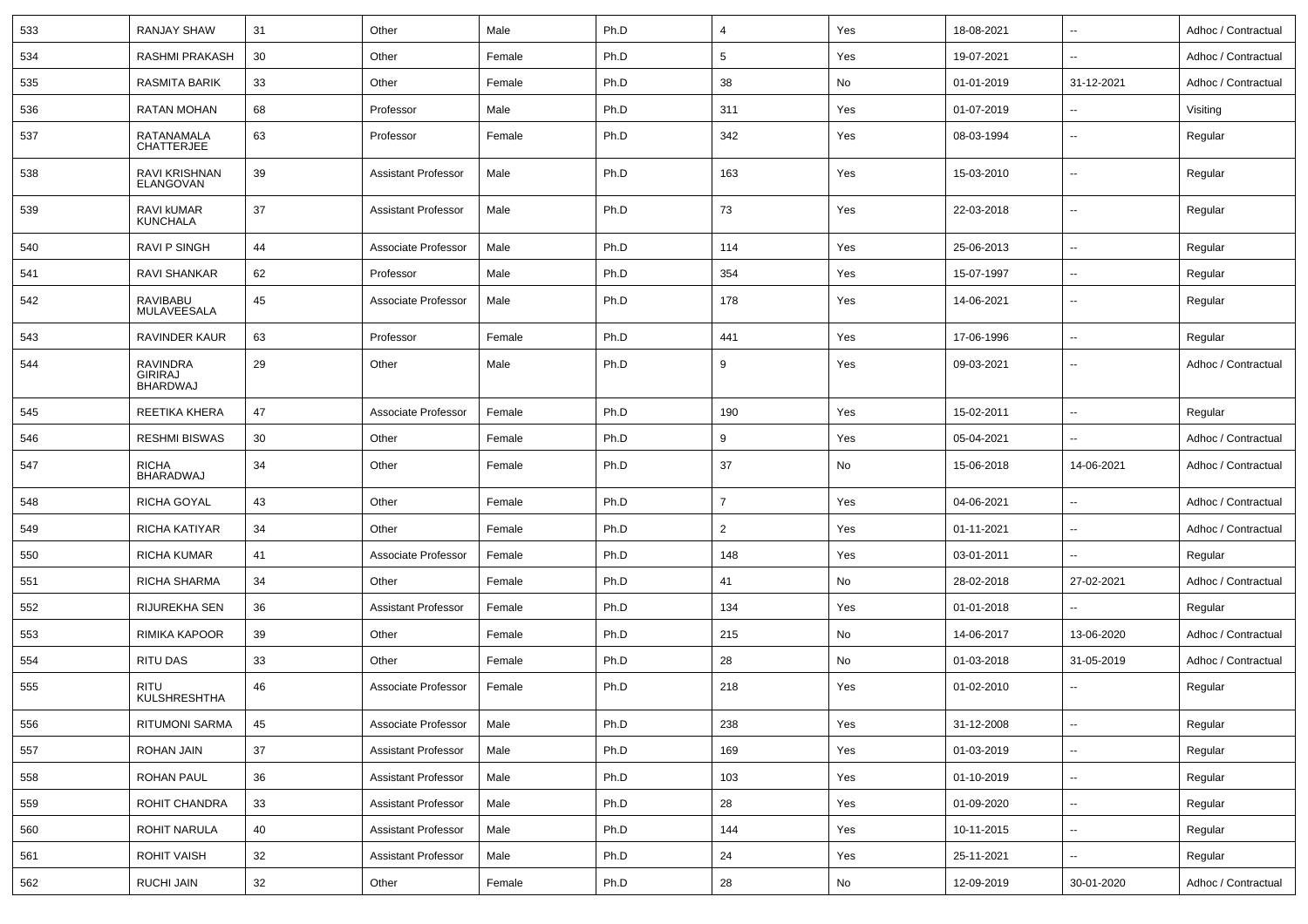| 563 | <b>RUKMINI BHAYA</b><br><b>NAIR</b> | 68 | Professor                  | Female | Ph.D             | 356             | Yes | 02-07-2018 | $\overline{\phantom{a}}$ | Adhoc / Contractual |
|-----|-------------------------------------|----|----------------------------|--------|------------------|-----------------|-----|------------|--------------------------|---------------------|
| 564 | <b>S ARUN KUMAR</b>                 | 62 | Professor                  | Male   | Ph.D             | 430             | Yes | 17-07-1989 | $\overline{\phantom{a}}$ | Regular             |
| 565 | S C KAUSHIK                         | 69 | Professor                  | Male   | Ph.D             | 528             | No  | 03-07-2017 | 05-12-2021               | Adhoc / Contractual |
| 566 | S CHANDRA<br>SEKHARA RAO            | 56 | Professor                  | Male   | Ph.D             | 323             | Yes | 09-07-1998 | $\sim$                   | Regular             |
| 567 | S D JOSHI                           | 61 | Professor                  | Male   | Ph.D             | 408             | Yes | 05-05-1989 | $\sim$                   | Regular             |
| 568 | S DHARMARAJA                        | 49 | Professor                  | Male   | Ph.D             | 218             | Yes | 02-07-2003 | $\sim$                   | Regular             |
| 569 | S G DESHMUKH                        | 61 | Professor                  | Male   | Ph.D             | 426             | Yes | 12-07-1990 | $\sim$                   | Regular             |
| 570 | S JANARDHANAN                       | 42 | Associate Professor        | Male   | Ph.D             | 191             | Yes | 28-05-2007 | $\sim$                   | Regular             |
| 571 | S K GUPTA                           | 70 | Professor                  | Male   | Ph.D             | 500             | No  | 14-07-2016 | 13-07-2019               | Adhoc / Contractual |
| 572 | <b>SK TYAGI</b>                     | 47 | Associate Professor        | Male   | Ph.D             | 225             | Yes | 10-04-2017 | $\overline{\phantom{a}}$ | Regular             |
| 573 | S M ISHTIAQUE                       | 67 | Professor                  | Male   | Ph.D             | 447             | Yes | 02-07-2019 | $\sim$                   | Adhoc / Contractual |
| 574 | S M K RAHMAN                        | 65 | <b>Assistant Professor</b> | Male   | M.Tech           | 509             | No  | 24-12-1979 | 31-07-2020               | Regular             |
| 575 | <b>SNNAIK</b>                       | 66 | Professor                  | Male   | Ph.D             | 321             | Yes | 01-01-1996 | $\sim$                   | Adhoc / Contractual |
| 576 | <b>SN SINGH</b>                     | 68 | Professor                  | Male   | Ph.D             | 492             | Yes | 23-07-1980 | $\overline{\phantom{a}}$ | Adhoc / Contractual |
| 577 | S NAGENDRAN                         | 47 | Associate Professor        | Male   | Ph.D             | 166             | Yes | 10-03-2008 | $\overline{\phantom{a}}$ | Regular             |
| 578 | S PRADYUMNA                         | 42 | Associate Professor        | Male   | Ph.D             | 155             | Yes | 12-05-2010 | $\sim$                   | Regular             |
| 579 | S R KALE                            | 65 | Professor                  | Male   | Ph.D             | 513             | No  | 13-06-1989 | 28-02-2021               | Regular             |
| 580 | S S MANI PRABU                      | 31 | Other                      | Male   | Ph.D             | 13              | Yes | 04-01-2021 | $\sim$                   | Adhoc / Contractual |
| 581 | S V VEERAVALLI                      | 60 | Professor                  | Male   | Ph.D             | 402             | Yes | 11-12-1991 | $\overline{\phantom{a}}$ | Regular             |
| 582 | S YADAV                             | 40 | Other                      | Male   | Ph.D             | 45              | No  | 16-04-2018 | 15-07-2020               | Adhoc / Contractual |
| 583 | SABA NASHREEN<br>KHAN               | 36 | Other                      | Female | Ph.D             | 110             | No  | 25-04-2018 | 08-02-2021               | Adhoc / Contractual |
| 584 | SABYASACHI<br><b>PALDAS</b>         | 53 | Professor                  | Male   | Master of Design | 277             | Yes | 01-03-2021 | $\overline{\phantom{a}}$ | Adhoc / Contractual |
| 585 | <b>SACHIN KUMAR B</b>               | 34 | <b>Assistant Professor</b> | Male   | Ph.D             | 130             | Yes | 12-02-2021 | $\sim$                   | Regular             |
| 586 | <b>SACHIN KUMAR</b><br><b>GUPTA</b> | 28 | Other                      | Male   | Ph.D             | $5\phantom{.0}$ | Yes | 19-07-2021 | $\sim$                   | Adhoc / Contractual |
| 587 | SAGAR SARKAR                        | 31 | <b>Assistant Professor</b> | Male   | Ph.D             | 36              | Yes | 24-06-2021 | $\overline{\phantom{a}}$ | Regular             |
| 588 | SAGNIK DEY                          | 44 | Associate Professor        | Male   | Ph.D             | 246             | Yes | 08-07-2010 | $\sim$                   | Regular             |
| 589 | SAHIL BANSAL                        | 34 | <b>Assistant Professor</b> | Male   | Ph.D             | 90              | Yes | 16-05-2019 | $\sim$                   | Regular             |
| 590 | SAIF KHAN<br>MOHAMMED               | 44 | Associate Professor        | Male   | Ph.D             | 145             | Yes | 04-03-2013 | $\sim$                   | Regular             |
| 591 | <b>SAJEEV PHILIP</b>                | 36 | <b>Assistant Professor</b> | Male   | Ph.D             | 128             | Yes | 01-11-2021 | $\overline{\phantom{a}}$ | Regular             |
| 592 | SAJESH P<br><b>THOMAS</b>           | 35 | <b>Assistant Professor</b> | Male   | Ph.D             | 174             | Yes | 23-04-2021 | $\overline{\phantom{a}}$ | Regular             |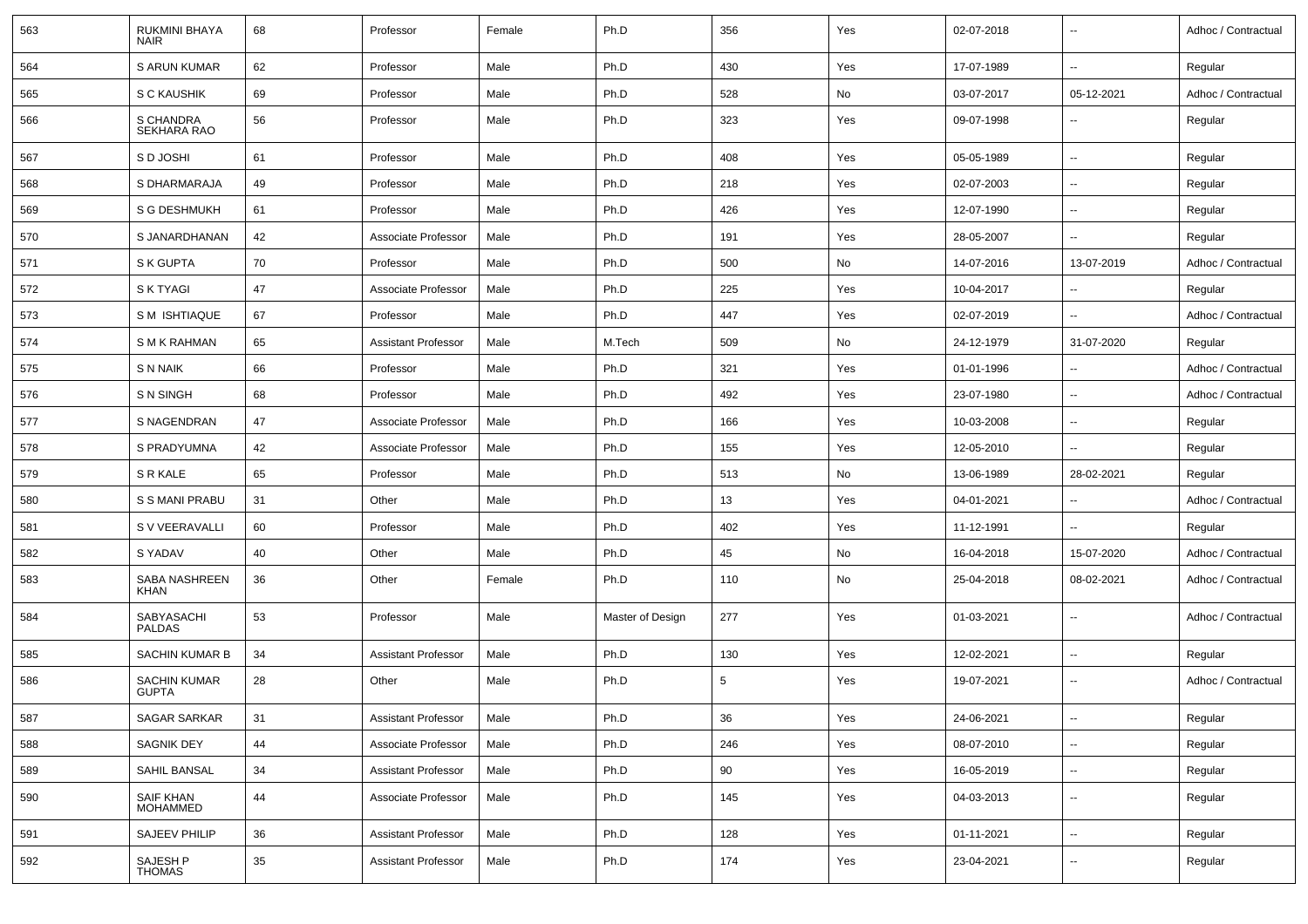| 593 | <b>SAMAR HUSAIN</b>           | 39 | <b>Assistant Professor</b> | Male   | Ph.D | 135 | Yes | 11-12-2014 | $\sim$                   | Regular             |
|-----|-------------------------------|----|----------------------------|--------|------|-----|-----|------------|--------------------------|---------------------|
| 594 | <b>SAMEER SAPRA</b>           | 46 | Associate Professor        | Male   | Ph.D | 174 | Yes | 07-07-2008 | ۰.                       | Regular             |
| 595 | SAMPA SAHA                    | 43 | Associate Professor        | Female | Ph.D | 239 | Yes | 29-05-2015 | $\sim$                   | Regular             |
| 596 | <b>SAMRAT</b><br>MUKHOPADHYAY | 48 | Associate Professor        | Male   | Ph.D | 204 | Yes | 12-08-2008 | --                       | Regular             |
| 597 | <b>SAMRESH DAS</b>            | 38 | <b>Assistant Professor</b> | Male   | Ph.D | 100 | Yes | 10-09-2014 | $\overline{\phantom{a}}$ | Regular             |
| 598 | <b>SANDEEP KUMAR</b>          | 31 | <b>Assistant Professor</b> | Male   | Ph.D | 77  | Yes | 10-08-2020 | ۰.                       | Regular             |
| 599 | SANDEEP KUMAR<br>JHA          | 43 | Associate Professor        | Male   | Ph.D | 117 | Yes | 26-09-2013 | $\sim$                   | Regular             |
| 600 | Sandeep Kumar<br>Pathak       | 41 | Associate Professor        | Male   | Ph.D | 132 | Yes | 01-02-2016 | $\sim$                   | Regular             |
| 601 | SANDEEP SAHANY                | 41 | <b>Assistant Professor</b> | Male   | Ph.D | 79  | Yes | 20-08-2015 | $\mathbf{u}$             | Regular             |
| 602 | SANDEEP SEN                   | 59 | Professor                  | Male   | Ph.D | 395 | Yes | 03-06-1991 | $\sim$                   | Regular             |
| 603 | SANDEEP SINGH<br>CHAUHAN      | 31 | Other                      | Male   | Ph.D | 15  | Yes | 19-10-2020 | $\overline{\phantom{a}}$ | Adhoc / Contractual |
| 604 | Sandeep<br>Sukumaran          | 40 | <b>Assistant Professor</b> | Male   | Ph.D | 137 | Yes | 28-11-2017 | $\sim$                   | Regular             |
| 605 | SANGEETA KOHLI                | 57 | Professor                  | Female | Ph.D | 355 | Yes | 04-10-1999 | $\sim$                   | Regular             |
| 606 | SANGEETA<br>SANTRA            | 34 | <b>Assistant Professor</b> | Female | Ph.D | 61  | Yes | 31-10-2019 | --                       | Regular             |
| 607 | SANGHATI<br>BHATTACHARYA      | 34 | Other                      | Female | Ph.D | 3   | Yes | 01-10-2021 | --                       | Adhoc / Contractual |
| 608 | SANIL V                       | 59 | Professor                  | Male   | Ph.D | 340 | Yes | 06-11-1995 | $\overline{a}$           | Regular             |
| 609 | <b>SANJAY MITRA</b>           | 62 | Professor                  | Male   | M.A  | 24  | Yes | 15-11-2019 | --                       | Adhoc / Contractual |
| 610 | SANJEEV JAIN                  | 55 | Professor                  | Male   | Ph.D | 336 | No  | 01-08-1996 | 11-10-2021               | Regular             |
| 611 | SANJEEV SANGHI                | 58 | Professor                  | Male   | Ph.D | 450 | Yes | 16-01-1992 | $\sim$                   | Regular             |
| 612 | SANJIVA PRASAD                | 58 | Professor                  | Male   | Ph.D | 338 | Yes | 02-09-1994 | $\overline{\phantom{a}}$ | Regular             |
| 613 | SANKALPA GHOSH                | 50 | Professor                  | Male   | Ph.D | 284 | Yes | 24-07-2006 | −−                       | Regular             |
| 614 | SANTANU<br><b>CHAUDHURY</b>   | 60 | Professor                  | Male   | Ph.D | 405 | Yes | 29-01-1992 | $\overline{\phantom{a}}$ | Regular             |
| 615 | SANTANU GHOSH                 | 49 | Professor                  | Male   | Ph.D | 249 | Yes | 04-10-2004 |                          | Regular             |
| 616 | SANTANU KAPAT                 | 39 | Associate Professor        | Male   | Ph.D | 153 | No  | 22-07-2019 | 01-12-2019               | Regular             |
| 617 | SANTANU KUMAR<br>MISHRA       | 44 | Professor                  | Male   | Ph.D |     | Yes | 01-12-2021 | $\overline{a}$           | Visiting            |
| 618 | SANTOSH                       | 69 | Professor                  | Female | Ph.D | 500 | Yes | 29-09-2017 | $\overline{\phantom{a}}$ | Adhoc / Contractual |
| 619 | SANTOSH<br>KAPURIA            | 53 | Professor                  | Male   | Ph.D | 392 | Yes | 17-09-2002 | $\overline{\phantom{a}}$ | Regular             |
| 620 | SAPTARSHI BASAK               | 33 | <b>Assistant Professor</b> | Male   | Ph.D | 37  | Yes | 12-04-2021 | $\overline{\phantom{a}}$ | Regular             |
| 621 | SAPTARSHI<br>MUKHERJEE        | 41 | Associate Professor        | Male   | Ph.D | 131 | Yes | 23-12-2014 | --                       | Regular             |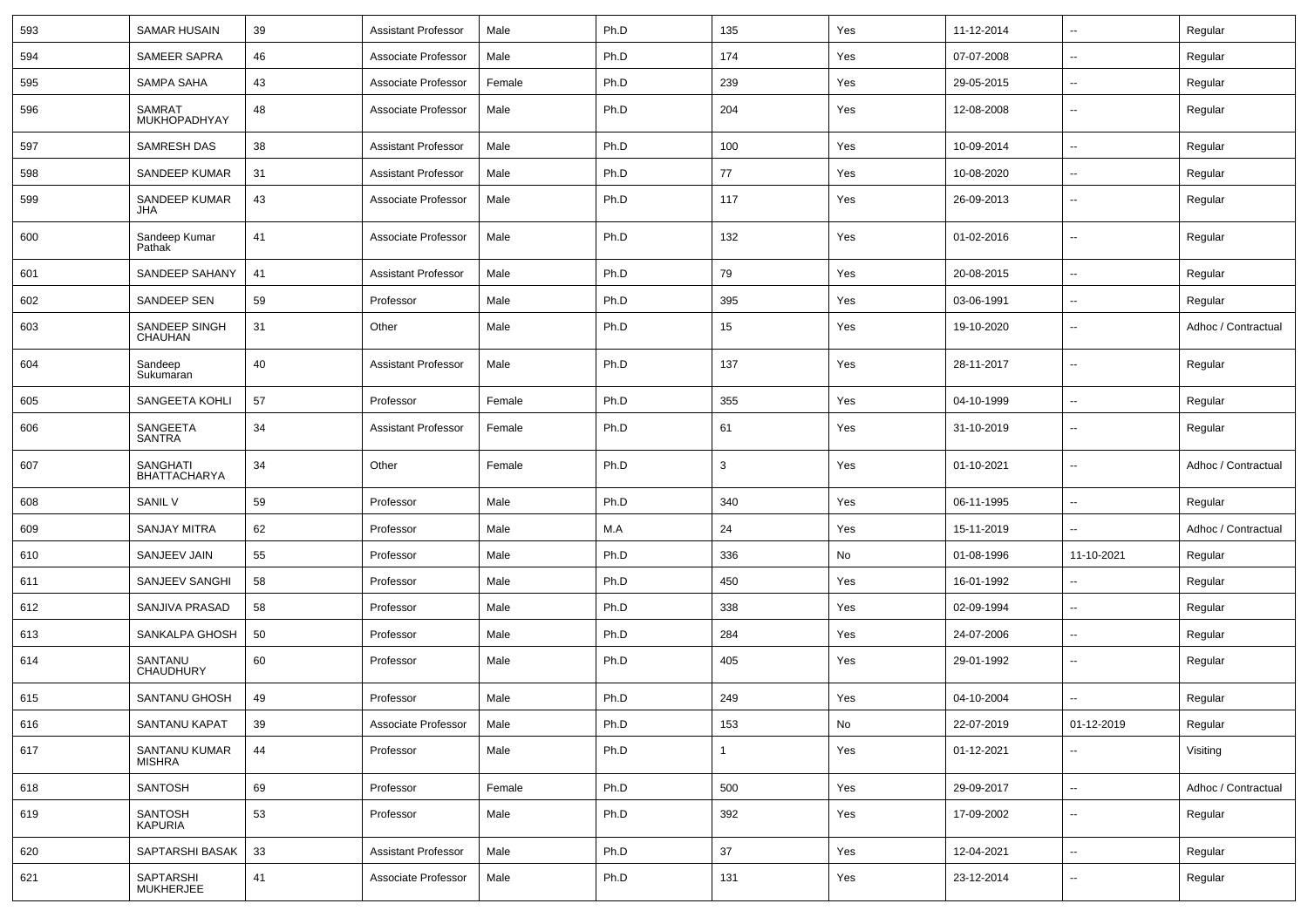| 622 | <b>SARAN KUMAR</b>                  | 36 | <b>Assistant Professor</b> | Male   | Ph.D | 105 | Yes | 13-12-2021 | $\sim$                   | Regular             |
|-----|-------------------------------------|----|----------------------------|--------|------|-----|-----|------------|--------------------------|---------------------|
| 623 | SARBESWAR<br><b>SAHOO</b>           | 43 | <b>Assistant Professor</b> | Male   | Ph.D | 166 | Yes | 19-07-2010 | ۰.                       | Regular             |
| 624 | <b>SAROJ KANTA</b><br>MISHRA        | 44 | <b>Assistant Professor</b> | Male   | Ph.D | 146 | Yes | 24-05-2012 | $\overline{a}$           | Regular             |
| 625 | <b>SAROJ KAUSHIK</b>                | 67 | Professor                  | Female | Ph.D | 548 | No  | 04-09-1980 | 30-06-2019               | Adhoc / Contractual |
| 626 | <b>SAROJ MISHRA</b>                 | 65 | Professor                  | Female | Ph.D | 494 | No  | 26-06-1981 | 31-12-2020               | Regular             |
| 627 | SARVESH KUMAR<br><b>DUBEY</b>       | 35 | <b>Assistant Professor</b> | Male   | Ph.D | 105 | Yes | 14-06-2019 | --                       | Regular             |
| 628 | <b>SASWATA</b><br>BHATTACHARYA      | 39 | Associate Professor        | Male   | Ph.D | 128 | Yes | 30-03-2015 | --                       | Regular             |
| 629 | SATINDER PAUL<br>SINGH              | 53 | Professor                  | Male   | Ph.D | 252 | Yes | 12-07-1996 | $\overline{a}$           | Regular             |
| 630 | <b>SATISH KUMAR</b><br><b>DUBEY</b> | 40 | <b>Assistant Professor</b> | Male   | Ph.D | 141 | Yes | 17-11-2016 | --                       | Regular             |
| 631 | SATYANANDA KAR                      | 39 | <b>Assistant Professor</b> | Male   | Ph.D | 107 | Yes | 24-10-2016 | ۰.                       | Regular             |
| 632 | <b>SATYAWATI</b><br>SHARMA          | 63 | Professor                  | Female | Ph.D | 316 | Yes | 14-08-1997 | ۰.                       | Regular             |
| 633 | <b>SAUMYA SINGH</b>                 | 31 | Other                      | Female | Ph.D | 66  | Yes | 12-09-2019 | ۰.                       | Adhoc / Contractual |
| 634 | SAURABH GANDHI                      | 30 | <b>Assistant Professor</b> | Male   | Ph.D | 27  | Yes | 16-12-2021 | $\sim$                   | Regular             |
| 635 | SAURABH RAJ                         | 35 | <b>Assistant Professor</b> | Male   | Ph.D | 106 | Yes | 29-10-2020 | $\sim$                   | Regular             |
| 636 | <b>SAWAN SUMAN</b><br>SINHA         | 43 | Associate Professor        | Male   | Ph.D | 152 | Yes | 05-06-2012 | $\overline{a}$           | Regular             |
| 637 | <b>SAYAN RANU</b>                   | 36 | Associate Professor        | Male   | Ph.D | 113 | Yes | 21-12-2016 | $\sim$                   | Regular             |
| 638 | <b>SAYANTAN PARIA</b>               | 37 | <b>Assistant Professor</b> | Male   | Ph.D | 97  | Yes | 03-04-2017 | $\sim$                   | Regular             |
| 639 | SENTHILGURU<br>KULANTHAIVEL         | 34 | Other                      | Male   | Ph.D | 24  | No  | 02-07-2019 | 06-02-2021               | Adhoc / Contractual |
| 640 | <b>SESHAN</b><br>SRIRANGARAJAN      | 41 | <b>Assistant Professor</b> | Male   | Ph.D | 154 | Yes | 12-02-2015 | $\overline{\phantom{a}}$ | Regular             |
| 641 | SEYED E HASNAIN                     | 67 | Professor                  | Male   | Ph.D | 426 | Yes | 01-04-2011 | ۰.                       | Regular             |
| 642 | <b>SHAHAB FATIMA</b>                | 33 | <b>Assistant Professor</b> | Female | Ph.D | 98  | Yes | 03-08-2018 | ۰.                       | Regular             |
| 643 | <b>Shahid Malik</b>                 | 29 | <b>Assistant Professor</b> | Male   | Ph.D |     | Yes | 20-12-2021 | $\sim$                   | Regular             |
| 644 | SHAIK ABDUL<br>MUNAWAR              | 45 | Associate Professor        | Male   | Ph.D | 270 | Yes | 25-06-2007 | $\sim$                   | Regular             |
| 645 | SHAIKH ZIAUDDIN<br>AHAMMAD          | 40 | <b>Assistant Professor</b> | Male   | Ph.D | 144 | Yes | 03-06-2013 | $\sim$                   | Regular             |
| 646 | <b>SHALINI GUPTA</b>                | 41 | Associate Professor        | Female | Ph.D | 170 | Yes | 14-12-2010 | $\sim$                   | Regular             |
| 647 | SHANKAR<br>PRAKRIYA                 | 56 | Professor                  | Male   | Ph.D | 315 | Yes | 07-11-1997 | $\sim$                   | Regular             |
| 648 | <b>SHANTANU ROY</b>                 | 48 | Professor                  | Male   | Ph.D | 332 | Yes | 01-01-2004 | $\sim$                   | Regular             |
| 649 | SHASHANK<br>BISHNOI                 | 40 | Associate Professor        | Male   | Ph.D | 166 | Yes | 07-06-2010 | --                       | Regular             |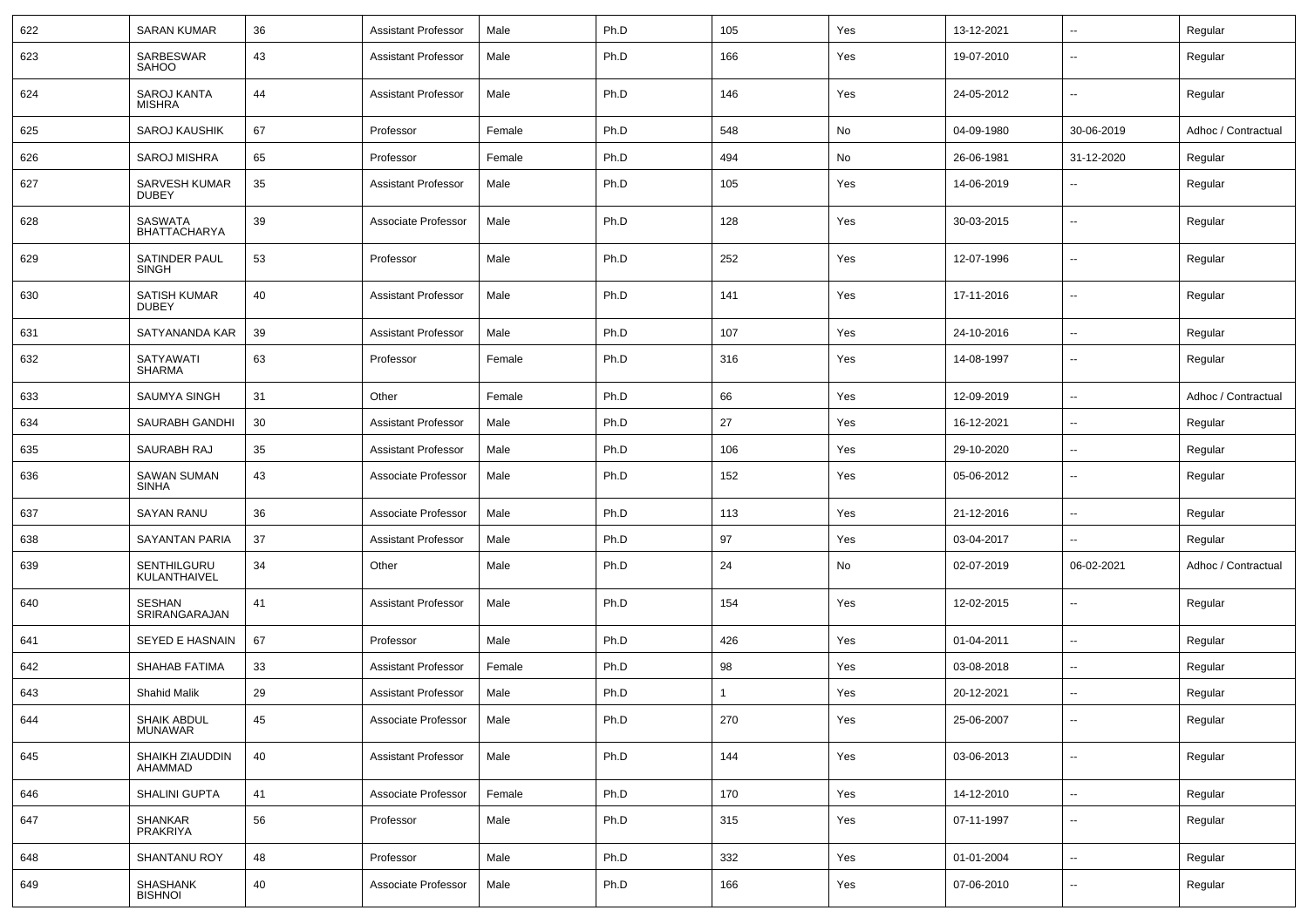| 650 | SHASHANK DEEP                           | 50 | Associate Professor        | Male   | Ph.D | 210 | Yes | 06-06-2005 | $\mathbf{u}$             | Regular             |
|-----|-----------------------------------------|----|----------------------------|--------|------|-----|-----|------------|--------------------------|---------------------|
| 651 | SHASHANKADITYA<br><b>UPADHYAY</b>       | 32 | Other                      | Male   | Ph.D | 19  | No  | 11-12-2019 | 10-12-2021               | Adhoc / Contractual |
| 652 | <b>SHASHI MATHUR</b>                    | 67 | Professor                  | Male   | Ph.D | 398 | Yes | 17-05-1988 | $\overline{\phantom{a}}$ | Regular             |
| 653 | <b>SHAUNAK SEN</b>                      | 39 | Associate Professor        | Male   | Ph.D | 131 | Yes | 21-06-2012 | $\overline{\phantom{a}}$ | Regular             |
| 654 | <b>SHAURYA</b><br><b>SHRIYAM</b>        | 29 | <b>Assistant Professor</b> | Male   | Ph.D | 22  | Yes | 21-02-2020 | $\overline{\phantom{a}}$ | Regular             |
| 655 | SHEETAL BANDHU                          | 37 | Other                      | Female | Ph.D | 22  | Yes | 11-09-2019 | $\mathbf{u}$             | Adhoc / Contractual |
| 656 | SHEETAL DEWAN                           | 30 | Other                      | Female | Ph.D | 11  | Yes | 18-01-2021 | $\overline{\phantom{a}}$ | Adhoc / Contractual |
| 657 | SHIB SHANKAR<br><b>BANERJEE</b>         | 35 | <b>Assistant Professor</b> | Male   | Ph.D | 16  | Yes | 24-08-2020 | $\mathbf{u}$             | Regular             |
| 658 | SHIBAN KISHEN<br>KOUL                   | 67 | Professor                  | Male   | Ph.D | 437 | Yes | 04-07-2019 | $\mathbf{u}$             | Adhoc / Contractual |
| 659 | SHILPI MINOCHA                          | 35 | <b>Assistant Professor</b> | Female | Ph.D | 156 | Yes | 29-07-2019 | $\mathbf{u}$             | Regular             |
| 660 | SHILPI SHARMA                           | 44 | Professor                  | Female | Ph.D | 216 | Yes | 12-11-2008 | $\mathbf{u}$             | Regular             |
| 661 | SHINOD N K                              | 36 | Other                      | Male   | Ph.D | 35  | No  | 21-08-2017 | 13-12-2019               | Adhoc / Contractual |
| 662 | SHIV PRAKASH<br><b>PATEL</b>            | 36 | <b>Assistant Professor</b> | Male   | Ph.D | 102 | Yes | 19-04-2018 | $\overline{\phantom{a}}$ | Regular             |
| 663 | <b>SHIVANGI</b><br><b>SHARMA</b>        | 36 | Other                      | Female | Ph.D | 27  | No  | 07-11-2019 | 31-12-2021               | Adhoc / Contractual |
| 664 | SHIVANI BHATIA                          | 35 | Other                      | Female | Ph.D | 24  | No  | 17-07-2018 | 16-07-2019               | Adhoc / Contractual |
| 665 | <b>SHOURIBRATA</b><br><b>CHATTERJEE</b> | 43 | Professor                  | Male   | Ph.D | 204 | Yes | 13-11-2006 | $\overline{\phantom{a}}$ | Regular             |
| 666 | <b>SHRI RAM</b><br>VAISHYA              | 29 | Other                      | Male   | Ph.D | 33  | No  | 10-10-2018 | 09-10-2021               | Adhoc / Contractual |
| 667 | SHRUTI KHANNA                           | 36 | Other                      | Female | Ph.D | 30  | Yes | 10-01-2019 | $\overline{\phantom{a}}$ | Adhoc / Contractual |
| 668 | SHUBHENDU<br><b>BHASIN</b>              | 38 | Associate Professor        | Male   | Ph.D | 137 | Yes | 12-12-2011 | $\overline{\phantom{a}}$ | Regular             |
| 669 | <b>SIDDHARTH</b><br>PANDEY              | 50 | Professor                  | Male   | Ph.D | 297 | Yes | 03-06-2004 | $\overline{\phantom{a}}$ | Regular             |
| 670 | <b>SIMONA SAWHNEY</b>                   | 56 | Associate Professor        | Female | Ph.D | 292 | Yes | 24-12-2013 | $\overline{\phantom{a}}$ | Regular             |
| 671 | SINGH SWARNIMA<br>PREMKUMAR             | 30 | Other                      | Female | Ph.D | 11  | Yes | 01-02-2021 | $\overline{\phantom{a}}$ | Adhoc / Contractual |
| 672 | <b>SISIR DEBNATH</b>                    | 39 | <b>Assistant Professor</b> | Male   | Ph.D | 130 | Yes | 10-06-2019 | $\overline{\phantom{a}}$ | Regular             |
| 673 | SITIKANTHA ROY                          | 43 | <b>Assistant Professor</b> | Male   | Ph.D | 132 | Yes | 22-11-2011 | $\overline{\phantom{a}}$ | Regular             |
| 674 | SIVANANDAM<br>ARAVINDAN                 | 52 | Professor                  | Male   | Ph.D | 331 | Yes | 12-01-2006 | $\overline{\phantom{a}}$ | Regular             |
| 675 | SIVANANTHAN<br><b>SAMPATH</b>           | 39 | <b>Assistant Professor</b> | Male   | Ph.D | 180 | Yes | 05-07-2012 | ۰.                       | Regular             |
| 676 | SMRUTI RANJAN<br>SARANGI                | 41 | Associate Professor        | Male   | Ph.D | 189 | Yes | 19-01-2011 | ۰.                       | Regular             |
| 677 | SNEH ANAND                              | 71 | Professor                  | Female | Ph.D | 525 | No  | 01-07-2015 | 01-08-2019               | Adhoc / Contractual |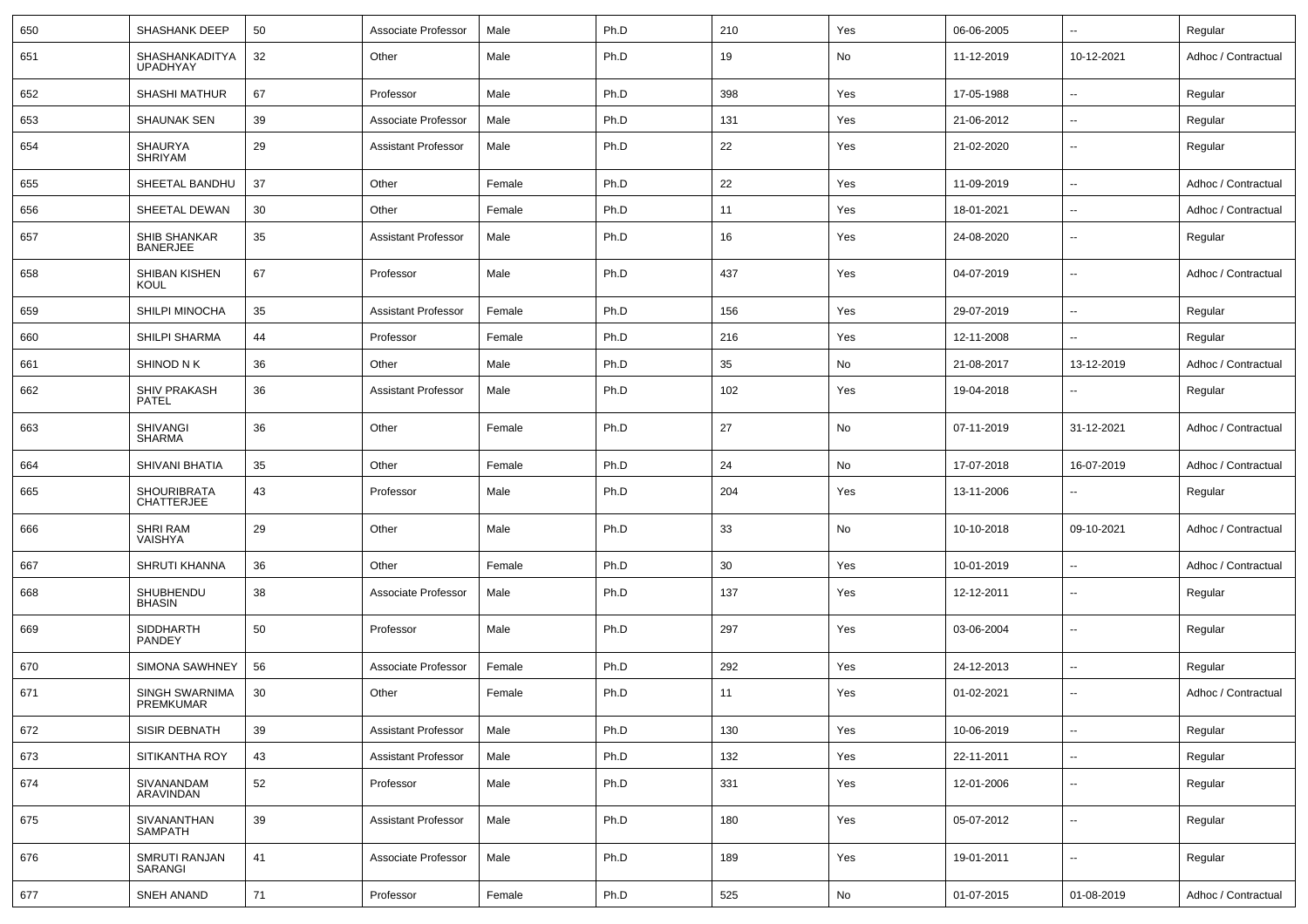| 678 | <b>SNEHASIS</b><br><b>BHAKTA</b>                | 32 | Other                      | Male   | Ph.D | 23           | No  | 16-08-2018 | 26-03-2020               | Adhoc / Contractual |
|-----|-------------------------------------------------|----|----------------------------|--------|------|--------------|-----|------------|--------------------------|---------------------|
| 679 | <b>SOHAM SUNDAR</b><br><b>CHAKRABORTY</b>       | 39 | <b>Assistant Professor</b> | Male   | Ph.D | 168          | Yes | 02-09-2019 | $\sim$                   | Regular             |
| 680 | <b>SOMESH MISHRA</b>                            | 38 | Other                      | Male   | Ph.D | 26           | No  | 11-05-2018 | 10-05-2020               | Adhoc / Contractual |
| 681 | SOMNATH BAIDYA<br><b>ROY</b>                    | 51 | Associate Professor        | Male   | Ph.D | 250          | Yes | 17-12-2013 | Ξ.                       | Regular             |
| 682 | SOMNATH GHOSH                                   | 37 | <b>Assistant Professor</b> | Male   | Ph.D | 67           | Yes | 25-08-2020 | $\sim$                   | Regular             |
| 683 | SONIKA                                          | 29 | Other                      | Female | Ph.D | 3            | Yes | 07-09-2021 | $\sim$                   | Adhoc / Contractual |
| 684 | <b>SORAV BANSAL</b>                             | 41 | <b>Assistant Professor</b> | Male   | Ph.D | 172          | Yes | 29-06-2009 | Ξ.                       | Regular             |
| 685 | <b>SOUMIK</b><br><b>SIDDHANTA</b>               | 36 | Associate Professor        | Male   | Ph.D | 83           | Yes | 29-11-2019 | $- -$                    | Regular             |
| 686 | <b>SOUMYA</b><br>SHUBHRA NAG                    | 34 | <b>Assistant Professor</b> | Male   | Ph.D | 41           | Yes | 13-09-2018 | ۰.                       | Regular             |
| 687 | <b>SOURABH BIKAS</b><br>PAUL                    | 43 | <b>Assistant Professor</b> | Male   | Ph.D | 142          | Yes | 01-11-2012 | ۰.                       | Regular             |
| 688 | <b>SOURABH GHOSH</b>                            | 48 | Associate Professor        | Male   | Ph.D | 200          | Yes | 01-02-2008 | Ξ.                       | Regular             |
| 689 | <b>SOUTIK BETAL</b>                             | 33 | <b>Assistant Professor</b> | Male   | Ph.D | 84           | Yes | 04-01-2021 | $\sim$                   | Regular             |
| 690 | <b>SOUTRIK BASU</b>                             | 36 | <b>Assistant Professor</b> | Male   | Ph.D | 127          | Yes | 14-03-2019 | $\overline{\phantom{a}}$ | Regular             |
| 691 | SOUVIK<br><b>CHAKRABORTY</b>                    | 32 | <b>Assistant Professor</b> | Male   | Ph.D | 57           | Yes | 29-05-2020 | $\sim$                   | Regular             |
| 692 | SREEDEVI<br><b>UPADHYAYULA</b>                  | 51 | Associate Professor        | Female | Ph.D | 318          | Yes | 03-04-2006 | $\sim$                   | Regular             |
| 693 | <b>SREYAM SINHA</b>                             | 27 | <b>Assistant Professor</b> | Male   | Ph.D | $\mathbf{1}$ | Yes | 29-12-2021 | $\sim$                   | Regular             |
| 694 | SRI HARSHA KOTA                                 | 35 | Assistant Professor        | Male   | Ph.D | 87           | Yes | 10-05-2018 | Ξ.                       | Regular             |
| 695 | <b>SRIHARI</b><br>SANKARASARMA<br><b>VEMURI</b> | 33 | <b>Assistant Professor</b> | Male   | Ph.D | 90           | Yes | 31-08-2021 | ۰.                       | Regular             |
| 696 | SRIKANTA<br><b>BEDATHUR</b><br><b>JAGANNATH</b> | 48 | Associate Professor        | Male   | Ph.D | 205          | Yes | 16-08-2018 | -−                       | Regular             |
| 697 | Srinivasan<br>Venkataraman                      | 39 | <b>Assistant Professor</b> | Male   | Ph.D | 114          | Yes | 03-10-2017 | Ξ.                       | Regular             |
| 698 | <b>SRIRAM HEGDE</b>                             | 59 | Other                      | Male   | Ph.D | 357          | Yes | 21-04-1992 | Ξ.                       | Regular             |
| 699 | STUTI JOSHI                                     | 34 | Other                      | Female | Ph.D | 82           | No  | 12-04-2018 | 11-10-2020               | Adhoc / Contractual |
| 700 | <b>STUTI KHANNA</b>                             | 46 | Associate Professor        | Female | Ph.D | 172          | Yes | 01-01-2009 | $\overline{\phantom{a}}$ | Regular             |
| 701 | SUBASHISH<br>DATAA                              | 38 | <b>Assistant Professor</b> | Male   | Ph.D | 105          | Yes | 25-06-2018 | --                       | Regular             |
| 702 | SUBHANKAR<br><b>CHATTERJEE</b>                  | 35 | Other                      | Male   | Ph.D | 26           | No  | 28-05-2018 | 27-11-2020               | Adhoc / Contractual |
| 703 | <b>SUBHASHIS</b><br><b>BANERJEE</b>             | 61 | Professor                  | Male   | Ph.D | 414          | Yes | 30-11-1989 | $\overline{\phantom{a}}$ | Regular             |
| 704 | SUBHENDU DUTTA                                  | 34 | Assistant Professor        | Male   | Ph.D | $32\,$       | Yes | 01-12-2020 | Ξ.                       | Regular             |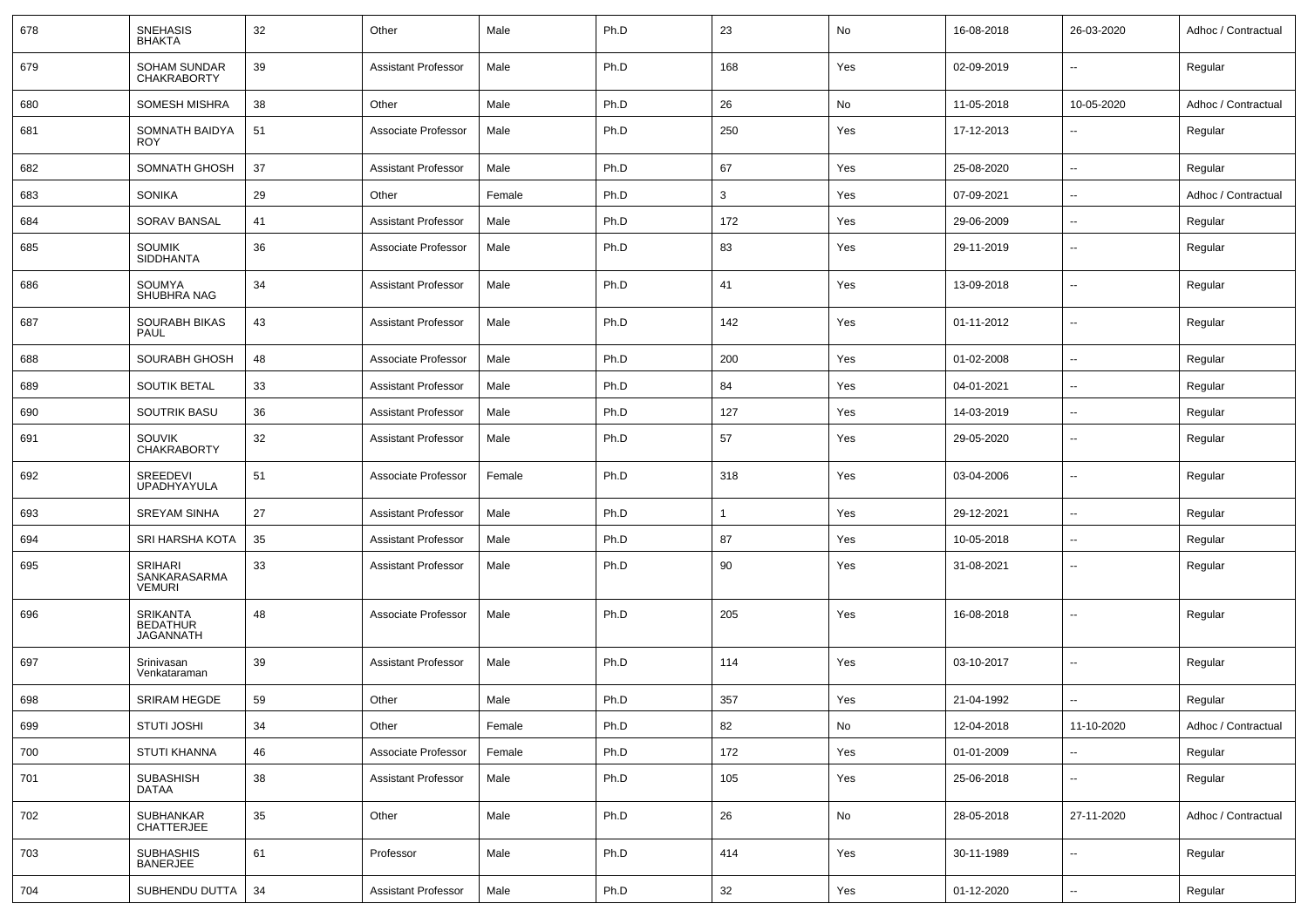| 705 | SUBHRA DATTA                        | 43 | Associate Professor        | Male | Ph.D   | 170 | Yes | 14-06-2010 | $\overline{\phantom{a}}$ | Regular             |
|-----|-------------------------------------|----|----------------------------|------|--------|-----|-----|------------|--------------------------|---------------------|
| 706 | <b>SUBIMAN KUNDU</b>                | 64 | Professor                  | Male | Ph.D   | 388 | Yes | 03-01-1992 | -−                       | Regular             |
| 707 | SUBIR DEY                           | 33 | <b>Assistant Professor</b> | Male | Ph.D   | 43  | Yes | 29-11-2019 | ⊷                        | Regular             |
| 708 | <b>SUBIR KUMAR</b><br><b>SAHA</b>   | 59 | Professor                  | Male | Ph.D   | 332 | Yes | 05-07-1996 | -−                       | Regular             |
| 709 | SUBODH KUMAR                        | 52 | Professor                  | Male | Ph.D   | 306 | Yes | 01-03-2007 | $\overline{\phantom{a}}$ | Regular             |
| 710 | SUBODH VASANT<br><b>MODAK</b>       | 53 | Professor                  | Male | Ph.D   | 294 | Yes | 12-12-2005 | ⊷.                       | Regular             |
| 711 | SUBODH VISHNU<br><b>SHARMA</b>      | 38 | <b>Assistant Professor</b> | Male | Ph.D   | 135 | Yes | 13-04-2015 | $\overline{\phantom{a}}$ | Regular             |
| 712 | <b>SUBRAT KAR</b>                   | 55 | Professor                  | Male | Ph.D   | 366 | Yes | 11-07-1995 | ⊷.                       | Regular             |
| 713 | SUBRATA KUNDU                       | 33 | Assistant Professor        | Male | Ph.D   | 74  | Yes | 02-12-2019 | ⊷.                       | Regular             |
| 714 | SUDARSAN<br><b>GHOSH</b>            | 46 | Associate Professor        | Male | Ph.D   | 186 | Yes | 07-12-2007 | --                       | Regular             |
| 715 | SUDDHASATWA<br><b>BASU</b>          | 58 | Professor                  | Male | Ph.D   | 372 | Yes | 07-01-1998 | --                       | Regular             |
| 716 | SUDHANSHU<br><b>KUMAR</b>           | 34 | Other                      | Male | Ph.D   | 24  | No  | 06-07-2018 | 03-01-2019               | Adhoc / Contractual |
| 717 | SUDIP KUMAR<br>PATTANAYEK           | 49 | Associate Professor        | Male | Ph.D   | 317 | Yes | 16-01-2007 | $\overline{\phantom{a}}$ | Regular             |
| 718 | SUDIPTA RAHA<br><b>ROY</b>          | 38 | <b>Assistant Professor</b> | Male | Ph.D   | 127 | Yes | 05-11-2018 | --                       | Regular             |
| 719 | <b>SUDIPTO</b><br><b>MUKHERJEE</b>  | 58 | Professor                  | Male | Ph.D   | 329 | Yes | 27-12-1996 | --                       | Regular             |
| 720 | <b>SUHAIL AHMED</b>                 | 69 | Professor                  | Male | Ph.D   | 479 | Yes | 03-07-2017 | $\overline{\phantom{a}}$ | Adhoc / Contractual |
| 721 | <b>SUJEET</b><br>CHAUDHARY          | 52 | Professor                  | Male | Ph.D   | 246 | Yes | 13-05-2002 | ⊷.                       | Regular             |
| 722 | <b>SUJEET KUMAR</b><br><b>SINHA</b> | 52 | Professor                  | Male | Ph.D   | 335 | Yes | 01-08-2014 | $\overline{\phantom{a}}$ | Regular             |
| 723 | <b>SUJIN B BABU</b>                 | 39 | Associate Professor        | Male | Ph.D   | 139 | Yes | 19-05-2014 | ⊶.                       | Regular             |
| 724 | SUJIT MANNA                         | 37 | <b>Assistant Professor</b> | Male | Ph.D   | 133 | Yes | 25-10-2018 | $\overline{\phantom{a}}$ | Regular             |
| 725 | <b>SUKUMAR MISHRA</b>               | 51 | Professor                  | Male | Ph.D   | 266 | Yes | 27-10-2003 | Ш.                       | Regular             |
| 726 | <b>SUKUMAR ROY</b>                  | 35 | Other                      | Male | Ph.D   | 9   | Yes | 08-03-2021 | $\overline{\phantom{a}}$ | Adhoc / Contractual |
| 727 | <b>SUMAN DEB</b>                    | 36 | Other                      | Male | Ph.D   | 35  | No  | 19-02-2019 | 30-10-2019               | Adhoc / Contractual |
| 728 | SUMANTRA DUTTA<br><b>ROY</b>        | 49 | Associate Professor        | Male | Ph.D   | 257 | Yes | 03-01-2007 | $\overline{\phantom{a}}$ | Regular             |
| 729 | <b>SUMEDHA</b><br><b>CHAKMA</b>     | 44 | Associate Professor        | Male | Ph.D   | 166 | Yes | 06-01-2014 | Щ,                       | Regular             |
| 730 | <b>SUMEET</b><br><b>AGARWAL</b>     | 37 | Associate Professor        | Male | Ph.D   | 132 | Yes | 05-11-2015 | Щ,                       | Regular             |
| 731 | SUMER SINGH                         | 42 | <b>Assistant Professor</b> | Male | M.Tech | 211 | Yes | 29-11-2010 | Щ,                       | Regular             |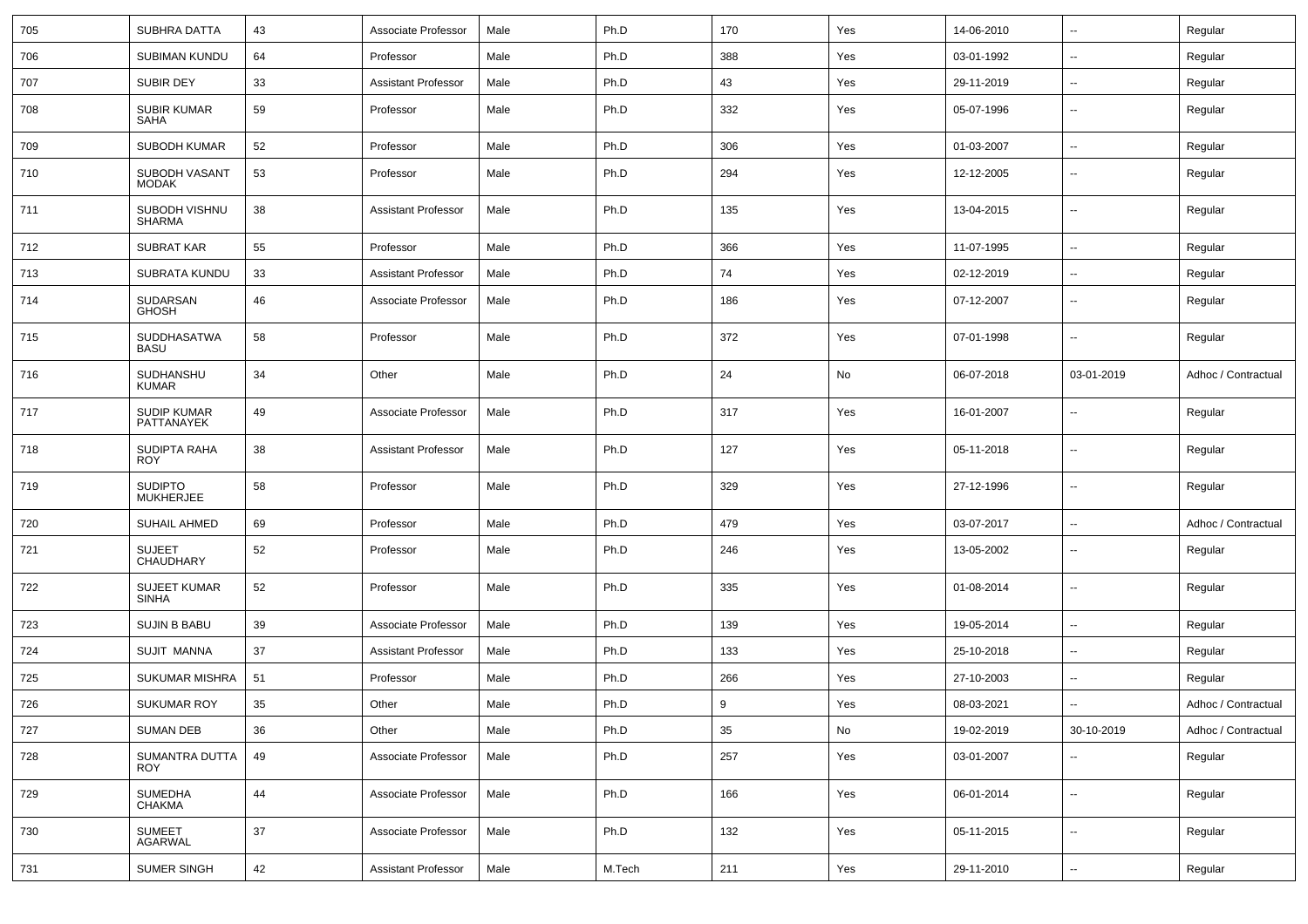| 732 | SUMIT KUMAR<br>CHATTOPADHYAY           | 39 | <b>Assistant Professor</b> | Male   | Ph.D   | 132 | Yes           | 19-06-2018 | $\overline{\phantom{a}}$ | Regular             |
|-----|----------------------------------------|----|----------------------------|--------|--------|-----|---------------|------------|--------------------------|---------------------|
| 733 | <b>SUMIT KUMAR</b><br><b>PRAMANICK</b> | 31 | Associate Professor        | Male   | Ph.D   | 132 | Yes           | 19-06-2018 | $\sim$                   | Regular             |
| 734 | <b>SUMIT SINHA RAY</b>                 | 32 | <b>Assistant Professor</b> | Male   | Ph.D   | 116 | Yes           | 08-12-2021 | $\sim$                   | Regular             |
| 735 | <b>SUMITASH JANA</b>                   | 34 | <b>Assistant Professor</b> | Male   | Ph.D   | 56  | Yes           | 15-09-2021 | $\overline{\phantom{a}}$ | Regular             |
| 736 | SUMITAVA<br><b>MUKHERJEE</b>           | 36 | <b>Assistant Professor</b> | Male   | Ph.D   | 86  | Yes           | 14-08-2018 | $\overline{\phantom{a}}$ | Regular             |
| 737 | SUNIL JHA                              | 47 | Associate Professor        | Male   | Ph.D   | 186 | Yes           | 16-07-2007 | $\overline{a}$           | Regular             |
| 738 | <b>SUNIL KAK</b>                       | 60 | Other                      | Male   | M.Tech | 403 | Yes           | 30-06-1988 | $\overline{\phantom{a}}$ | Regular             |
| 739 | <b>SUNIL KUMAR</b>                     | 35 | Other                      | Male   | Ph.D   | 13  | Yes           | 29-12-2020 | --                       | Adhoc / Contractual |
| 740 | <b>SUNIL KUMAR</b>                     | 39 | <b>Assistant Professor</b> | Male   | Ph.D   | 127 | Yes           | 19-05-2016 | $\overline{\phantom{a}}$ | Regular             |
| 741 | <b>SUNIL KUMAR</b><br>KHARE            | 60 | Professor                  | Male   | Ph.D   | 400 | Yes           | 07-04-2000 | $\sim$                   | Regular             |
| 742 | <b>SUNIL NATH</b>                      | 59 | Professor                  | Male   | Ph.D   | 408 | Yes           | 30-05-1991 | $\sim$                   | Regular             |
| 743 | <b>SUPRATIC GUPTA</b>                  | 53 | <b>Assistant Professor</b> | Male   | Ph.D   | 280 | Yes           | 06-01-2003 | $\overline{\phantom{a}}$ | Regular             |
| 744 | Supravat Karak                         | 37 | <b>Assistant Professor</b> | Male   | Ph.D   | 166 | Yes           | 24-10-2016 | $\overline{\phantom{a}}$ | Regular             |
| 745 | SUPREET SINGH<br>BAHGA                 | 36 | Associate Professor        | Male   | Ph.D   | 118 | Yes           | 15-07-2013 | $\overline{\phantom{a}}$ | Regular             |
| 746 | <b>SUPRIT SINGH</b>                    | 34 | <b>Assistant Professor</b> | Male   | Ph.D   | 76  | Yes           | 17-08-2020 | $\overline{\phantom{a}}$ | Regular             |
| 747 | SURABHI LAVANIA                        | 35 | Other                      | Female | Ph.D   | 3   | Yes           | 01-10-2021 | --                       | Adhoc / Contractual |
| 748 | <b>SURAJIT</b><br><b>CHAKRAVARTY</b>   | 42 | Associate Professor        | Male   | Ph.D   | 92  | Yes           | 05-08-2021 | $\overline{\phantom{a}}$ | Regular             |
| 749 | <b>SURESH BHALLA</b>                   | 48 | Professor                  | Male   | Ph.D   | 285 | Yes           | 28-12-2004 |                          | Regular             |
| 750 | SURESH CHAND<br><b>GUPTA</b>           | 67 | Professor                  | Male   | Ph.D   | 537 | No            | 10-12-2014 | 09-12-2019               | Visiting            |
| 751 | Suresh Neelakanta                      | 41 | <b>Assistant Professor</b> | Male   | Ph.D   | 141 | Yes           | 26-02-2016 | $\overline{\phantom{a}}$ | Regular             |
| 752 | <b>SURJEET KOUR</b>                    | 36 | Associate Professor        | Female | Ph.D   | 113 | Yes           | 17-04-2018 | $\overline{\phantom{a}}$ | Regular             |
| 753 | Sushma Santapuri                       | 36 | Assistant Professor        | Female | Ph.D   | 105 | Yes           | 18-07-2016 | $\overline{\phantom{a}}$ | Regular             |
| 754 | <b>SWADES KUMAR</b><br>DE              | 52 | Professor                  | Male   | Ph.D   | 232 | Yes           | 09-01-2007 | $\overline{\phantom{a}}$ | Regular             |
| 755 | T C KANDPAL                            | 64 | Professor                  | Male   | Ph.D   | 522 | Yes           | 19-05-1979 | $\sim$                   | Regular             |
| 756 | TR<br>SREEKRISHNAN                     | 60 | Professor                  | Male   | Ph.D   | 348 | Yes           | 30-01-1995 | $\mathbf{u}$             | Regular             |
| 757 | T S BHATTI                             | 68 | Professor                  | Male   | Ph.D   | 480 | $\mathsf{No}$ | 02-07-2018 | 30-09-2020               | Visiting            |
| 758 | <b>TANMAY DUTTA</b>                    | 41 | <b>Assistant Professor</b> | Male   | Ph.D   | 102 | Yes           | 01-08-2014 |                          | Regular             |
| 759 | TANUSREE<br>CHAKRABORTY                | 42 | Associate Professor        | Female | Ph.D   | 159 | Yes           | 28-12-2010 | $\sim$                   | Regular             |
| 760 | <b>TAPAN KUMAR</b><br>CHAUDHURI        | 57 | Professor                  | Male   | Ph.D   | 242 | Yes           | 02-09-2000 | $\sim$                   | Regular             |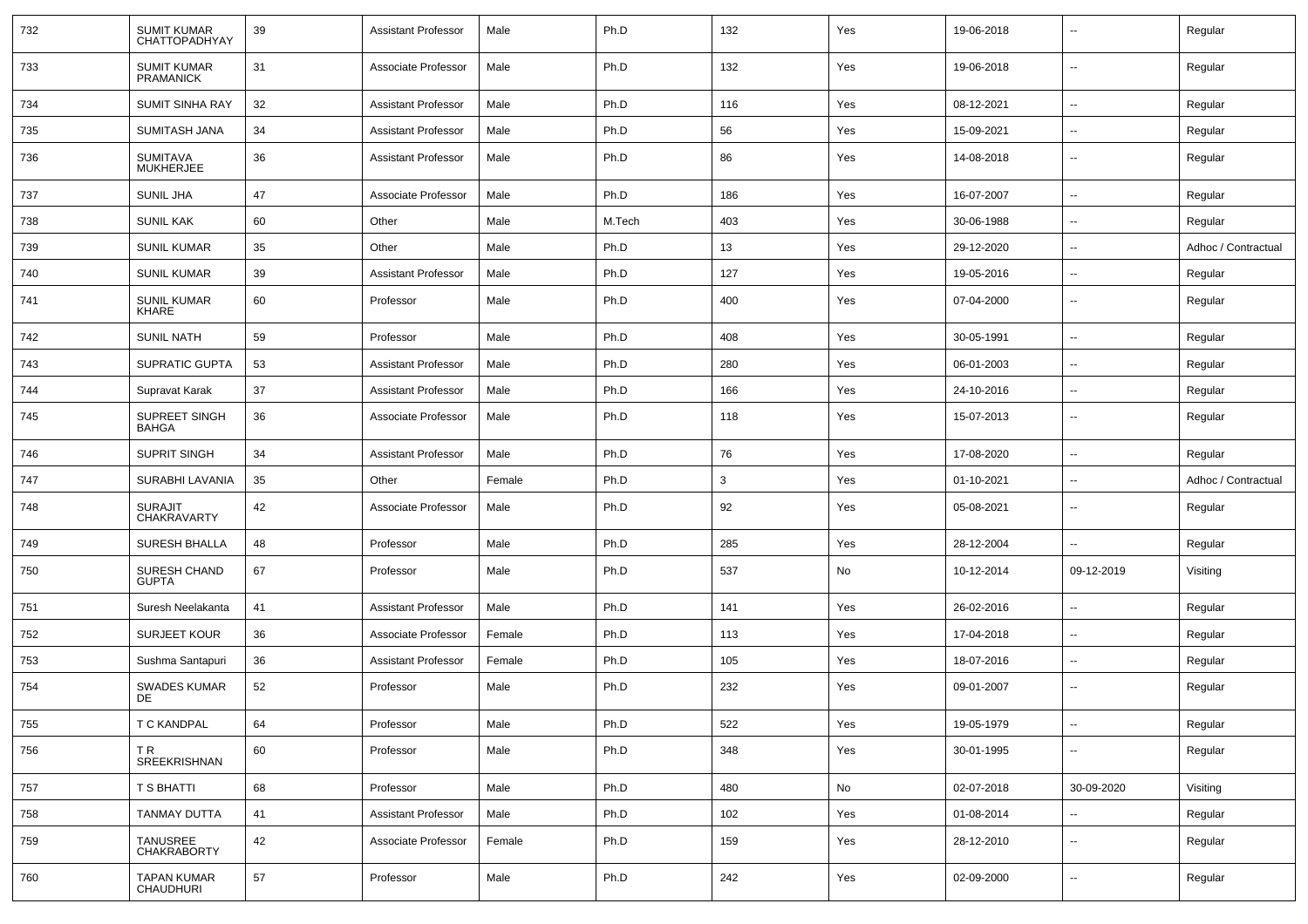| 761 | <b>TAPAN KUMAR</b><br><b>GANDHI</b>     | 41 | Associate Professor                                 | Male   | Ph.D    | 127 | Yes | 06-04-2015 | $\overline{\phantom{a}}$ | Regular             |
|-----|-----------------------------------------|----|-----------------------------------------------------|--------|---------|-----|-----|------------|--------------------------|---------------------|
| 762 | <b>TAPAN KUMAR</b><br><b>NAYAK</b>      | 40 | <b>Assistant Professor</b>                          | Male   | Ph.D    | 149 | Yes | 05-12-2018 | $\overline{\phantom{a}}$ | Regular             |
| 763 | <b>TARAK KARMAKAR</b>                   | 32 | <b>Assistant Professor</b>                          | Male   | Ph.D    | 118 | Yes | 28-06-2021 | $\overline{\phantom{a}}$ | Regular             |
| 764 | <b>TARANJIT KAUR</b>                    | 33 | Other                                               | Female | Ph.D    | 36  | No  | 05-07-2018 | 04-07-2021               | Adhoc / Contractual |
| 765 | <b>TARUN SHARMA</b>                     | 35 | <b>Assistant Professor</b>                          | Male   | Ph.D    | 98  | Yes | 13-05-2021 | $\overline{\phantom{a}}$ | Regular             |
| 766 | <b>TEJ PRATAP</b><br><b>SINGH</b>       | 33 | Other                                               | Male   | Ph.D    | 11  | Yes | 15-01-2021 | $\overline{\phantom{a}}$ | Adhoc / Contractual |
| 767 | <b>TEJINDER KAUR</b>                    | 33 | Other                                               | Female | Ph.D    | 41  | No  | 05-02-2018 | 04-02-2021               | Adhoc / Contractual |
| 768 | <b>TRIPTI AHUJA</b>                     | 28 | Other                                               | Female | Ph.D    | 5   | Yes | 02-08-2021 | $\mathbf{u}$             | Adhoc / Contractual |
| 769 | Tuhin Suvra Khan                        | 34 | Professor                                           | Male   | Ph.D    | 61  | Yes | 22-06-2016 | $\overline{\phantom{a}}$ | Adhoc / Contractual |
| 770 | UPASNA SHARMA                           | 45 | <b>Assistant Professor</b>                          | Female | Ph.D    | 144 | Yes | 01-01-2013 | $\overline{\phantom{a}}$ | Regular             |
| 771 | V HARIDAS                               | 52 | Professor                                           | Male   | Ph.D    | 222 | Yes | 01-07-2004 | $\mathbf{u}$             | Regular             |
| 772 | V K AGARWAL                             | 65 | Professor                                           | Male   | Ph.D    | 470 | No  | 01-04-1981 | 30-06-2021               | Regular             |
| 773 | V K JAIN                                | 69 | Professor                                           | Male   | Ph.D    | 463 | Yes | 03-07-2017 | $\overline{\phantom{a}}$ | Adhoc / Contractual |
| 774 | V Ramgopal Rao                          | 55 | Dean / Principal /<br>Director / Vice<br>Chancellor | Male   | Ph.D    | 289 | Yes | 13-04-2016 | $\mathbf{u}$             | Regular             |
| 775 | V RAVISHANKAR                           | 62 | Professor                                           | Male   | Ph.D    | 126 | Yes | 26-06-2014 | $\overline{\phantom{a}}$ | Regular             |
| 776 | V V K SRINIVAS<br><b>KUMAR</b>          | 48 | <b>Assistant Professor</b>                          | Male   | Ph.D    | 232 | Yes | 04-07-2008 | $\mathbf{u}$             | Regular             |
| 777 | <b>VAMSI KRISHNA</b><br>CHALAMALLA      | 35 | <b>Assistant Professor</b>                          | Male   | Ph.D    | 118 | Yes | 07-12-2018 | $\mathbf{u}$             | Regular             |
| 778 | <b>VAMSI KRISHNA</b><br><b>KOMARALA</b> | 46 | Professor                                           | Male   | Ph.D    | 156 | Yes | 11-06-2010 | $\mathbf{u}$             | Regular             |
| 779 | <b>VANITA</b><br>KHANCHANDANI           | 37 | Other                                               | Female | M. Phil | 115 | Yes | 04-02-2014 | $\mathbf{u}$             | Regular             |
| 780 | VARSHA<br><b>BANERJEE</b>               | 57 | Professor                                           | Female | Ph.D    | 373 | Yes | 11-08-1997 | $\mathbf{u}$             | Regular             |
| 781 | <b>VARSHA SINGH</b>                     | 44 | Associate Professor                                 | Female | Ph.D    | 151 | Yes | 08-04-2013 | $\mathbf{u}$             | Regular             |
| 782 | VARUN<br><b>RAMAMOHAN</b>               | 35 | <b>Assistant Professor</b>                          | Male   | Ph.D    | 65  | Yes | 01-05-2017 | $\overline{\phantom{a}}$ | Regular             |
| 783 | <b>VARUN THAKUR</b>                     | 34 | Other                                               | Male   | Ph.D    | 22  | No  | 17-09-2018 | 16-09-2020               | Adhoc / Contractual |
| 784 | VASANT A<br>MATSAGAR                    | 45 | Professor                                           | Male   | Ph.D    | 206 | Yes | 01-01-2009 | $\overline{\phantom{a}}$ | Regular             |
| 785 | <b>VEDA PRAKASH</b><br><b>GAJULA</b>    | 36 | Other                                               | Male   | Ph.D    | 30  | Yes | 28-01-2019 | ۰.                       | Adhoc / Contractual |
| 786 | VEENA<br>CHOUDHARY                      | 70 | Professor                                           | Female | Ph.D    | 496 | No  | 31-10-2016 | 22-09-2020               | Adhoc / Contractual |
| 787 | <b>VEENA KOUL</b>                       | 67 | Professor                                           | Female | Ph.D    | 336 | Yes | 04-07-2019 | ۰.                       | Adhoc / Contractual |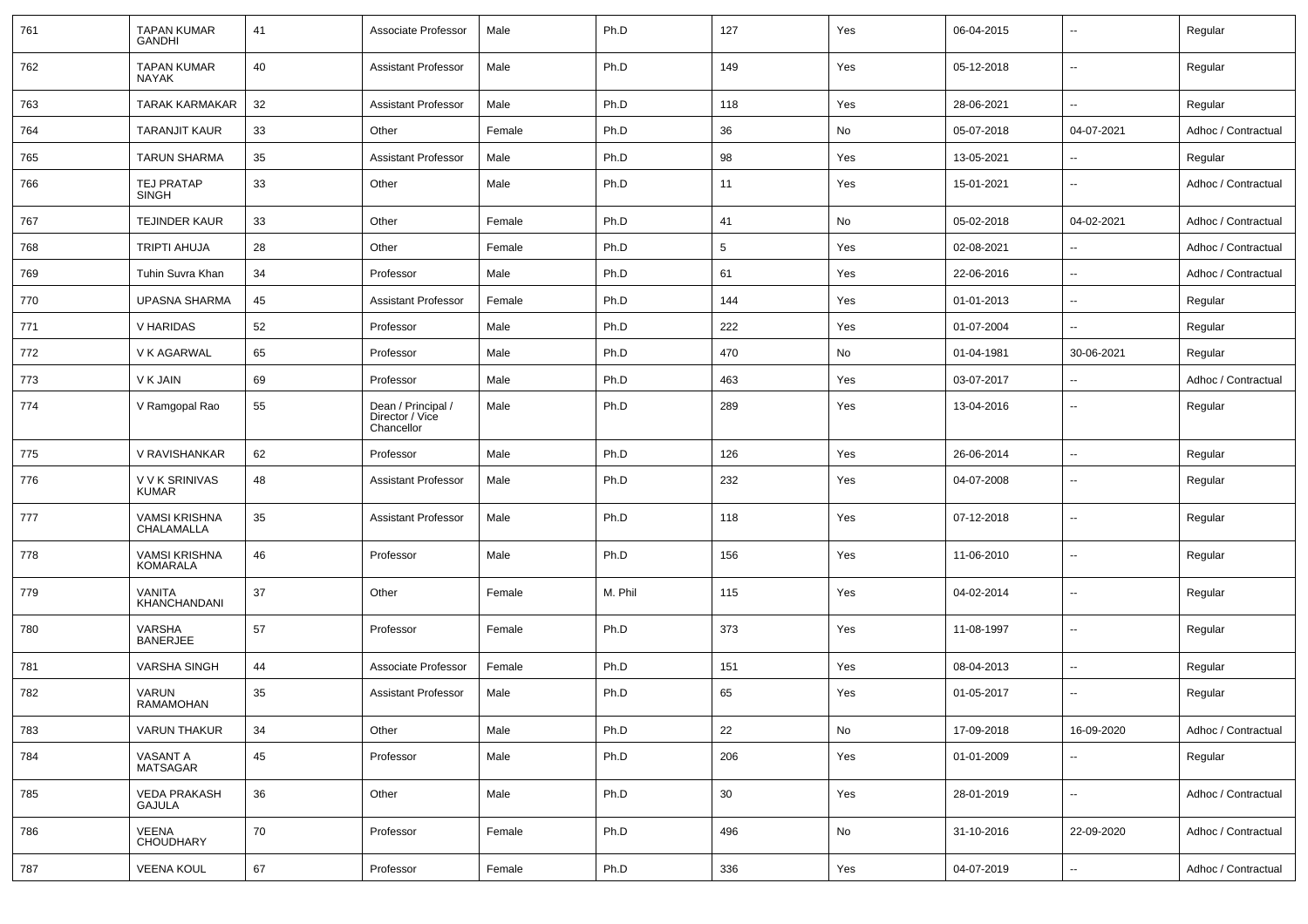| 788 | <b>VENKATA RAMANA</b><br><b>GUNTURI</b>   | 54 | Professor                  | Male   | Ph.D    | 391 | Yes | 30-06-1997 | $\overline{\phantom{a}}$ | Regular             |
|-----|-------------------------------------------|----|----------------------------|--------|---------|-----|-----|------------|--------------------------|---------------------|
| 789 | VENKATA VIVEK<br><b>KUMAR KOPPULA</b>     | 31 | <b>Assistant Professor</b> | Male   | Ph.D    | 15  | Yes | 01-10-2020 | ⊷.                       | Regular             |
| 790 | <b>VIBHA ARORA</b>                        | 48 | Associate Professor        | Female | Ph.D    | 214 | Yes | 06-07-2006 | ⊷.                       | Regular             |
| 791 | <b>VIBHUTI BHUSHAN</b><br>PANDEY          | 32 | Other                      | Male   | Ph.D    | 9   | Yes | 18-03-2021 | $\overline{\phantom{a}}$ | Adhoc / Contractual |
| 792 | <b>VIJAY KUMAR</b><br><b>VERMA</b>        | 44 | Other                      | Male   | M. Phil | 97  | Yes | 31-12-2013 | $\overline{\phantom{a}}$ | Regular             |
| 793 | VIJAYARAGHAVAN<br><b>M CHARIAR</b>        | 51 | Professor                  | Male   | Ph.D    | 258 | Yes | 10-01-2005 | ⊷.                       | Regular             |
| 794 | VIJAYKUMAR<br>NARAYANDAS<br><b>BAHETI</b> | 36 | Assistant Professor        | Male   | Ph.D    | 90  | Yes | 05-12-2019 | $\overline{\phantom{a}}$ | Regular             |
| 795 | <b>VIKAS GOEL</b>                         | 29 | Other                      | Male   | Ph.D    | 13  | Yes | 24-12-2020 | $\overline{\phantom{a}}$ | Adhoc / Contractual |
| 796 | <b>VIKAS VIKRAM</b><br><b>SINGH</b>       | 35 | <b>Assistant Professor</b> | Male   | Ph.D    | 94  | Yes | 28-03-2017 | $\overline{\phantom{a}}$ | Regular             |
| 797 | <b>VIKRAM</b><br>MADHUVADAN<br>MEHTA      | 66 | Professor                  | Male   | Ph.D    | 495 | Yes | 06-09-2021 | $\overline{\phantom{a}}$ | Visiting            |
| 798 | <b>VIKRAM SINGH</b>                       | 36 | <b>Assistant Professor</b> | Male   | Ph.D    | 131 | Yes | 24-06-2014 | Ξ.                       | Regular             |
| 799 | <b>VIKRANT SAXENA</b>                     | 39 | <b>Assistant Professor</b> | Male   | Ph.D    | 122 | Yes | 09-02-2018 | ⊷.                       | Regular             |
| 800 | <b>VIKRANT TIWARI</b>                     | 45 | Associate Professor        | Male   | Ph.D    | 154 | Yes | 10-06-2011 | --                       | Regular             |
| 801 | <b>VIMLESH PANT</b>                       | 42 | <b>Assistant Professor</b> | Male   | Ph.D    | 163 | Yes | 21-05-2012 | Ξ.                       | Regular             |
| 802 | <b>VINAY JOSEPH</b><br>RIBEIRO            | 45 | Associate Professor        | Male   | Ph.D    | 264 | Yes | 16-10-2006 | ⊷.                       | Regular             |
| 803 | <b>VINOD KUMAR</b>                        | 41 | Lecturer                   | Male   | Ph.D    | 131 | No  | 01-11-2021 | 31-12-2021               | Visiting            |
| 804 | <b>VIPIN KUMAR</b>                        | 34 | Associate Professor        | Male   | Ph.D    | 27  | Yes | 18-05-2020 | -−                       | Regular             |
| 805 | VIPIN KUMAR JAIN                          | 29 | Other                      | Male   | Ph.D    | 28  | No  | 09-09-2019 | 31-07-2020               | Adhoc / Contractual |
| 806 | VIRENDRA KUMAR<br><b>VIJAY</b>            | 56 | Professor                  | Male   | Ph.D    | 402 | Yes | 21-06-2002 | ⊷.                       | Regular             |
| 807 | VIRESH DUTTA                              | 67 | Professor                  | Male   | Ph.D    | 490 | Yes | 01-07-2019 | ⊷.                       | Adhoc / Contractual |
| 808 | <b>VIRESHWAR</b><br><b>KUMAR</b>          | 33 | <b>Assistant Professor</b> | Male   | Ph.D    | 58  | Yes | 14-07-2020 | --                       | Regular             |
| 809 | VISHAL KUMAR<br>VAIBHAV                   | 37 | <b>Assistant Professor</b> | Male   | Ph.D    | 25  | Yes | 18-11-2019 | ⊶.                       | Regular             |
| 810 | VISWANATHAN<br>PUTHAN VEEDU               | 40 | <b>Assistant Professor</b> | Male   | Ph.D    | 105 | Yes | 23-11-2015 | $\overline{\phantom{a}}$ | Regular             |
| 811 | <b>VIVEK KUMAR</b>                        | 49 | Associate Professor        | Male   | Ph.D    | 234 | Yes | 09-03-2017 | $\overline{\phantom{a}}$ | Regular             |
| 812 | <b>VIVEK MUKUNDAN</b>                     | 36 | <b>Assistant Professor</b> | Male   | Ph.D    | 62  | Yes | 25-06-2020 | $\sim$                   | Regular             |
| 813 | VIVEK<br>VENKATARAMAN                     | 37 | <b>Assistant Professor</b> | Male   | Ph.D    | 65  | Yes | 28-07-2017 | $\overline{\phantom{a}}$ | Regular             |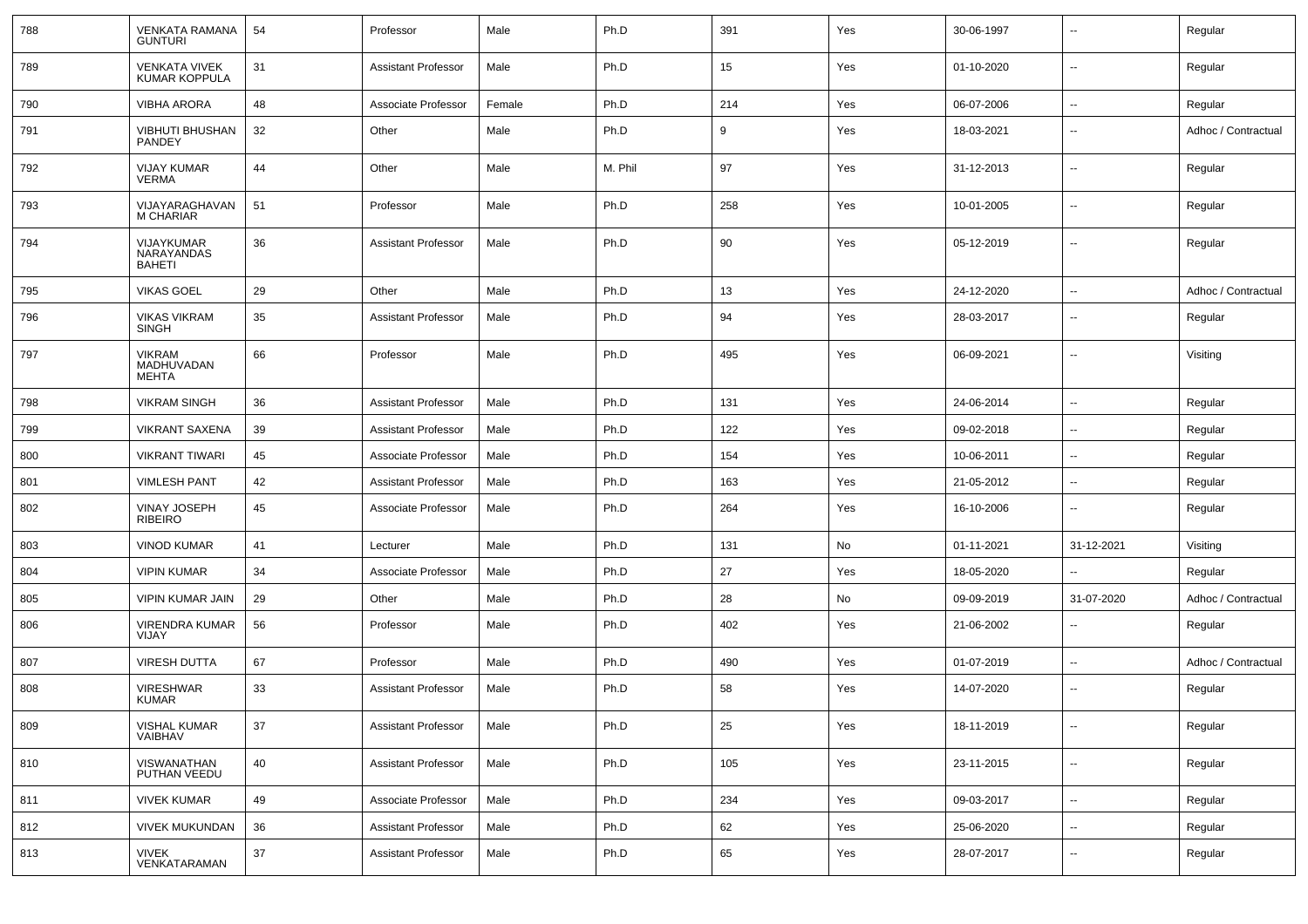| 814 | <b>VIVEK VITTHAL</b><br><b>BUWA</b>          | 47     | Professor                  | Male   | Ph.D | 263                     | Yes | 15-06-2006 | ۰.                       | Regular             |
|-----|----------------------------------------------|--------|----------------------------|--------|------|-------------------------|-----|------------|--------------------------|---------------------|
| 815 | VIVEKANANDAN<br><b>PERUMAL</b>               | 45     | Associate Professor        | Male   | Ph.D | 186                     | Yes | 11-03-2010 | $\overline{a}$           | Regular             |
| 816 | WASEEM RAZA                                  | 33     | Other                      | Male   | Ph.D | 17                      | No  | 18-02-2019 | 31-10-2020               | Adhoc / Contractual |
| 817 | YAMA DIXIT                                   | 36     | <b>Assistant Professor</b> | Male   | Ph.D | 92                      | Yes | 18-10-2021 | --                       | Regular             |
| 818 | YASHPAL<br><b>ASHOKRAO</b><br><b>JOGDAND</b> | 38     | <b>Assistant Professor</b> | Male   | Ph.D | 78                      | Yes | 13-12-2016 | ۰.                       | Regular             |
| 819 | YASHWANT KOLI                                | 28     | Other                      | Male   | Ph.D | $\overline{1}$          | Yes | 06-12-2021 | $\overline{a}$           | Adhoc / Contractual |
| 820 | YAYATI GUPTA                                 | 30     | Other                      | Female | Ph.D | 23                      | No  | 24-08-2018 | 29-07-2019               | Adhoc / Contractual |
| 821 | YOSHIRO AZUMA                                | 66     | Professor                  | Male   | Ph.D | 57                      | Yes | 04-02-2021 | --                       | Visiting            |
| 822 | YUNUS PATEL                                  | 61     | Professor                  | Female | Ph.D | 24                      | Yes | 03-02-2020 | $\overline{a}$           | Adhoc / Contractual |
| 823 | Agam Gupta                                   | 34     | <b>Assistant Professor</b> | Male   | Ph.D | 92                      | Yes | 02-04-2019 | $\overline{a}$           | Regular             |
| 824 | Amlendu Kumar<br>Dubey                       | 41     | Associate Professor        | Male   | Ph.D | 82                      | Yes | 17-07-2014 | ۰.                       | Regular             |
| 825 | Arpan Kumar Kar                              | 36     | Associate Professor        | Male   | Ph.D | 83                      | Yes | 06-11-2014 | u.                       | Regular             |
| 826 | Arup Roy<br>Choudhury                        | 64     | Other                      | Male   | Ph.D | 252                     | Yes | 28-01-2021 | ۰.                       | Regular             |
| 827 | Biswajita Parida                             | 35     | <b>Assistant Professor</b> | Female | Ph.D | 81                      | Yes | 01-05-2019 | --                       | Regular             |
| 828 | Dr Mahim Sagar                               | 46     | Professor                  | Male   | Ph.D | 165                     | Yes | 29-08-2007 | $\overline{a}$           | Regular             |
| 829 | Dr Neeru Chaudhry                            | 35     | <b>Assistant Professor</b> | Female | Ph.D | 156                     | Yes | 24-07-2017 | ۰.                       | Regular             |
| 830 | Eri Ikeda                                    | 39     | <b>Assistant Professor</b> | Female | Ph.D | 86                      | Yes | 01-10-2019 | --                       | Regular             |
| 831 | Gourav Dwivedi                               | 34     | <b>Assistant Professor</b> | Male   | Ph.D | 120                     | Yes | 19-06-2019 | $\overline{a}$           | Regular             |
| 832 | Harish Chaudhary                             | 62     | Associate Professor        | Male   | Ph.D | 276                     | Yes | 05-12-1998 | $\overline{a}$           | Regular             |
| 833 | Harshwardhan<br>Mishra                       | 58     | Other                      | Male   | Ph.D | 444                     | Yes | 23-01-2018 | ۰.                       | Visiting            |
| 834 | Jitendra Madaan                              | 43     | Associate Professor        | Male   | Ph.D | 98                      | Yes | 03-05-2013 | Ξ.                       | Regular             |
| 835 | Kanika T Bhal                                | 56     | Professor                  | Female | Ph.D | 338                     | Yes | 03-05-1993 | $\overline{a}$           | Regular             |
| 836 | Manish Kumar Singh                           | 36     | <b>Assistant Professor</b> | Male   | Ph.D | 81                      | No  | 18-03-2019 | 19-05-2021               | Regular             |
| 837 | Mayur Chikhale                               | 37     | Other                      | Male   | Ph.D | $\overline{\mathbf{7}}$ | Yes | 31-12-2020 |                          | Visiting            |
| 838 | MP Gupta                                     | 59     | Professor                  | Male   | Ph.D | 286                     | Yes | 21-07-1997 | $\overline{\phantom{a}}$ | Regular             |
| 839 | P Vigneswara<br>Ilavarasan                   | 46     | Professor                  | Male   | Ph.D | 192                     | Yes | 16-05-2005 | $\sim$                   | Regular             |
| 840 | Prasanna R                                   | 34     | <b>Assistant Professor</b> | Male   | Ph.D | 84                      | Yes | 03-06-2019 | $\overline{\phantom{a}}$ | Regular             |
| 841 | Prof P K Jain                                | 70     | Other                      | Male   | Ph.D | 588                     | Yes | 10-01-1984 | $\sim$                   | Other               |
| 842 | Ravi Shankar                                 | 60     | Professor                  | Male   | Ph.D | 257                     | Yes | 28-12-1999 | $\overline{\phantom{a}}$ | Regular             |
| 843 | Sanjay Dhir                                  | $37\,$ | Associate Professor        | Male   | Ph.D | 128                     | Yes | 24-03-2014 | н,                       | Regular             |